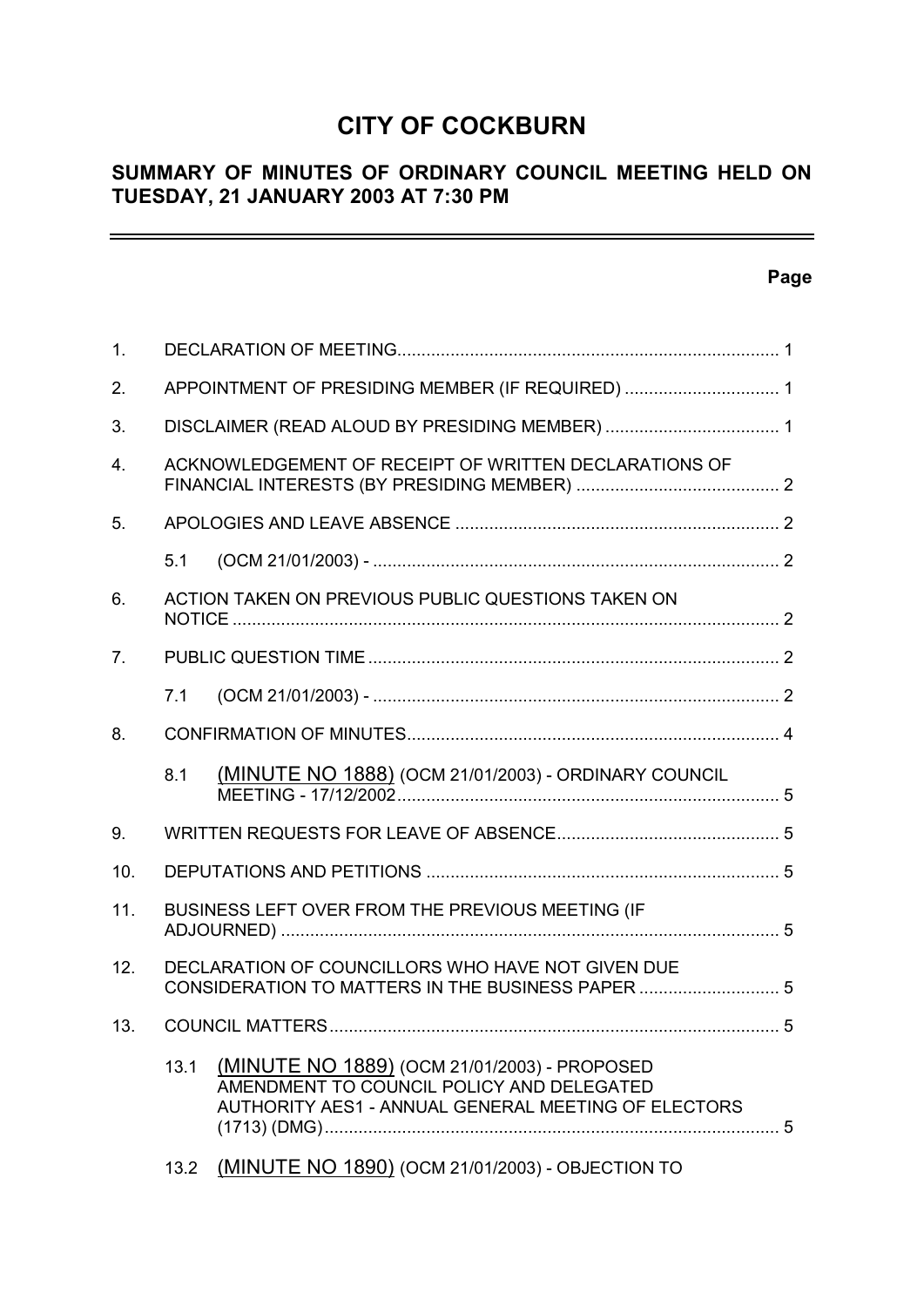|     |      | NOTICE SERVED PURSUANT TO SECTION 3.25 OF THE LOCAL<br>GOVERNMENT ACT, 1995, D. & K.A. TOWNSHEND, 77 AMITY                                                                                                             |  |
|-----|------|------------------------------------------------------------------------------------------------------------------------------------------------------------------------------------------------------------------------|--|
| 14. |      |                                                                                                                                                                                                                        |  |
|     | 14.1 | (MINUTE NO 1891) (OCM 21/01/2003) - METROPOLITAN<br>REGION SCHEME - AMENDMENT 1063/33A - NORTH QUAY<br>RAILWAY LOOP - SUBMISSION (9106333A) (SMH) (ATTACH) 10                                                          |  |
|     | 14.2 | (MINUTE NO 1892) (OCM 21/01/2003) - RENAMING OF<br>CATHERINE POINT RESERVE, HAMILTON HILL (2200418) (SMH)                                                                                                              |  |
|     | 14.3 | (MINUTE NO 1893) (OCM 21/01/2003) - PROPOSED (15) AGED<br>OR DEPENDANT PERSONS UNITS - LOT 345 (NO. 2) TINDAL<br>AVENUE (CNR) MAINSAIL TERRACE, YANGEBUP - OWNER:<br>MINISTRY FOR HOUSING - APPLICANT: SANDOVER PINDER |  |
|     | 14.4 | (MINUTE NO 1894) (OCM 21/01/2003) - PROPOSED<br>OUTBUILDING WITH NIL SETBACK TO SECONDARY STREET -<br>LOT 581; 4 JOSHUA CLOSE, BIBRA LAKE - OWNER/APPLICANT:                                                           |  |
|     | 14.5 | (MINUTE NO 1895) (OCM 21/01/2003) - PROPOSED<br>STRUCTURE PLAN - LOT 412 GAEBLER ROAD, HAMMOND PARK<br>- OWNER: GOLD ESTATES OF AUST (1903) LTD - APPLICANT:<br>DEVELOPMENT PLANNING STRATEGIES (9643C) (AJB)          |  |
|     | 14.6 | (MINUTE NO 1896) (OCM 21/01/2003) - PROPOSED<br>AMENDMENT NO. 3 TO TOWN PLANNING SCHEME NO. 3 AND<br>PROPOSED PORT CATHERINE LOCAL STRUCTURE PLAN -<br>OWNER: VARIOUS - APPLICANT: TAYLOR BURRELL (93003)              |  |
|     |      | 14.7 (MINUTE NO 1897) (OCM 21/01/2003) - ACQUISITION OF LOT<br>29 LOMAX COURT AND SALE OF PORTION OF LOTS 29 AND 621<br>LOMAX COURT AND MEREVALE GARDENS, BEELIAR (3318030)                                            |  |
|     | 14.8 | (MINUTE NO 1898) (OCM 21/01/2003) - LAND EXCHANGE -<br>PORTION OF CITY OF COCKBURN FREEHOLD LOT 101 WITH<br>PORTION OF LOT 75 BIRCHLEY ROAD - COBURG NOMINEES                                                          |  |
|     |      | 14.9 (MINUTE NO 1899) (OCM 21/01/2003) - FINAL ADOPTION OF<br>SOUTH BEACH STRUCTURE PLAN (9653) (MR) (ATTACH) 47                                                                                                       |  |
| 15. |      | FINANCE AND CORPORATE SERVICES DIVISION ISSUES  49                                                                                                                                                                     |  |
|     | 15.1 | (MINUTE NO 1900) (OCM 21/01/2003) - LIST OF CREDITORS                                                                                                                                                                  |  |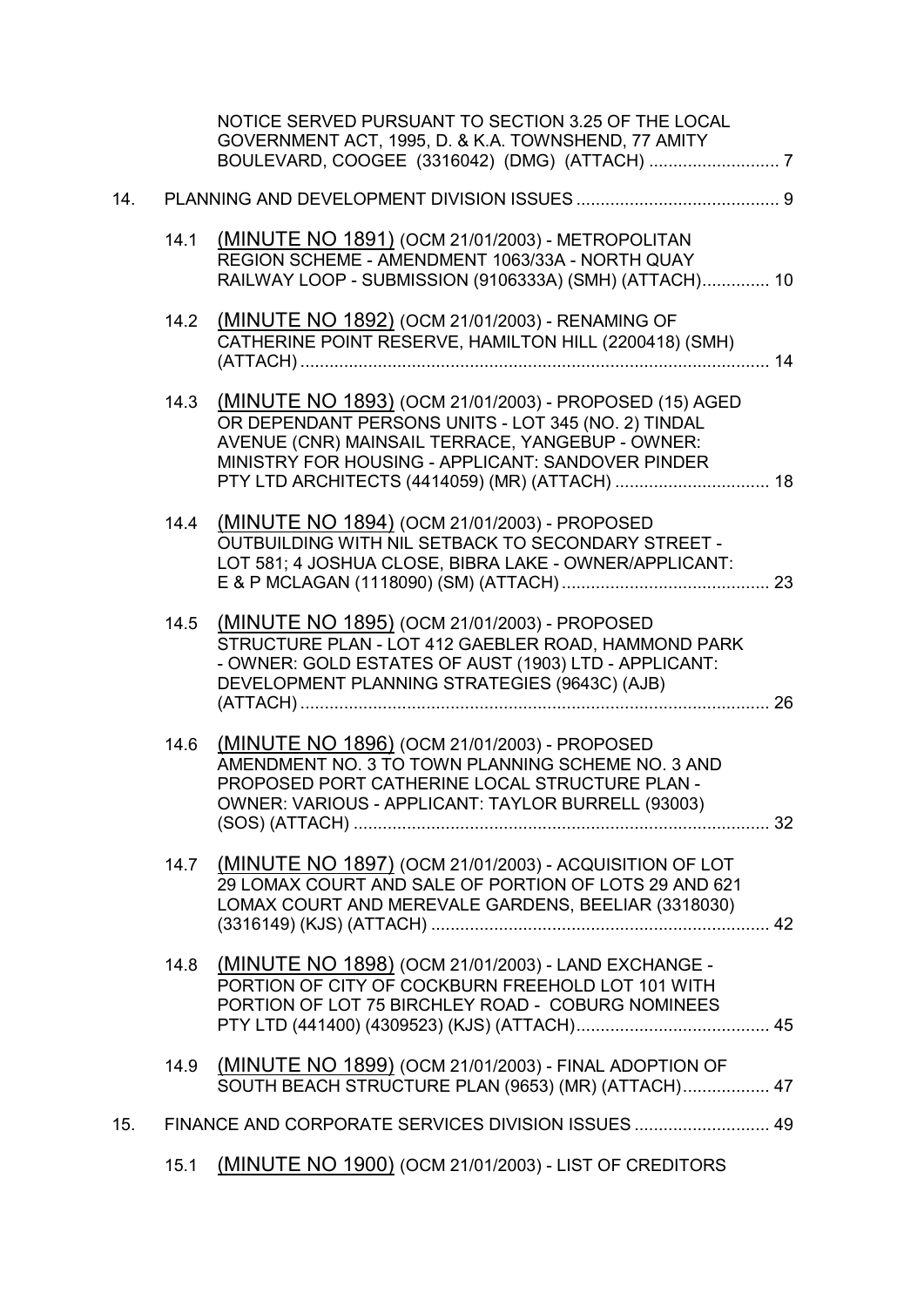| 16. |      |                                                                                                                                                                                                                          |  |
|-----|------|--------------------------------------------------------------------------------------------------------------------------------------------------------------------------------------------------------------------------|--|
| 17. |      |                                                                                                                                                                                                                          |  |
|     | 17.1 | (MINUTE NO 1901) (OCM 21/01/2003) - COOGEE BEACH                                                                                                                                                                         |  |
|     | 17.2 | (MINUTE NO 1902) (OCM 21/01/2003) - USE OF RESERVE<br>12692 POLLETTI ROAD, JANDAKOT (5514364) (RA) 54                                                                                                                    |  |
|     | 17.3 | (MINUTE NO 1903) (OCM 21/01/2003) - VOLUNTEER                                                                                                                                                                            |  |
|     | 17.4 | (MINUTE NO 1904) (OCM 21/01/2003) - MANNING LAKE<br>RESERVE DOG EXERCISE AREA (22075257) (AGM) (ATTACH) 60                                                                                                               |  |
| 18. |      |                                                                                                                                                                                                                          |  |
| 19. |      | MOTIONS OF WHICH PREVIOUS NOTICE HAS BEEN GIVEN  64                                                                                                                                                                      |  |
| 20. |      | NOTICES OF MOTION GIVEN AT THE MEETING FOR CONSIDERATION                                                                                                                                                                 |  |
| 21. |      | NEW BUSINESS OF AN URGENT NATURE INTRODUCED BY DECISION                                                                                                                                                                  |  |
|     | 21.1 | (MINUTE NO 1905) (OCM 21/01/2003) - ATTENDANCE AT THE<br>URBAN DESIGN INSTITUTE OF AUSTRALIA (UDIA) NATIONAL<br>CONGRESS - MELBOURNE - 17-20 MARCH, 2003 & ASSOCIATED<br>RESEARCH/STUDY TOUR TO QUEENSLAND AND NEW SOUTH |  |
| 22. |      | MATTERS TO BE NOTED FOR INVESTIGATION, WITHOUT DEBATE 66                                                                                                                                                                 |  |
| 23. |      |                                                                                                                                                                                                                          |  |
| 24. |      | RESOLUTION OF COMPLIANCE (SECTION 3.18(3), LOCAL                                                                                                                                                                         |  |
|     | 24.1 |                                                                                                                                                                                                                          |  |
| 25. |      |                                                                                                                                                                                                                          |  |
|     | 25.1 |                                                                                                                                                                                                                          |  |
|     |      |                                                                                                                                                                                                                          |  |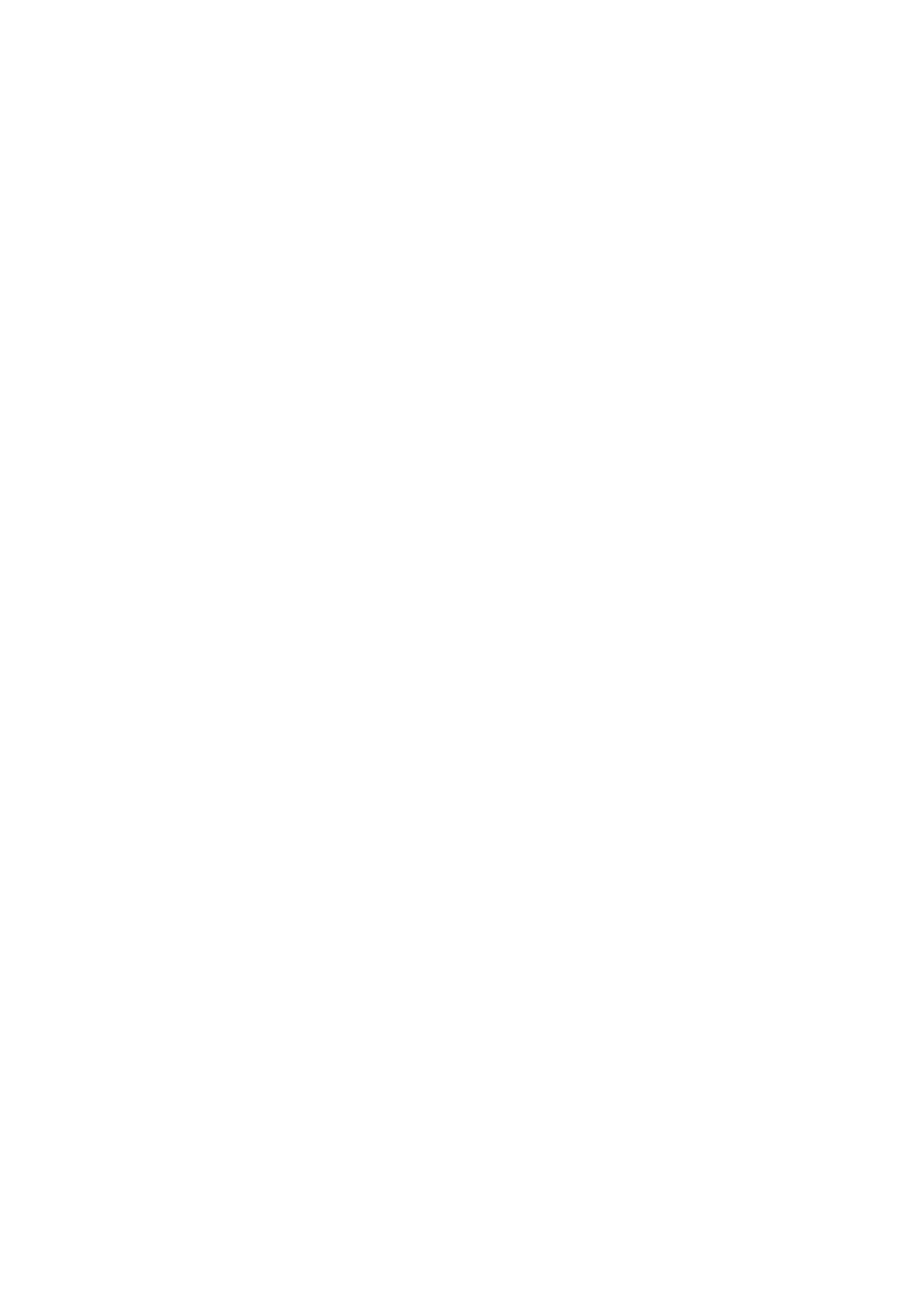# **CITY OF COCKBURN**

## **SUMMARY OF MINUTES OF ORDINARY COUNCIL MEETING HELD ON TUESDAY, 21 JANUARY 2003 AT 7:30 PM**

## **PRESENT:**

## **ELECTED MEMBERS**

|                     | Mayor        |
|---------------------|--------------|
|                     | Deputy Mayor |
|                     | Councillor   |
|                     | Councillor   |
|                     | Councillor   |
|                     | Councillor   |
|                     | Councillor   |
| Mr M Reeve-Fowkes - | Councillor   |
|                     | Councillor   |
|                     |              |

## **IN ATTENDANCE**

| Mr D. Green    | $\blacksquare$           | <b>Acting Chief Executive Officer</b>      |
|----------------|--------------------------|--------------------------------------------|
| Mr A. Crothers | $\blacksquare$           | Director, Finance & Corporate Services     |
| Mr S. Hiller   | $\blacksquare$           | Director, Planning & Development           |
| Mr B. Greay    | $\overline{\phantom{a}}$ | Director, Engineering & Works              |
| Mr R Avard     | $\blacksquare$           | <b>Acting Director, Community Services</b> |
| Mrs B. Pinto   | $\overline{\phantom{a}}$ | Secretary/PA, Finance & Corporate Services |
| Mr C. Ellis    | -                        | <b>Communications Manager</b>              |
|                |                          |                                            |

## **1. DECLARATION OF MEETING**

The Presiding Member declared the meeting open at 7.30 pm.

## **2. APPOINTMENT OF PRESIDING MEMBER (If required)**

## **3. DISCLAIMER (Read aloud by Presiding Member)**

Members of the public, who attend Council Meetings, should not act immediately on anything they hear at the Meetings, without first seeking clarification of Council's position. Persons are advised to wait for written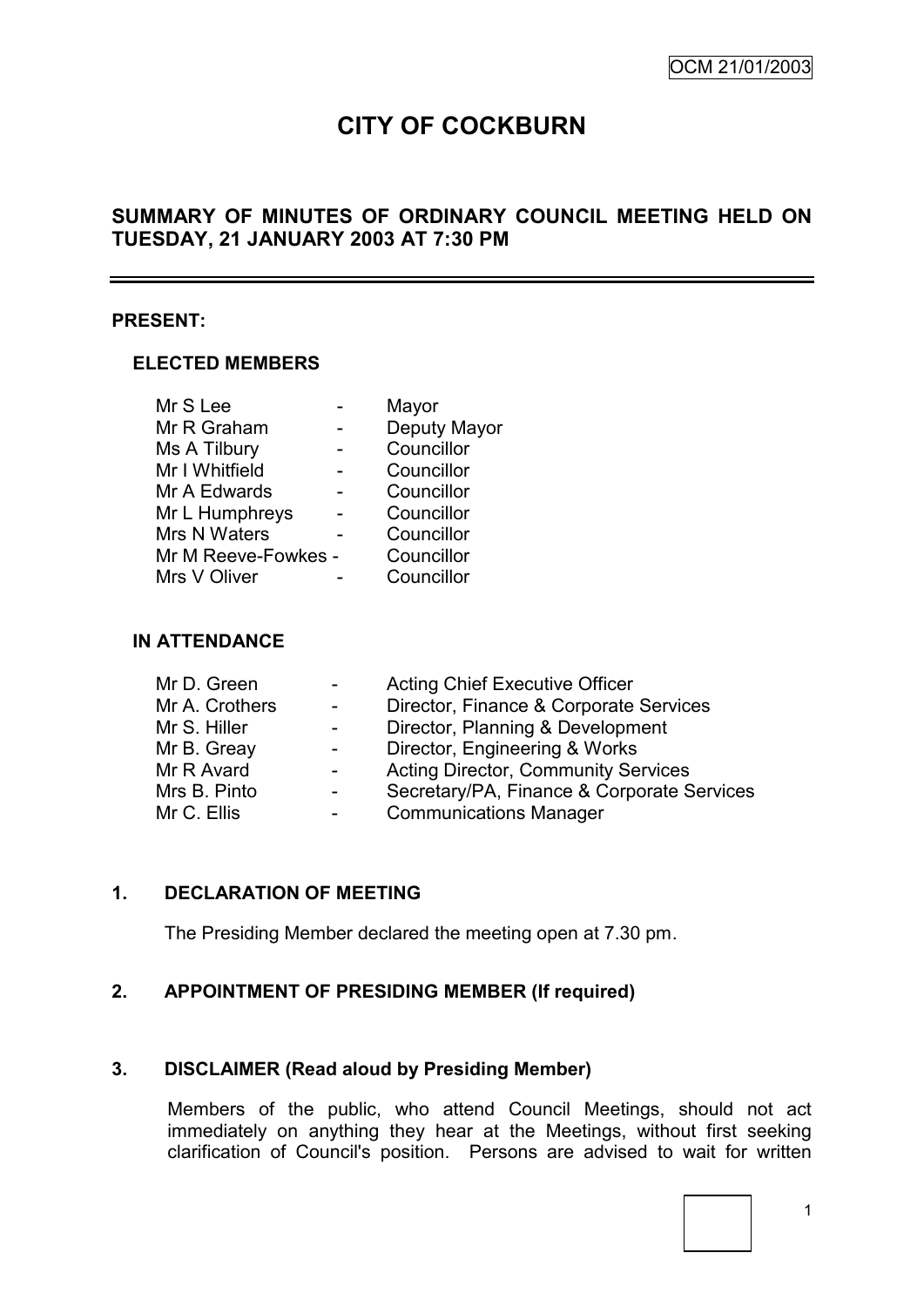advice from the Council prior to taking action on any matter that they may have before Council.

## **4. ACKNOWLEDGEMENT OF RECEIPT OF WRITTEN DECLARATIONS OF FINANCIAL INTERESTS (by Presiding Member)**

Nil

## **5. APOLOGIES AND LEAVE ABSENCE**

**5.1 (OCM 21/01/2003) -**

Clr K Allen - Apology

## **6. ACTION TAKEN ON PREVIOUS PUBLIC QUESTIONS TAKEN ON NOTICE**

Nil

## **7. PUBLIC QUESTION TIME**

#### **7.1 (OCM 21/01/2003) -**

**Pauline Connolly**, Munster spoke in relation to the surrounds of the Administration Building, Library and Civic Centre. She mentioned that the general surrounds of the area and the lawns are "a shambles and very untidy". She queried why was this so?

Mayor Lee replied that the entire area in front of the library is being revamped and a memorial being erected. The entire courtyard is being renovated. In response to the unkempt lawns, Mayor Lee stated that the comments mentioned would be taken on board and addressed with the appropriate officer of the City.

**Arthur Stanton**, Treasurer – RSL queried about the relocation of the monument at the corner of Carrington Street and Rockingham Road. He said there have been rumours that this monument is being removed. If this is the case, could the Council present it to the RSL?

Mayor Lee replied that to his knowledge the relocation of the monument was incorrect. The precinct surrounding the monument is being revamped and renovated.

A **resident** of Fremantle spoke in relation to the Sea Swap Program. He asked whether Council had a position on "Sea Swap"? Does Council support the Sea Swap Program? Has Council thoroughly and fully investigated the full costs of this Program to the community and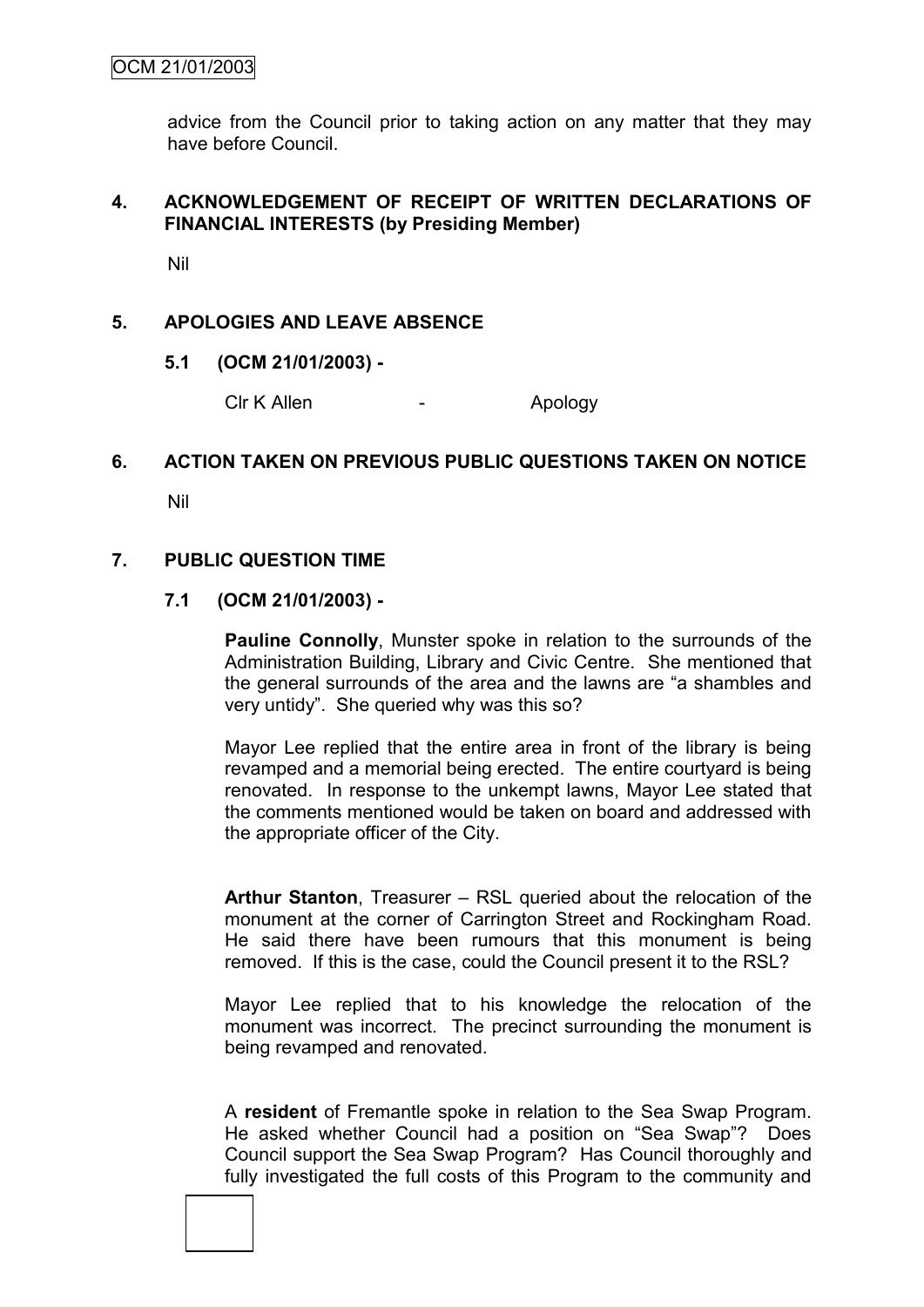the district, with regard to tourism, the fishing industry the environment, health of the community? Based on the issues mentioned above, he asked once again what is Council"s position on "Sea Swap"?

Mayor Lee replied that Council has currently no position on "Sea Swap". He believed that the matter should soon be presented to Council. He personally supports the "Sea Swap" Program, but this does not reflect the decision of this Council, as the Council has not yet made a decision on "Sea Swap".

**Patrick Thompson**, Spearwood also spoke on the Sea Swap Program. He referred to the comments mentioned in the previous Council Minutes addressed at Public Question Time. He said that it is his understanding that a working party has been set up to develop a policy on "Sea Swap" and he is willing to contribute any information that would assist the working party to prepare a discussion paper.

Mayor Lee thanked Mr Thompson for his comments and kind offer.

**Andrew Sullivan**, representing the Coogee Coastal Action Coalition asked the following questions relating to the Council"s proposal to amend Town Planning Scheme No.3 in relation to the Port Catherine site:

- Q1. Given that the WAPC has previously advised Council that it does not support the MRS amendment and TPS amendment running in parallel due to the potential for significant changes to be made to the MRS, why is the Council now seeking to commence the amendment at this point in time?
- A1. There was a formal request to put forward this amendment before Council. There is no reason why Council cannot consider the amendment at this time. There is a requirement to make Council"s TPS consistent with the MRS when it becomes formal, probably within the next few months.
- Q2. Is the Council aware that the EPA"s recommendation in relation to Port Catherine is currently the subject of an appeal to the Minister for the Environment and that this is unlikely to be determined for some time, which means that the WAPC"s concerns with commencing the TPS amendment would almost certainly still apply?
- A2. Director, Planning and Development replied that he wasn"t aware of the above. However, the first step that Council must take is refer its initiation of the amendment to the EPA and they must considerr it before Council can get approval to advertise it. In this particular case the advertising approval will come from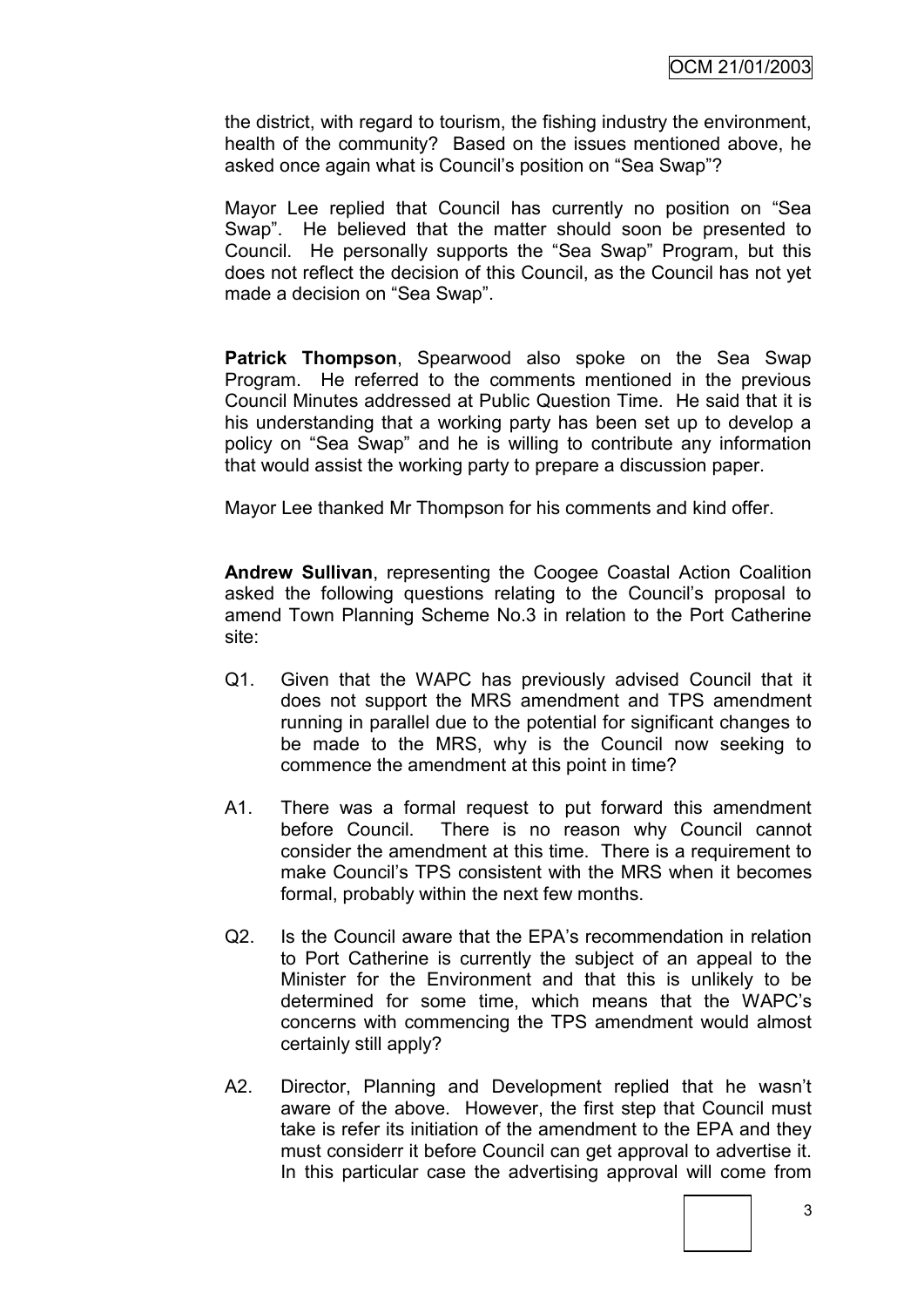the WAPC not the Council.

- Q3. Given that a complete copy of the proposed Local Structure Plan was not included in the Agenda attachments, despite an indication in the report that it was, how is the community expected to contribute to Council's debate tonight regarding whether or not the Local Structure Plan should be advertised?
- A3. Mayor Lee replied that the community will not be contributing to Council"s debate, but instead only Council will debate the matter. The public will be expected to contribute to the outcome of the Structure Plan when it is advertised for public comment.
- Q4. Even if the Council supports the proposed canal development, isn"t the Council concerned that the eight "provisions" proposed to be included in the eleventh schedule relating to Development Area DA 22 fall well short of identifying the main issues that need to be addressed in the Local Structure Plan?
- A4. The amendment includes the Structure Plan and the structure plan will be part of the adoption once Council agrees to it. At this stage the inclusion in the Scheme Text is basically to provide for a general approach to develop within the Plan.
- Q5. Doesn"t the Mayor think that the time has finally come for Council to ask the community what they want to see achieved in the Coogee coastal zone and at the Port Catherine site generally rather than simply putting out a single option plan for a landfill of the ocean and canal estate?
- A5. Mayor Lee replied that there is an application by the developer for the proposed Port Coogee development. When Council makes a decision to advertise the Structure Plan, it will be seeking input from the community.

**Sebena Lund**, Fremantle spoke regarding Item 17.4 – Manning Park Reserve Dog Exercise Area. She commented on the recommendation before Council, not to revert back to a previous decision, to allow a dog exercise area. She mentioned that it is very important to differentiate between dogs that are off-leash and those that are controlled. She asked whether Council"s primary concern was environmental conservation? If this is the case, then the issue would need to be researched based, as the report, as presented does not appear to be researched based.

Mayor Lee thanked Ms Lund for her comments.

## **8. CONFIRMATION OF MINUTES**

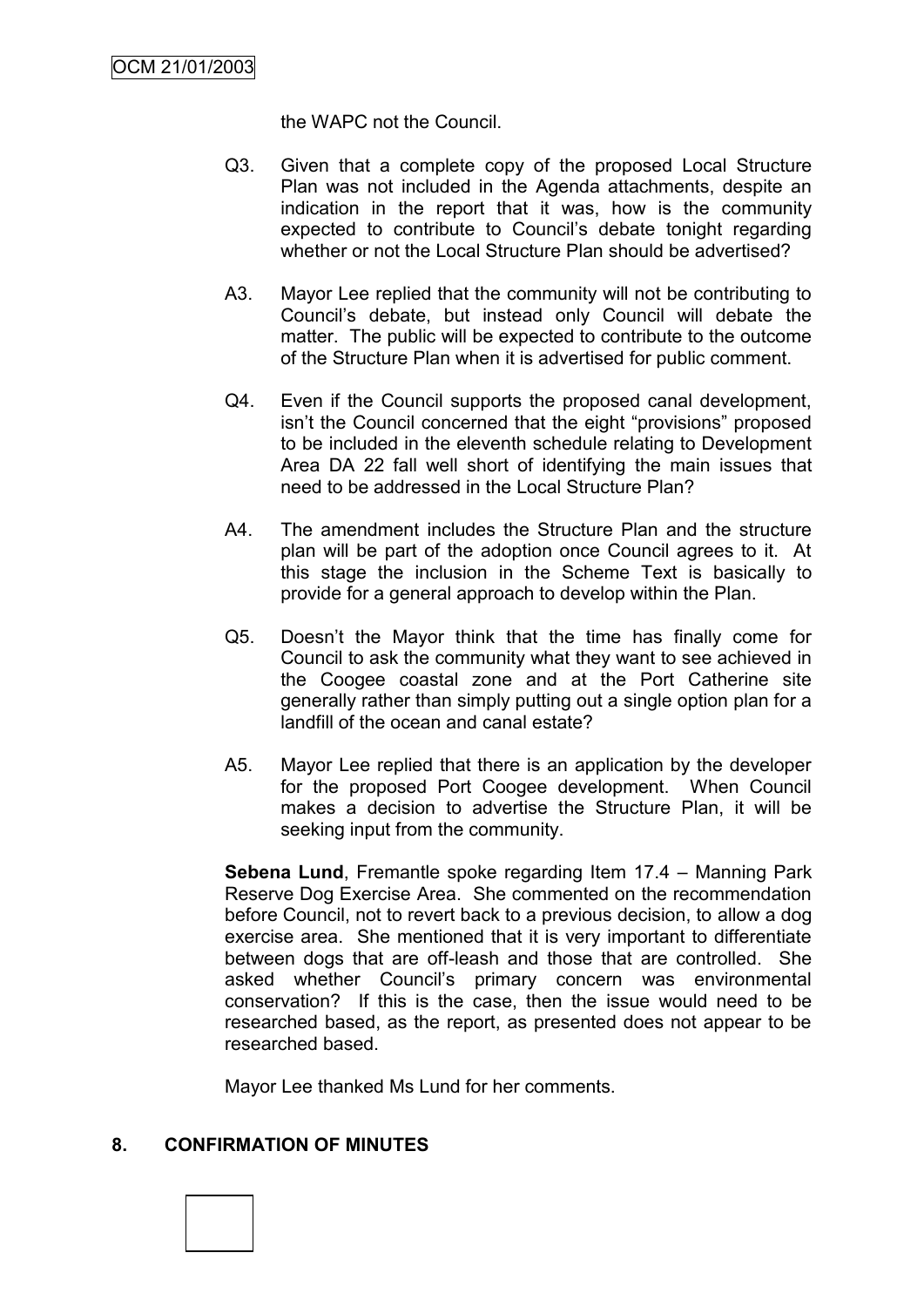## **8.1 (MINUTE NO 1888) (OCM 21/01/2003) - ORDINARY COUNCIL MEETING - 17/12/2002**

## **RECOMMENDATION**

That the Minutes of the Ordinary Council Meeting held on Tuesday, 17 December 2002 be confirmed as a true and accurate record.

**COUNCIL DECISION**

MOVED Clr M Reeve-Fowkes SECONDED Clr V Oliver that the recommendation be adopted.

**CARRIED 9/0**

## **9. WRITTEN REQUESTS FOR LEAVE OF ABSENCE**

Nil

## **10. DEPUTATIONS AND PETITIONS**

Nil

# **11. BUSINESS LEFT OVER FROM THE PREVIOUS MEETING (If adjourned)**

Nil

## **12. DECLARATION OF COUNCILLORS WHO HAVE NOT GIVEN DUE CONSIDERATION TO MATTERS IN THE BUSINESS PAPER**

Nil

## **13. COUNCIL MATTERS**

**13.1 (MINUTE NO 1889) (OCM 21/01/2003) - PROPOSED AMENDMENT TO COUNCIL POLICY AND DELEGATED AUTHORITY AES1 - ANNUAL GENERAL MEETING OF ELECTORS (1713) (DMG)**

## **RECOMMENDATION**

That Council amend its Policy AES1 and corresponding Delegated Authority "Annual General Meeting of Electors", to conduct the Meeting on the first Tuesday in February annually, subject to the receipt of the Auditor"s Report on the Annual Financial Statements.

**TO BE CARRIED BY AN ABSOLUTE MAJORITY OF COUNCIL**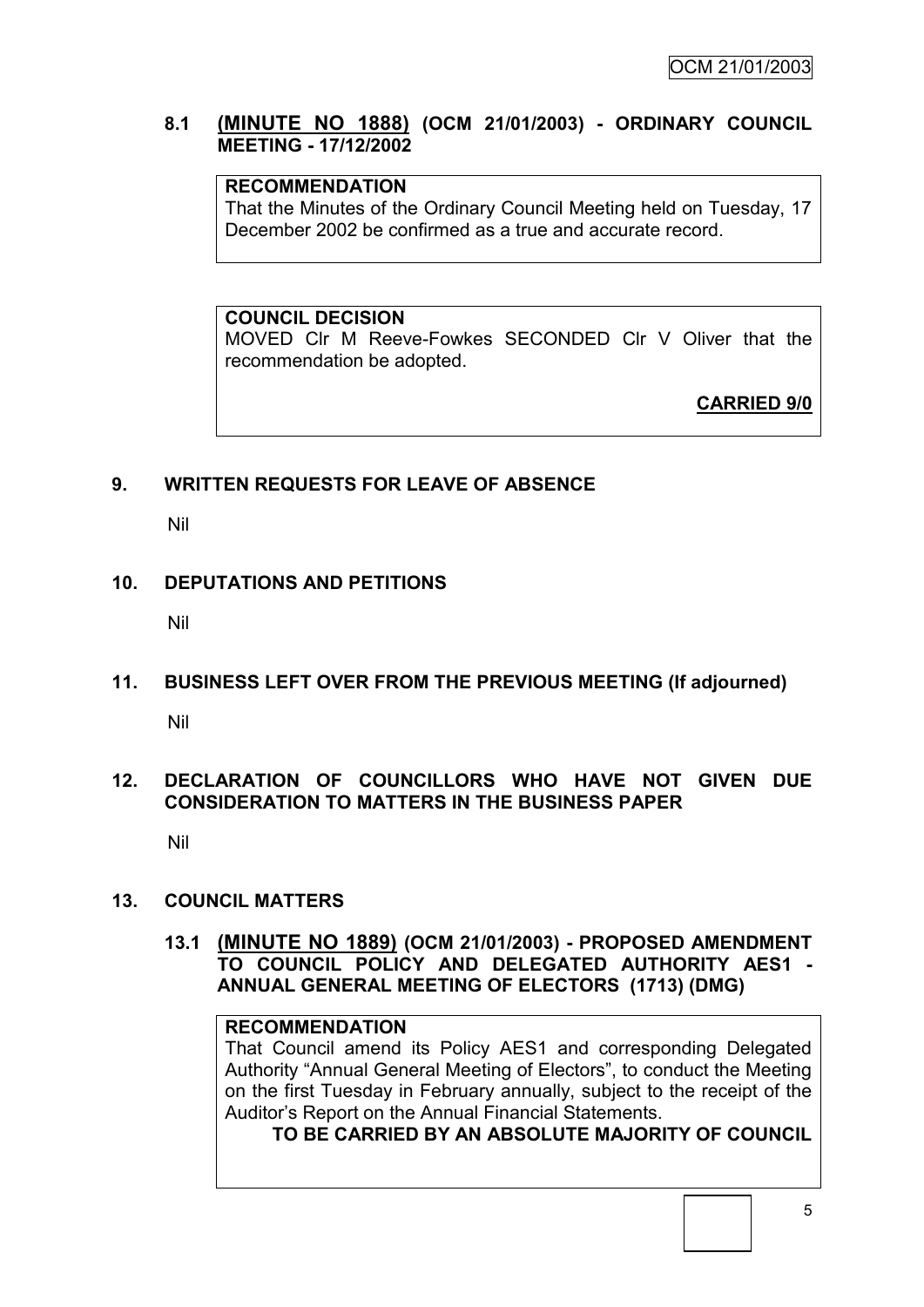## **COUNCIL DECISION**

MOVED Clr L Humphreys SECONDED Clr I Whitfield that the recommendation be adopted.

## **CARRIED BY ABSOLUTE MAJORITY OF COUNCIL 9/0**

## **Background**

Council"s current Policy and Delegated Authority relating to the conduct of the Annual General Meeting of Electors is for the Meeting to be held on the first Monday of February annually.

## **Submission**

To amend the date of conducting this Meeting to the first Tuesday of February, each year.

## **Report**

It has been the usual practice of Council to conduct its Annual General Meeting of Electors on the first Monday of February each year. In recent years the Zone Meetings of the Local Government Association have been transferred from the last week in January to the first week in February, to avoid clashing with the Australia Day Public Holiday.

The South Zone, of which Council is a member, meets on the Monday corresponding to Council"s Elector"s Meeting, and to avoid this scenario in future, it is proposed to shift the Elector's Meeting to the first Tuesday of February.

The proposal would have no effect on other Council activities, as the first Tuesday of each month is generally free of other Council formalities, and may even attract greater public interest, because of Ordinary Council Meetings also being held on Tuesday evenings.

## **Strategic Plan/Policy Implications**

Key Result Area "Managing Your City" refers.

## **Budget/Financial Implications**

N/A

## **Legal Implications**

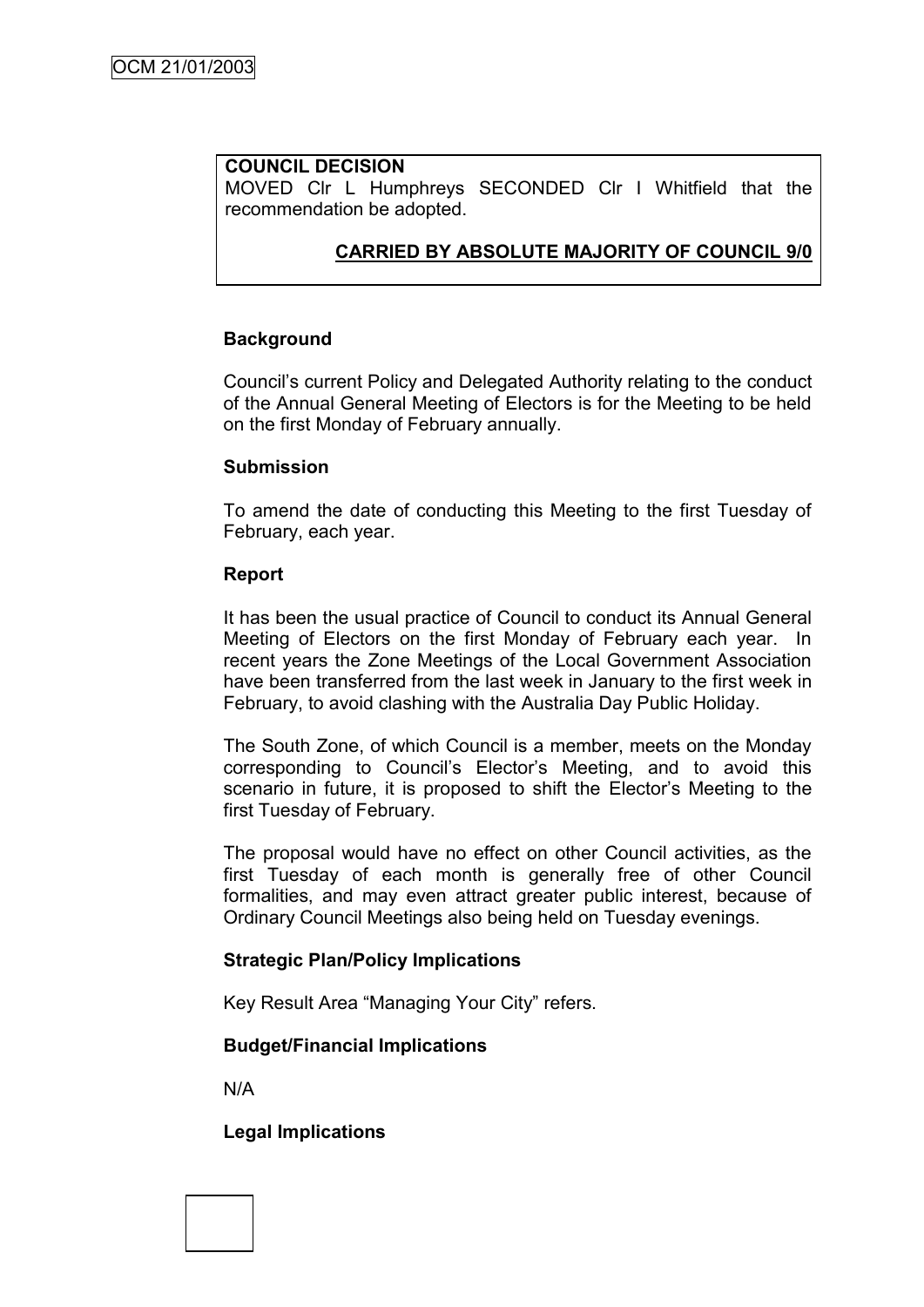Sec 5.27 of the Local Government Act, 1995, requires Council to conduct a general meeting of electors each year.

## **Community Consultation**

Not considered necessary due to traditionally low attendance numbers at this Meeting.

## **Implications of Section 3.18(3) Local Government Act, 1995**

Nil.

## **13.2 (MINUTE NO 1890) (OCM 21/01/2003) - OBJECTION TO NOTICE SERVED PURSUANT TO SECTION 3.25 OF THE LOCAL GOVERNMENT ACT, 1995, D. & K.A. TOWNSHEND, 77 AMITY BOULEVARD, COOGEE (3316042) (DMG) (ATTACH)**

#### **RECOMMENDATION**

That Council informs the owners of 77 Amity Boulevard, Coogee, that:-

- (1) the objection lodged against the Notice served on them pursuant to Sec. 3.25 of the Local Government Act, 1995, (the Act) is dismissed, and;
- (2) clearing of the vegetation from the property is required to be undertaken by 10 February, 2003, unless an appeal is lodged pursuant to Sec. 9.7 of the Act.

## **COUNCIL DECISION**

MOVED Clr A Edwards SECONDED Clr N Waters that the recommendaton be adopted.

## **CARRIED 9/0**

## **Background**

As a result of an increase in complaints received by Council on the unsightly state of some properties within the District, a programme aimed at identifying properties deemed as unacceptable and having the concerns rectified, was initiated.

The programme was notified to the public through the local newspapers, explaining the primary reason for this action was to promote Council"s Mission Statement and encourage conformity throughout the District with its ideals.

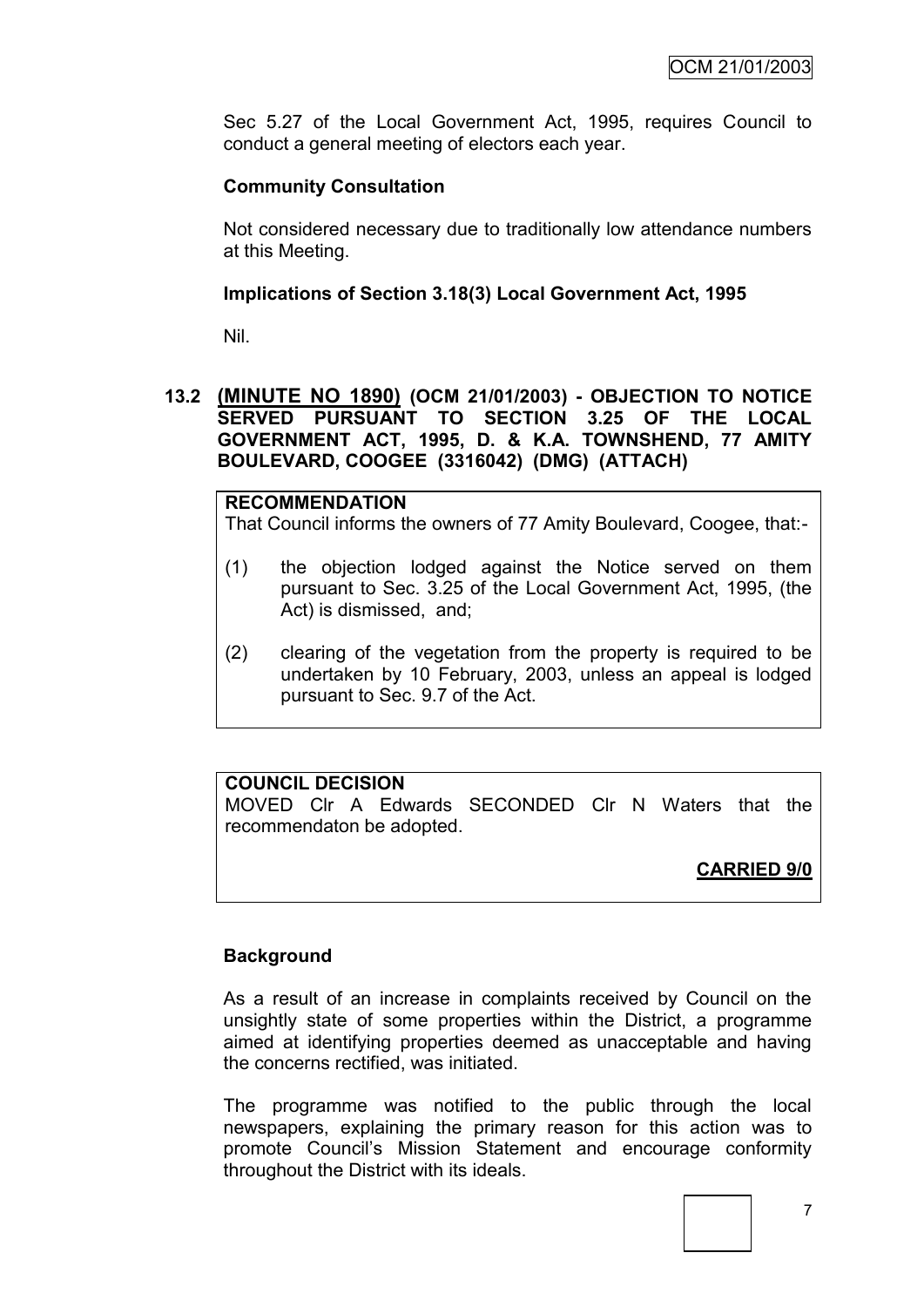From that point on, properties were identified as being sub-standard through a number of sources, being reports from either members of the public, Elected Members or staff.

Affected property owners were originally sent a letter seeking their cooperation in addressing the concerns highlighted.

If, following a period of time allowed for remediation works to be undertaken, the property was still unsightly, the owner of the property was served with a Notice pursuant to Sec. 3.25 of the Act, requiring specific works to be undertaken to correct the identified problem. Should the recipient of the Notice disagree with its requirements, an Objection or Appeal against the decision may be lodged, pursuant to Sec. 9.5 or Sec. 9.7 of the Act.

## **Submission**

An Objection has been lodged by the owner of 77 Amity Boulevard, Coogee, against the Notice requiring the removal of unsightly vegetation (lupins) from the property.

## **Report**

The property at 77 Amity Boulevard, Coogee, was originally identified as containing unsightly material (namely dried vegetation, mainly lupins) during the annual firebreak inspection of the District, in early December, 2002.

Subsequently, the owners were sent a standard letter seeking their cooperation in removing the material, as it was not only unsightly, but, in this case, could have also represented a hazard if set alight.

A further inspection of the property in late December, 2002, revealed that only minor attempts had been made to rectify the concerns, and that the property remained unsightly and still represented something of a fire hazard at this time of the year.

A formal Notice was issued pursuant to Section 3.25 of the Act requiring the property owners to remove the vegetation by 13 January, 2003.

The owners were advised of their Objection or Appeal rights and, as a result, an Objection was received on 3 January, 2003.

The grounds of the Objection are:-

(1) The person is the sole occupier of the property and is making the best attempts possible to rectify the problem; and

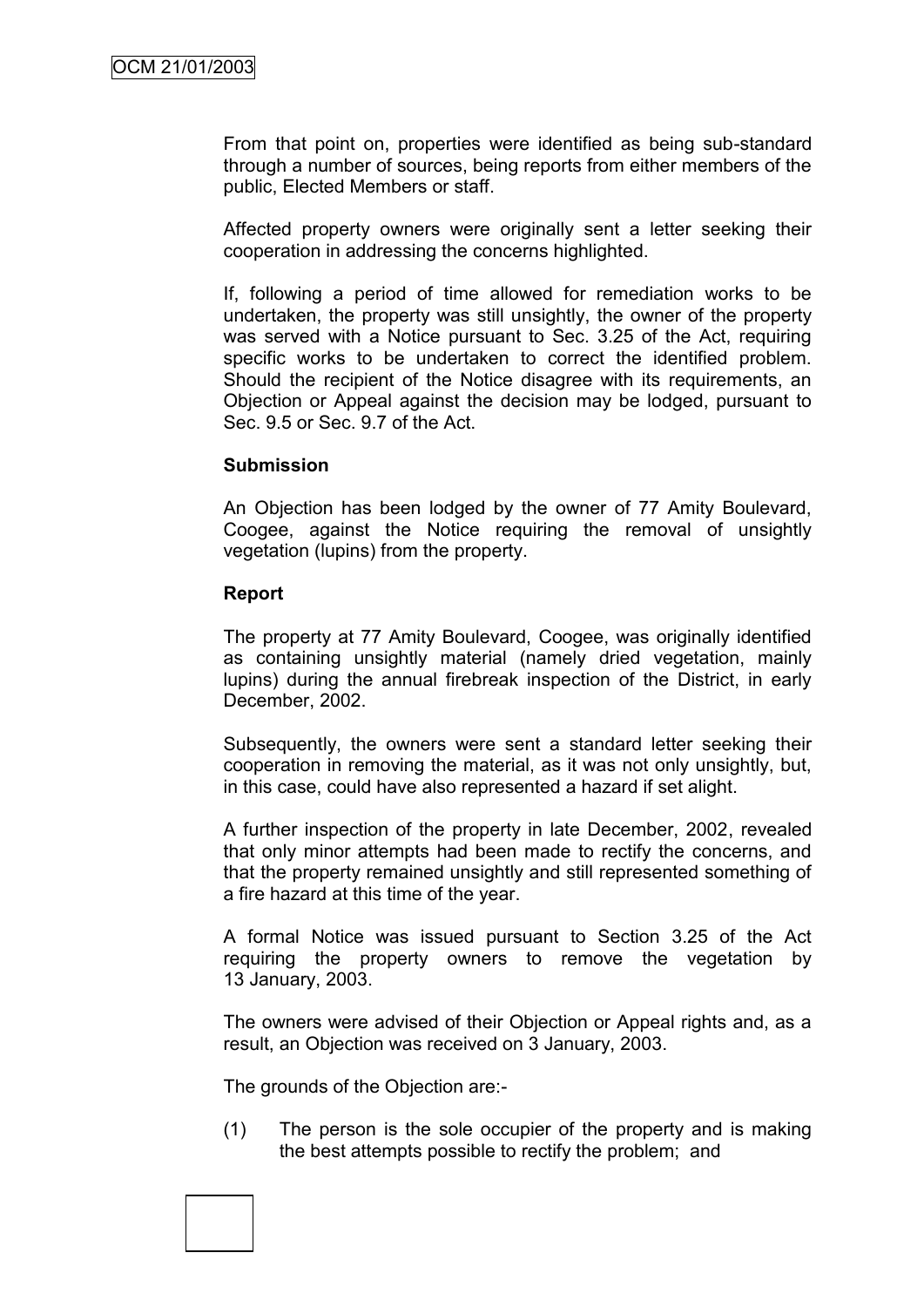(2) The vegetation will be cleared "in time".

An inspection of the property indicates that there has been some minor attempt to make the vegetation less of a hazard. In the main, however, the property is still unsightly and unkempt in appearance, even though it is not readily visible from the road.

Of most concern, is that the block is located in undulating terrain and the area containing the vegetation is on the high side of other properties, the rooflines of which are parallel to the overgrowth. This situation adds to the concerns of neighbouring properties, occupants of which not only have to endure a constant physical eyesore, but also have the concerns of flammable material being located very close to structures.

In view of these issues, it is considered that the material should be removed to rectify the visual concerns of neighbours and also to make safe a potential fire hazard.

The extent of works required to achieve this outcome will most likely involve the use of suitable plant and equipment to slash the vegetation.

## **Strategic Plan/Policy Implications**

Council"s Mission Statement "To make the district of the City of Cockburn the most attractive place to live, work and visit in the Perth Metropolitan Area" refers.

#### **Budget/Financial Implications**

Any costs incurred by Council in ensuring compliance with the Notice will be recoverable from the owner.

#### **Legal Implications**

Part 3 Division 3 Subdivisions 2 and 3 and Part 9 Division 1 of the Local Government Act, 1995 refer.

#### **Community Consultation**

Advertising of the programme to target unsightly properties was undertaken through local newspapers.

## **Implications of Section 3.18(3) Local Government Act, 1995**

Nil.

## **14. PLANNING AND DEVELOPMENT DIVISION ISSUES**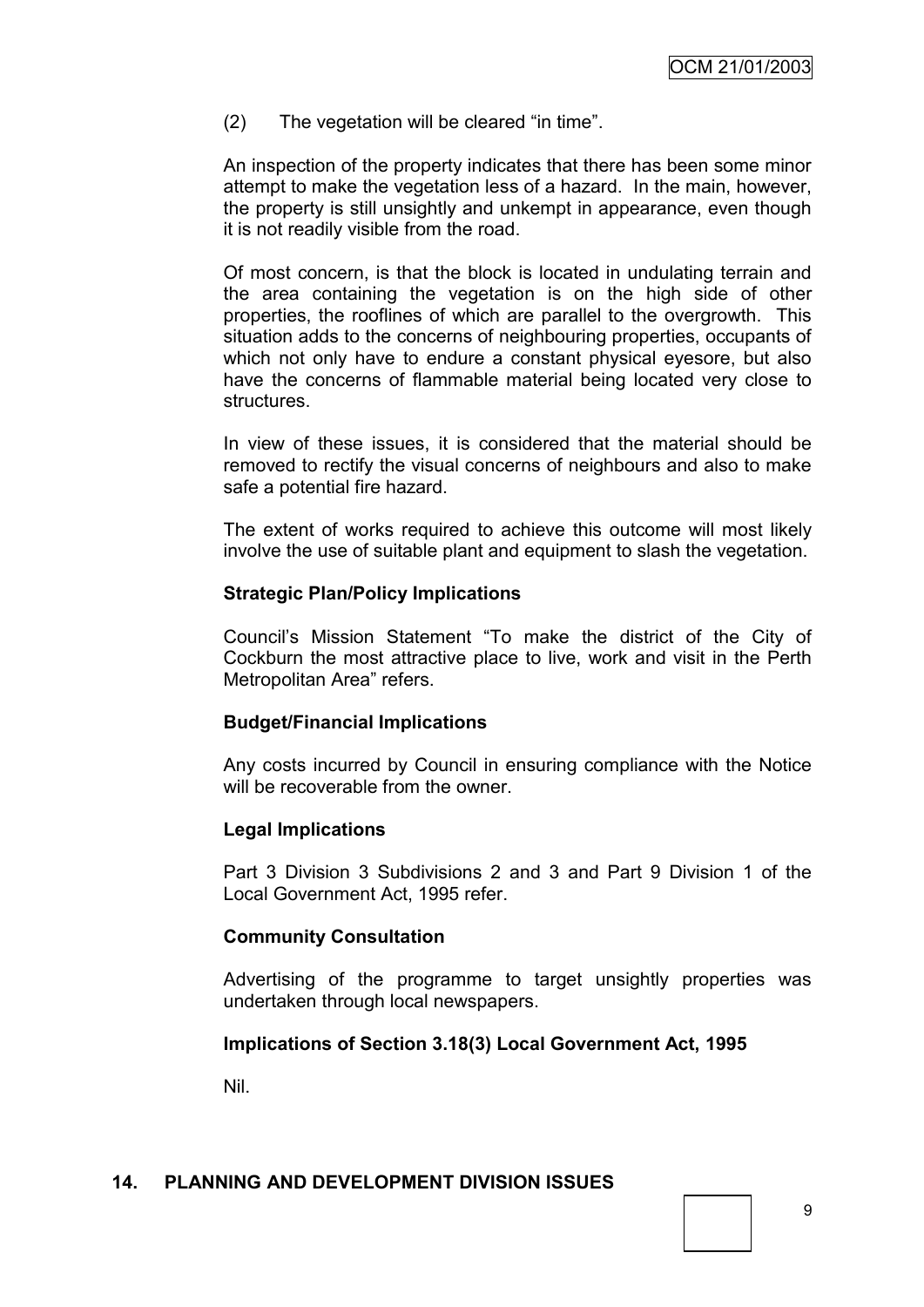## **14.1 (MINUTE NO 1891) (OCM 21/01/2003) - METROPOLITAN REGION SCHEME - AMENDMENT 1063/33A - NORTH QUAY RAILWAY LOOP - SUBMISSION (9106333A) (SMH) (ATTACH)**

**RECOMMENDATION** That Council:

- (1) receive the report;
- (2) does not object to the proposed Metropolitan Region Scheme Amendment No. 1063/33A – North Quay Railway Loop;
- (3) lodge a submission in accordance with the Planning and Development Division Report.

**COUNCIL DECISION** MOVED Clr A Edwards SECONDED Clr N Waters that the recommendation be adopted.

**CARRIED 9/0**

## **Background**

The Fremantle Strategy published in the mid 1990"s proposed a rail loop to serve Fremantle Port. A report in the Herald Newspaper on 30 November 2002, entitled Port Channels, stated:-

"*For the efficient operation of Fremantle Port, rail is vitally important.*

*To enable the Inner Harbour to continue to be serviced by rail, the existing rail connection to North Quay will need to be replaced with a new rail loop at North Fremantle before the proposed redevelopment of the Leighton marshalling yards. Plans for this new loop are being progressed with the aim of completing the replacement loop by the end of 2004.*

*The new rail loop will be a more direct link into the port area, and will assist in promoting increased use of rail for transporting containers to and from the Inner Harbour. Greater use of rail will significantly reduce road freight impacts on access roads to the port as trade grows.*

*At present only three per cent of the container trade is carried by rail. The Metropolitan Freight Network Review, which involved wide community consultation, agreed that the aim should be to increase the rail share to 15 per cent within four years and 30 per cent within 10 years.*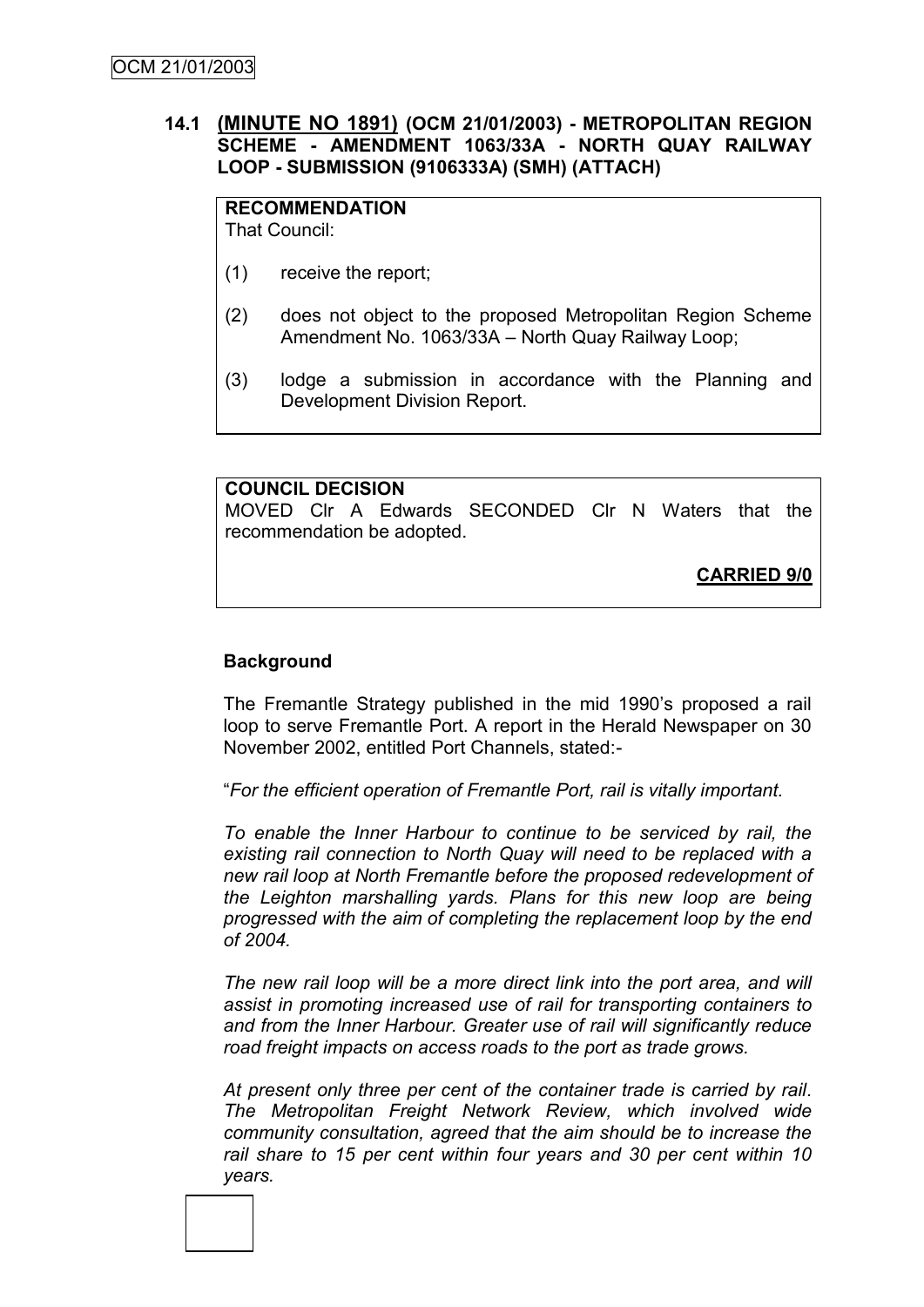*Currently, there is an average of one train in each direction daily carrying containers to and from North Quay. It is estimated that four trains in each direction daily, 600 metres in length and double stacked could carry 30 per cent of the projected container trade.*

*A survey conducted as part of the Freight Network Review shows that there is strong community support for increased use of rail to reduce road freight transport impacts.*"

According to Fremantle Port, the rail loop will be constructed in stages with the first stage comprising a new rail bridge over Tydeman Road around the Railway Hotel to return to the port via an at grade crossing with Tydeman Road. This will cost between \$6-\$7 million. The project will be staged as leases on the port expire and the demand for the use of the rail increases.

The rail loop will be provided by WAGR and Fremantle Port, but operated by a private company. The rate of growth of container transportation from road to rail will be market driven. Only when rail becomes competitive with road transportation will the containers move from one mode to the other.

#### **Submission**

Amendment 1063/33A – North Quay Railway Loop is a deficient document, in that it does not directly deal with the provision of the railway loop.

The brief supporting report describes the benefits of implementing the rail loop, but this is not reflected in the amendment.

The justification for the amendment is based on:-

- no adverse environmental effect.
- environmental savings in terms of air, noise and greenhouse gas reductions.
- $\blacksquare$  efficient use of fossil fuels.
- $\blacksquare$  reducing the number of trucks to the port.
- **Fight Network Review community survey support.**
- loop construction by the end of 2004.

In contrast to the justification, the Amendment deletes an existing rail reserve within Port land, that has never been used for railway purposes and creates a small piece of railway reserve north of the Railway Hotel to enable the new line to enter the Port land across Tydeman Road.

For these reasons the WAPC certified that the Amendment was nonsubstantial.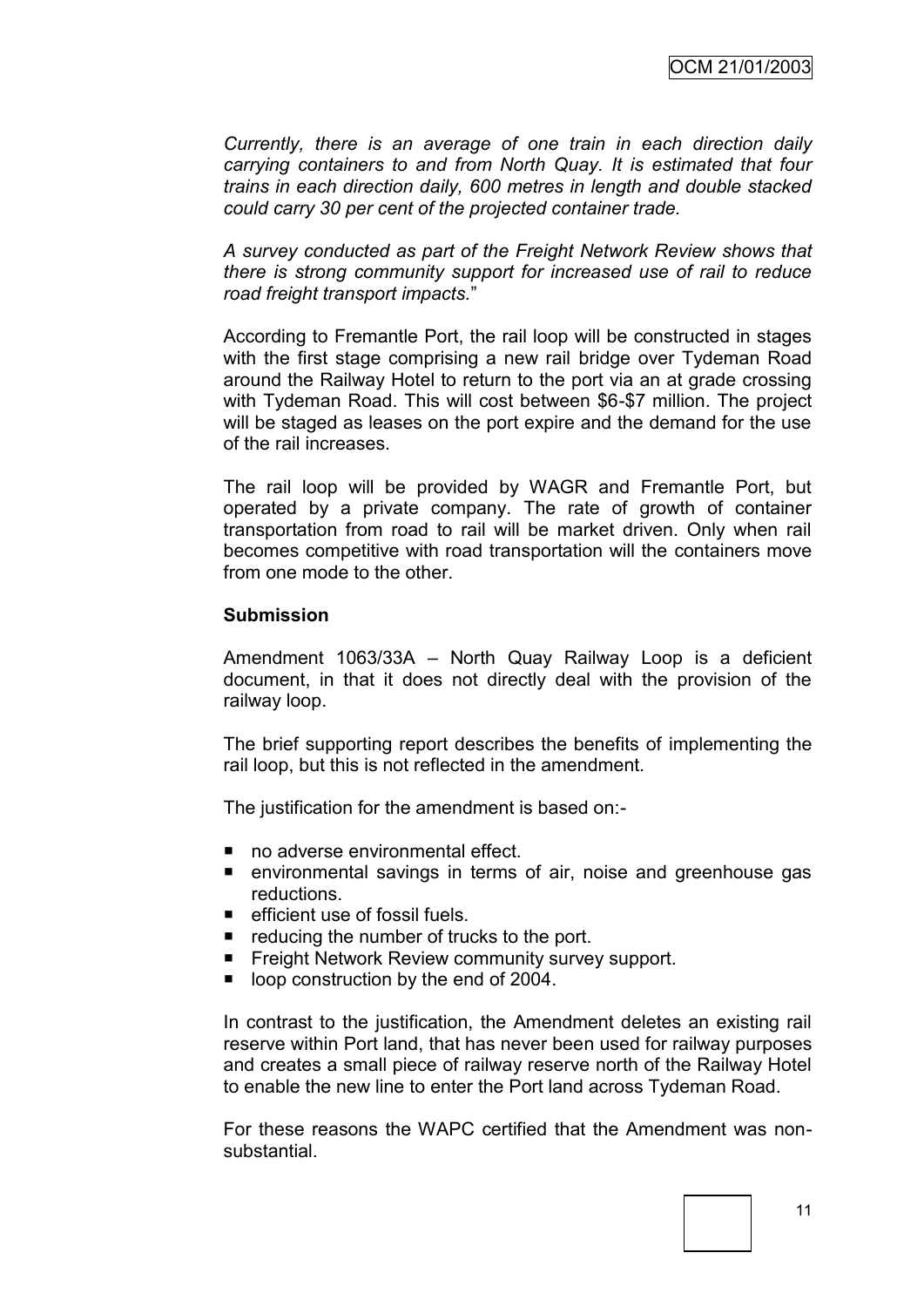Submissions are to be lodged by 7 February 2003.

## **Report**

Because the Amendment is in essence a regularisation of the port reserve there is no basis for the Council to oppose the proposal.

The Amendment Report relative to its purpose "North Quay Railway Loop" is inadequate, misleading and unrelated to the proposal. The reason for the Amendment is not explained, and is difficult to reconcile.

This is made even more difficult by reason of a proposed Amendment for "Leighton Beach and Environs" which includes amendments to the MRS related to the Port and rail loop not referred to in Amendment 1063/33A. It is not clear why these proposals have been separated. From the documents it is clear that the Leighton Beach proposal north of Walter Place could be dealt with separately from the Port proposals south of Jackson Street.

The proposals south of Jackson Street should have formed part of Amendment 1063/33A.

It is understood that while the railway loop will leave the Perth to Fremantle line over Tydeman Road on a rail bridge when it turns behind the Railway Hotel to enter the Port land, it will cross Tydeman Road at a level crossing. Given that at least 8 trains a day up to 600m long will eventually cross the road and be entering and leaving a spur (not a loop) only 1200m long, the rack of trucks will be moving at slow speed.

If the railway crossing is blocking traffic en-route to Port Beach Road, then the next closest level crossing is at Victoria Street station, which is some 3 kilometres north of Tydeman Road. Tydeman Road is also the only convenient route to serve Rous Head and the Rottnest Ferry terminal.

Given this, it would have been expected that the freight rail access to the Port would have been totally grade separated, particularly if freight by rail is to become a significant port service.

The latest plans of the rail spur (loop) appears to impact on Port Beach Road, Rudderham Drive and the Indian Ocean. The Amendment 1063/33A does not address this. However, the proposed Leighton Beach and Environs Amendment, being dealt with separately, shows a re-alignment of the road reserve and additional reclamation of the Indian Ocean.

The situation is confusing, but presumably the Council will be able to comment on the Leighton Beach and Environs proposal which is more related to the rail loop than MRS Amendment 1063/33A.

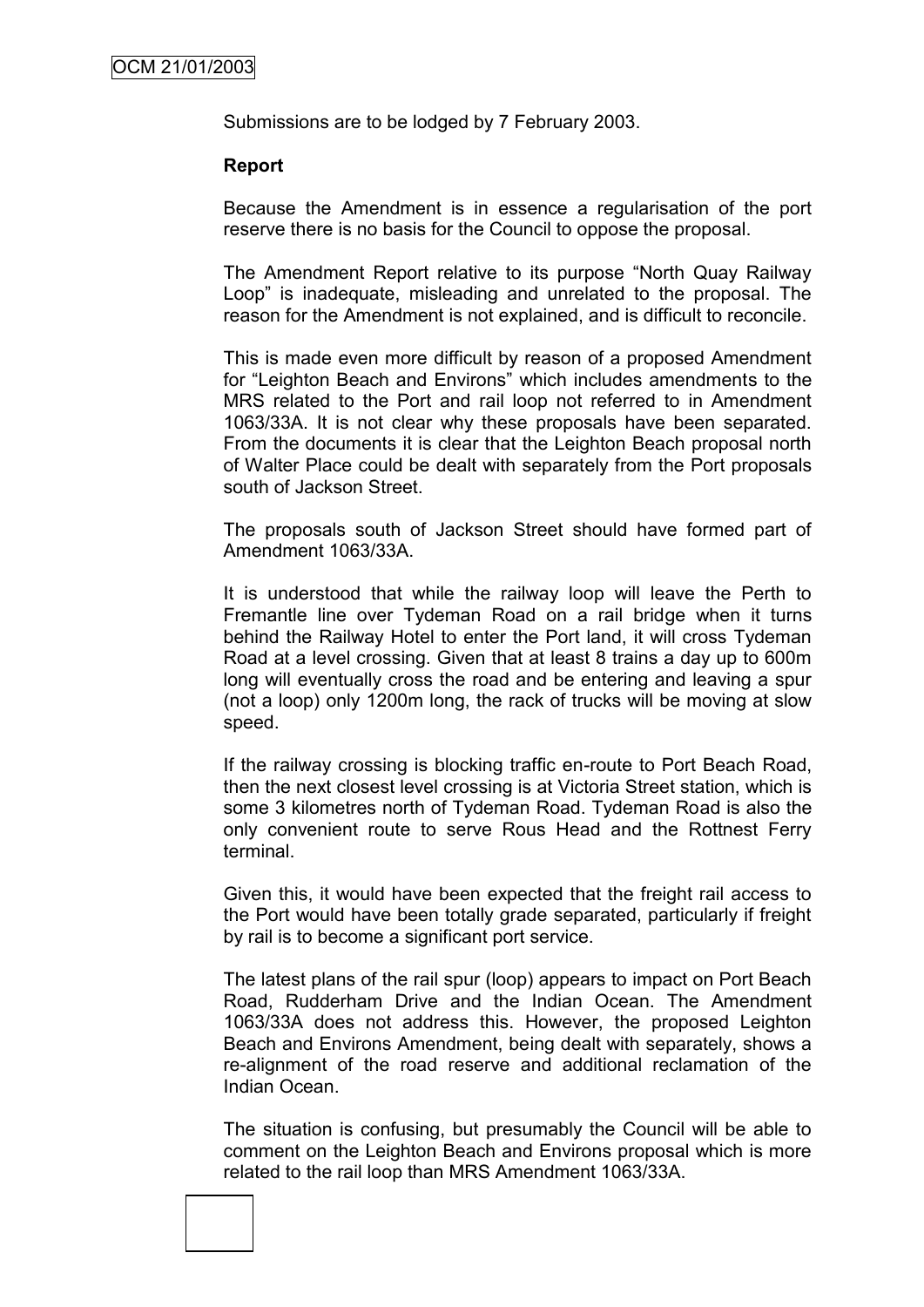A rail service to the State"s premier port is fundamental, and it is surprising that such a service is being provided belatedly, particularly given the apparent high level of support for bringing forward the planning and development of the Outer Harbour in Cockburn Sound.

In addition, the increased use of the railway will have a likely adverse impact on adjoining land between North Wharf and Miguel Road in Bibra Lake, where it joins the freight line between Midland and Kwinana.

The increased use of the freight line will impact on the amenity of the:-

- Fremantle Waterfront Master Plan proposal to redevelop Victoria Quay;
- **n** historic Roundhouse and the western heritage precinct of Fremantle;
- **E** existing residential area of South Fremantle fronting Marine Terrace;
- **Peroposed South Beach Urban Village (Redevelopment of the** Bradken, Westrail and Wesfarmers land);
- **P** proposed Port Catherine Marina at Coogee;
- existing residential area of Spearwood fronting Angus Avenue and Goldsmith Road;
- Yangebup, South Lake and Bibra Lake adjoining the existing freight line.

Within the City of Cockburn the additional number of long trains will cause delays at the level crossings on Cockburn Road, Rockingham Road, Miguel Road (until the Spearwood Avenue road bridge is constructed), and North Lake Road and Hope Road (until the Karel Avenue/ Berrigan Drive road bridge is constructed). These are major district roads, and therefore, significant disruption to traffic flows could be expected when operating at the target level of 30% of all containers to and from the Port.

Should the Fremantle Eastern Bypass and/or the Roe Highway Stage 8 not be constructed to serve the Port as provided for under the MRS, then increased rail traffic needs to be accepted as the only way to offset the expected increase in freight traffic on the existing road system.

The only way to avoid the problems of getting rail and road freight into and out of Fremantle Port without Roe 8 and the Fremantle Eastern Bypass is to establish a new port facility in Cockburn Sound as soon as possible. Not only would this reduce the need to invest in major road and rail infrastructure west of the Kwinana Freeway to meet the needs of freight, but also provide the catalyst for the development of the Kwinana Industrial Conglomerate proposed for Hope Valley, Wattleup, Kwinana and Rockingham.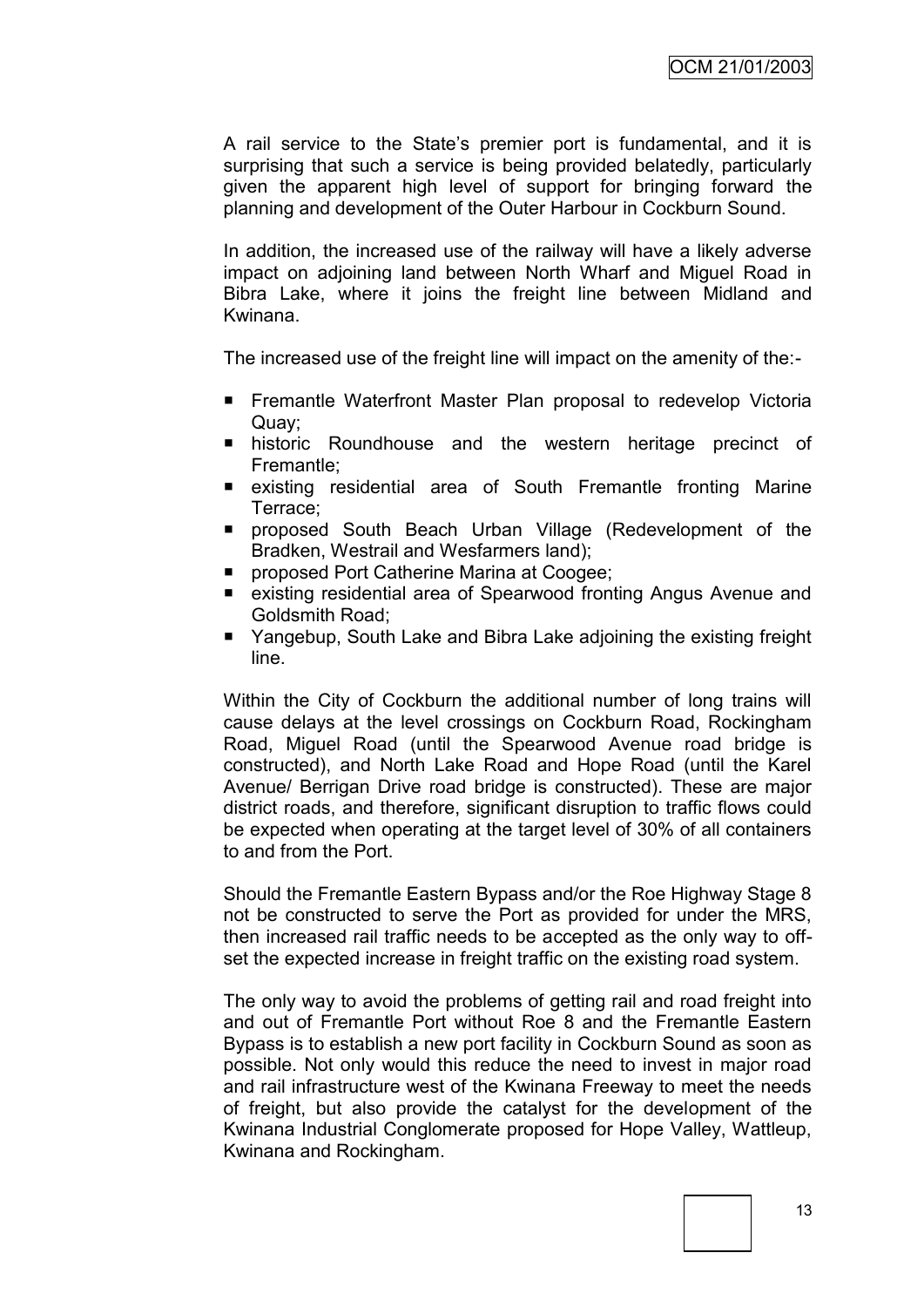Although the proposed amendment in itself has no planning consequences, the provisions of a rail loop to serve Fremantle Port does have off site impacts that have not been adequately addressed.

Moreover, the level of utilisation of the rail loop will depend on decisions made by the private operator, not Fremantle Port, despite the target dates set by Fremantle Port to achieve 15% of container traffic to and from the Port within 4 years and 30% within 10 years.

## **Strategic Plan/Policy Implications**

The Corporate Strategic Plan Key Result Areas which apply to this item are:-

- 2. Planning Your City
	- *"To ensure that the planning of the City is based on an approach which has the potential to achieve high levels of convenience for its citizens."*
	- To ensure that the development will enhance the levels of *amenity currently enjoyed by the community."*

## **Budget/Financial Implications**

N/A

## **Legal Implications**

Nil

## **Community Consultation**

The Council, in the same way as the general community, has until the 7 February 2003 to lodge a submission on proposed MRS Amendment 1063/33A, which has been advertised as a non-substantial amendment in accordance with the provisions of Section 33A of the Metropolitan Region Town Planning Scheme Act.

## **Implications of Section 3.18(3) Local Government Act, 1995**

Nil.

## **14.2 (MINUTE NO 1892) (OCM 21/01/2003) - RENAMING OF CATHERINE POINT RESERVE, HAMILTON HILL (2200418) (SMH) (ATTACH)**

**RECOMMENDATION** That Council:

(1) receive the report;

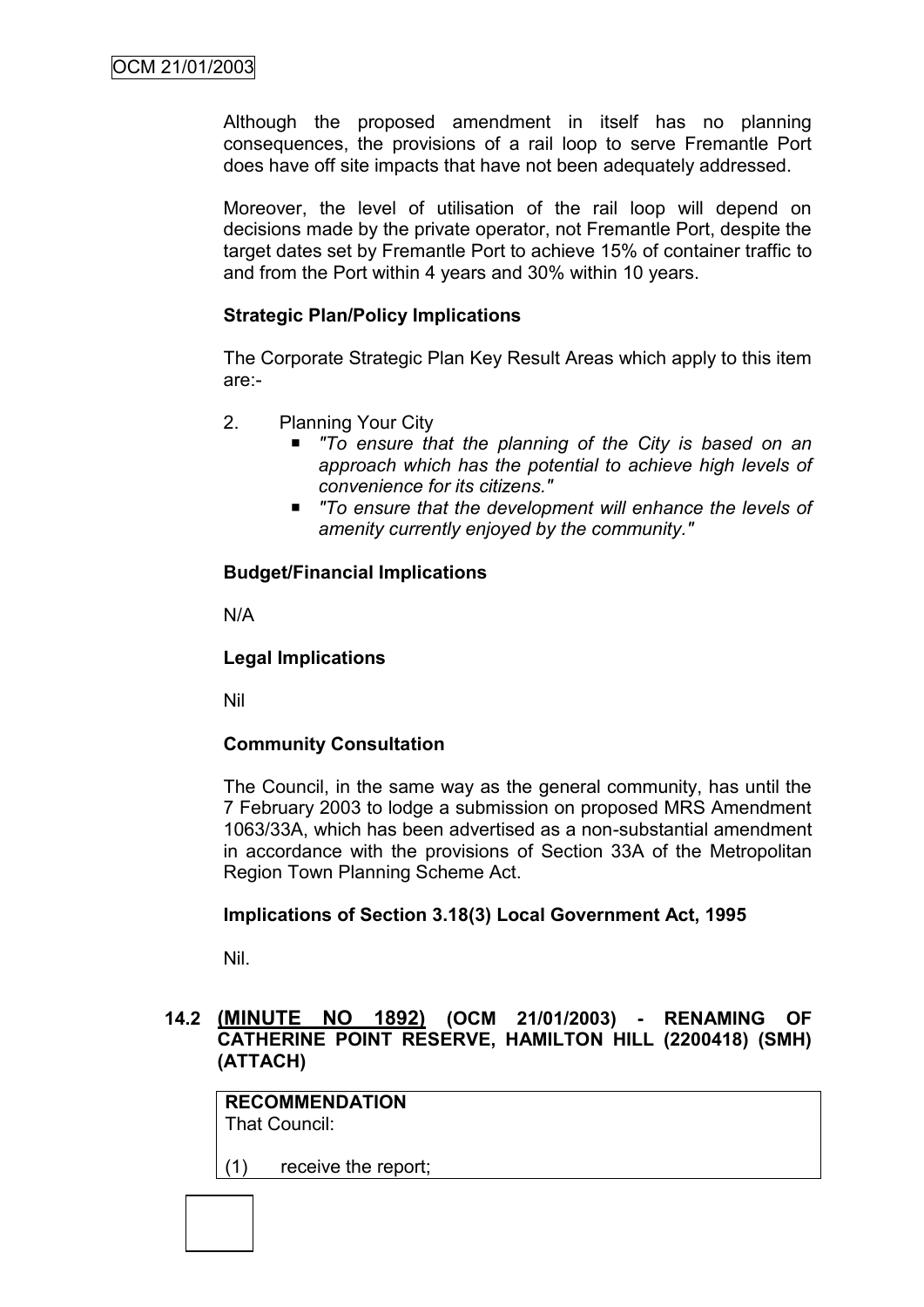- (2) request the Department of Land Administration Geographic Names Committee to rename:-
	- 1. Catherine Point Reserve (Reserve No. 1957) vested in the City of Cockburn to "C. Y. O"Connor Reserve"; and
	- 2. the beach immediately adjacent to Catherine Point Reserve to "C. Y. O"Connor Beach";
- (3) advise the Department that the proposal was advertised for public comment and during the advertising period three (3) objections were received.

## **COUNCIL DECISION**

MOVED Clr M Reeve-Fowkes SECONDED Clr N Waters that Council:

- (1) receive the report;
- (2) request the Department of Land Administration Geographic Names Committee to rename:
	- 1. Catherine Point Reserve (Reserve No.1957) vested in the City of Cockburn to "C. Y. O"Connor Reserve; and
	- 2. The beach immediately adjacent to Catherine Point Reserve to "C. Y. O"Connor Beach".
- (3) advise the Department that the proposal was advertised for public comment and during the advertising period three(3) submissions were received.

## **CARRIED 9/0**

## **Explanation**

There were two objections and one submission of support. The recommendation required amendment to refer to three submissions rather than three objections.

## **Background**

Council at its meeting held on 16 July 2002 resolved as follows:-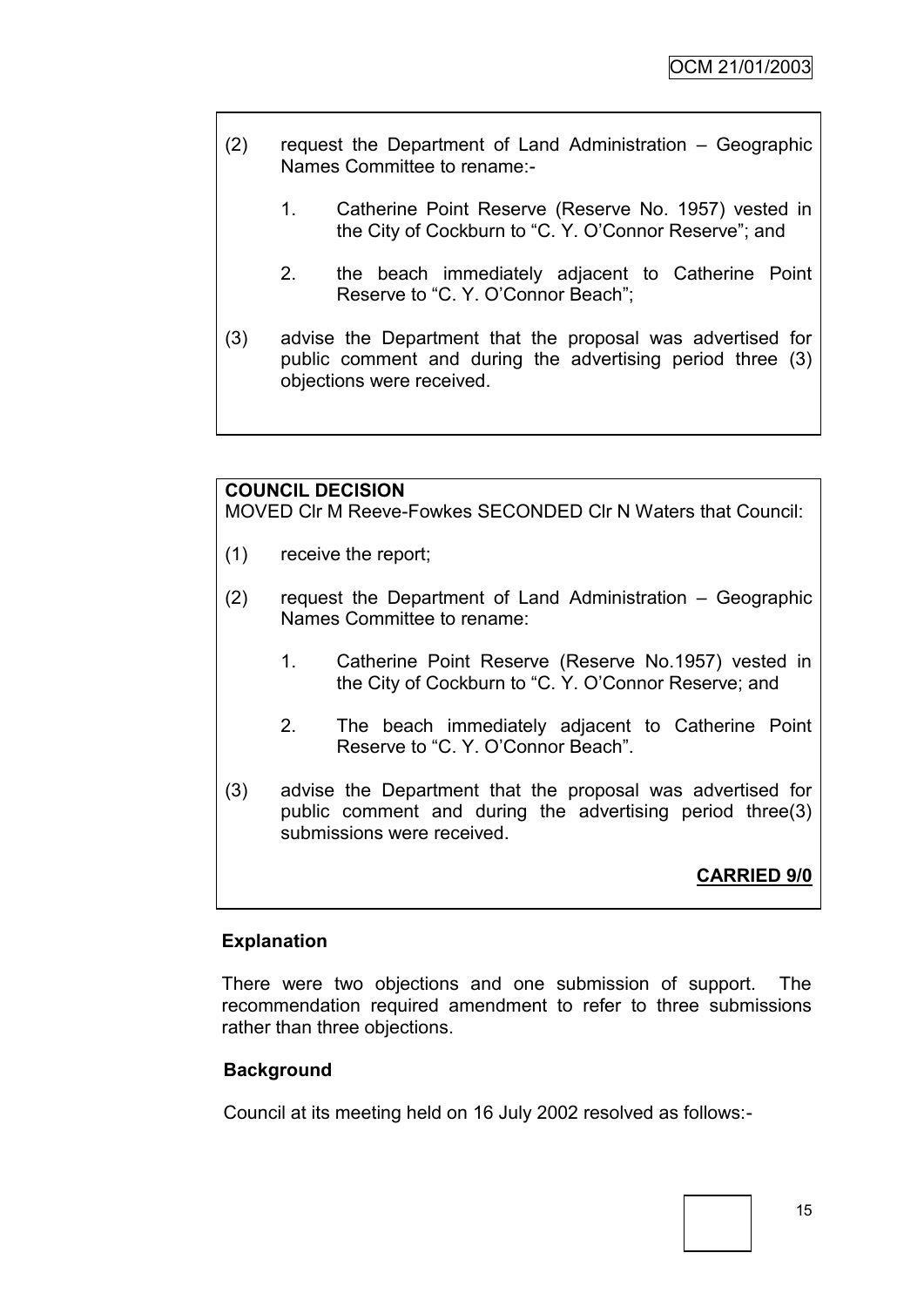"*write to the Department of Land Administration Geographic Names, requesting that Catherine Point Reserve, Hamilton Hill, be renamed to "C.Y. O'Connor Beach".*

On 15 August 2002 the Geographic Names Committee wrote a letter to Council, which in part stated:-

"*As this is a reserve either 'park' or 'reserve' would be appropriate instead of 'beach' as part of the name as 'beach' refers to the portion of land which lies between high and low water marks and is formed by the action of the sea.*

*Also, as approved names are expected to be permanent could you please provide evidence of community support for this name change.*

*Alternatively you may wish to apply C.Y. O'Connor Beach to the beach near the memorial."*

Following receipt of the letter, points were clarified with DOLA, and it appears that the reserve must be called a reserve or park, but the beach can be called a beach for the purposes of the road directory.

Council at its meeting on 17 September 2002 resolved to:-

- *"(2) advertise the proposal:-*
	- *1. to rename Catherine Point Reserve "C.Y. O'Connor Reserve" and the beach immediately adjacent to the reserve C.Y. O'Connor Beach to complement the statue erected there in his memory;*
	- *2. for a period of 28 days published twice in the local newspaper, together with signs being erected at both ends of the reserve and by notices being displayed in the Council Administration Centre and the Spearwood Library;*
- *(3) require the proposal to be reconsidered by the Council should submissions be received objecting to the proposal;*
- *(4) authorise the Director of Planning and Development to proceed to finalise the proposal with DOLA, in the event that no objections are received during the public comment period."*

#### **Submission**

During the public advertising period 3 submissions were received, 2 objecting to the proposal and 1 in support.

Copies of the objections are attached.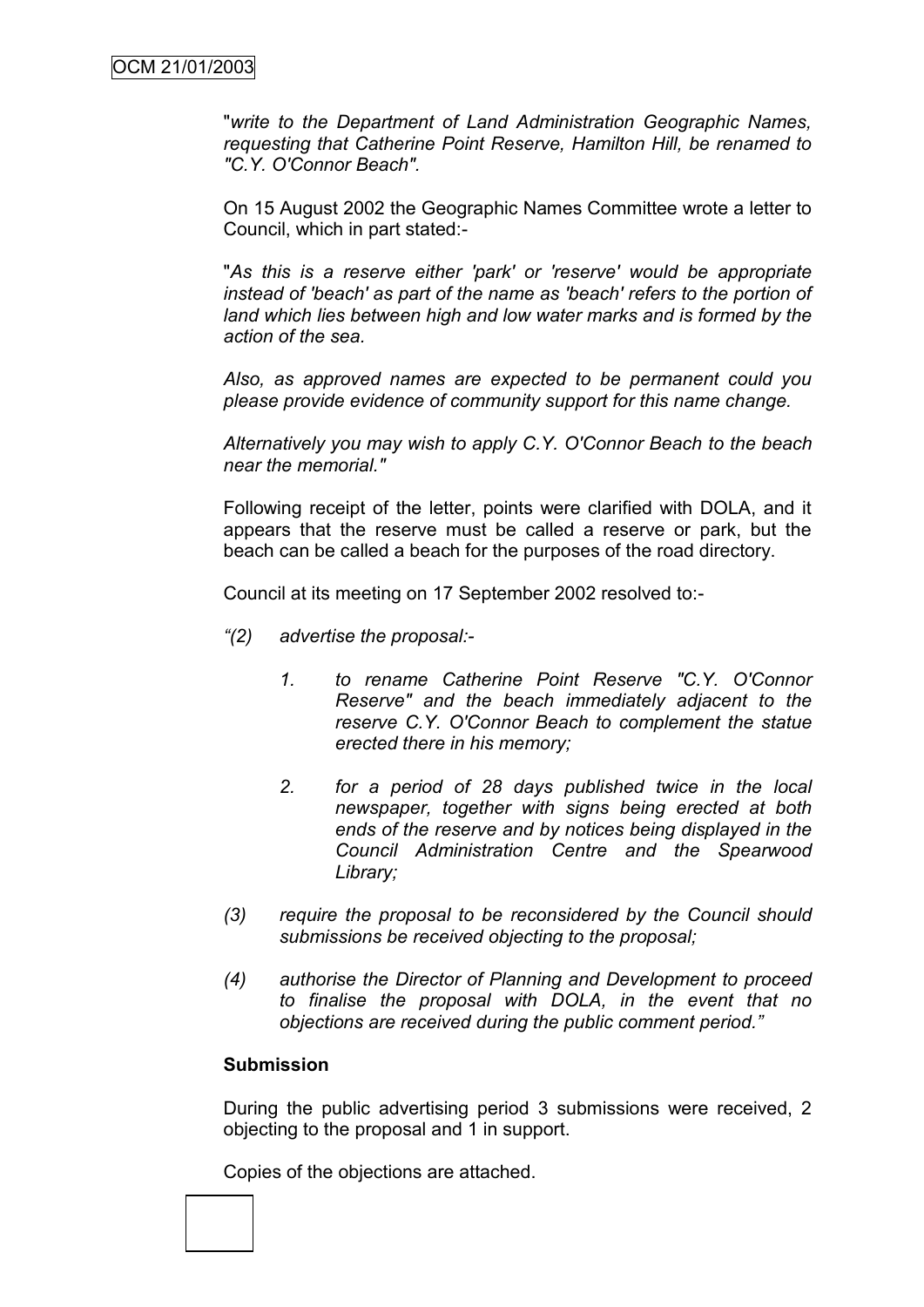The first objection from Mr Colin Crook of Spearwood strongly disagrees with the Council proposal.

The second objection from Ms Zoe Inman of Coogee, does not support the renaming of the reserve, but does not object to the naming of the beach to "O"Connor Beach".

Support for the proposal was from Mr Greg Brophy of Peppermint Grove, who congratulated the Council for its proposed name change, and suggested that the reserve, beach and sculptures be better signposted from Cockburn Road.

#### **Report**

In accordance with the Council decision, public advertising was arranged to go into the Herald Newspaper on 4th October, but because the paper had no room it was delayed to the  $11<sup>th</sup>$ . However, for some reason the newspaper advertisements did not get published. Despite this, signs were erected on the reserve advising the public of the proposal.

The public advertising period was proposed to close on  $30<sup>th</sup>$  October 2002.

However, due to advice from Mr Colin Crook, resident of Spearwood, that he could not find the ads in the newspaper, this lead to further internal enquiries which confirmed that the ads had not been published.

During the advertising period Mr Crook lodged a letter on 30<sup>th</sup> October 2002, a copy of which is attached. In his letter Mr Crook objects to the "process" that the Council is using to solicit public comment and also discusses "South Beach Village" and "Port Catherine" at the same time, neither of which were the subject of the public advertising relating to the change in name to the Catherine Point Reserve. Mr Crook"s letter was placed on the Port Catherine File (3209006) not the Catherine Point Reserve File (2200418). Mr Crook"s letter was not dealt with as a submission on the Council proposal.

Mr Crook was concerned that his letter was not noted as a submission, and therefore his letter of  $30<sup>th</sup>$  October 2002, is attached for Council's consideration.

The Director Planning and Development requested that the proposal be re-advertised, and the closing date be extended to  $6<sup>th</sup>$  December 2002.

Given the low level of public interest in this proposal, it is recommended that the Council proceed with its proposal to rename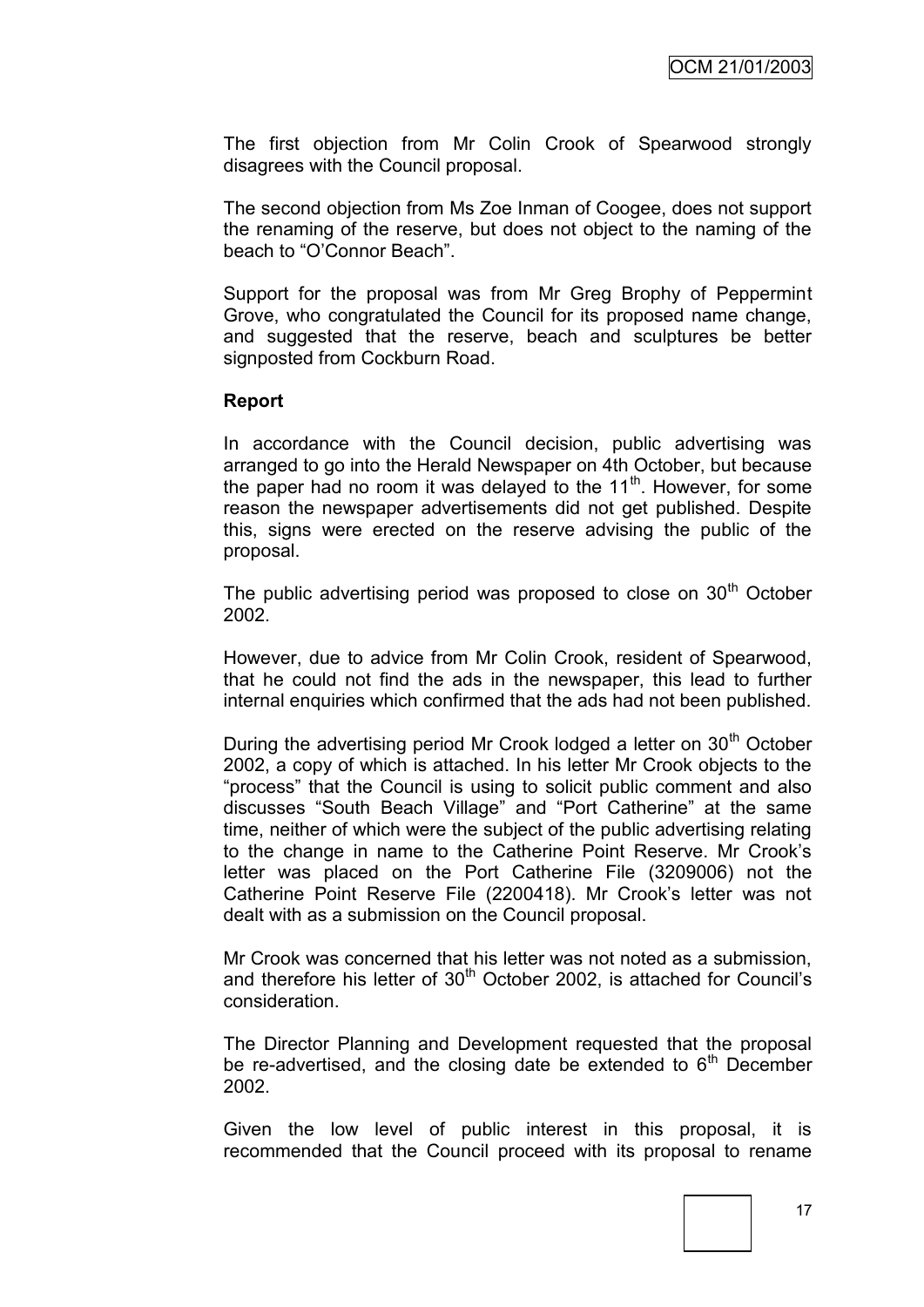Catherine Point Reserve and beach in recognition of the contribution "C. Y. O"Connor" made to the development of the State.

## **Strategic Plan/Policy Implications**

The Corporate Strategic Plan Key Result Areas which apply to this item are:-

- 1. Managing Your City
	- To conduct Council business in open public forums and to *manage Council affairs by employing publicly accountable practices."*
- 2. Planning Your City
	- *"To foster a sense of community within the district generally and neighbourhoods in particular."*
- 3. Conserving and Improving Your Environment
	- *"To conserve the character and historic value of the human and built environment."*

## **Budget/Financial Implications**

Minor costs associated with the renaming as specified by Department of Land Administration, can be provided for within existing budget.

## **Legal Implications**

The renaming to follow a statutory process followed by DOLA.

## **Community Consultation**

At the request of DOLA, public advertising of the proposal was undertaken over a 28 day period prior to the Council reconsidering the matter and a recommendation being made to the Department.

## **Implications of Section 3.18(3) Local Government Act, 1995**

Nil.

**14.3 (MINUTE NO 1893) (OCM 21/01/2003) - PROPOSED (15) AGED OR DEPENDANT PERSONS UNITS - LOT 345 (NO. 2) TINDAL AVENUE (CNR) MAINSAIL TERRACE, YANGEBUP - OWNER: MINISTRY FOR HOUSING - APPLICANT: SANDOVER PINDER PTY LTD ARCHITECTS (4414059) (MR) (ATTACH)**

**RECOMMENDATION** That Council: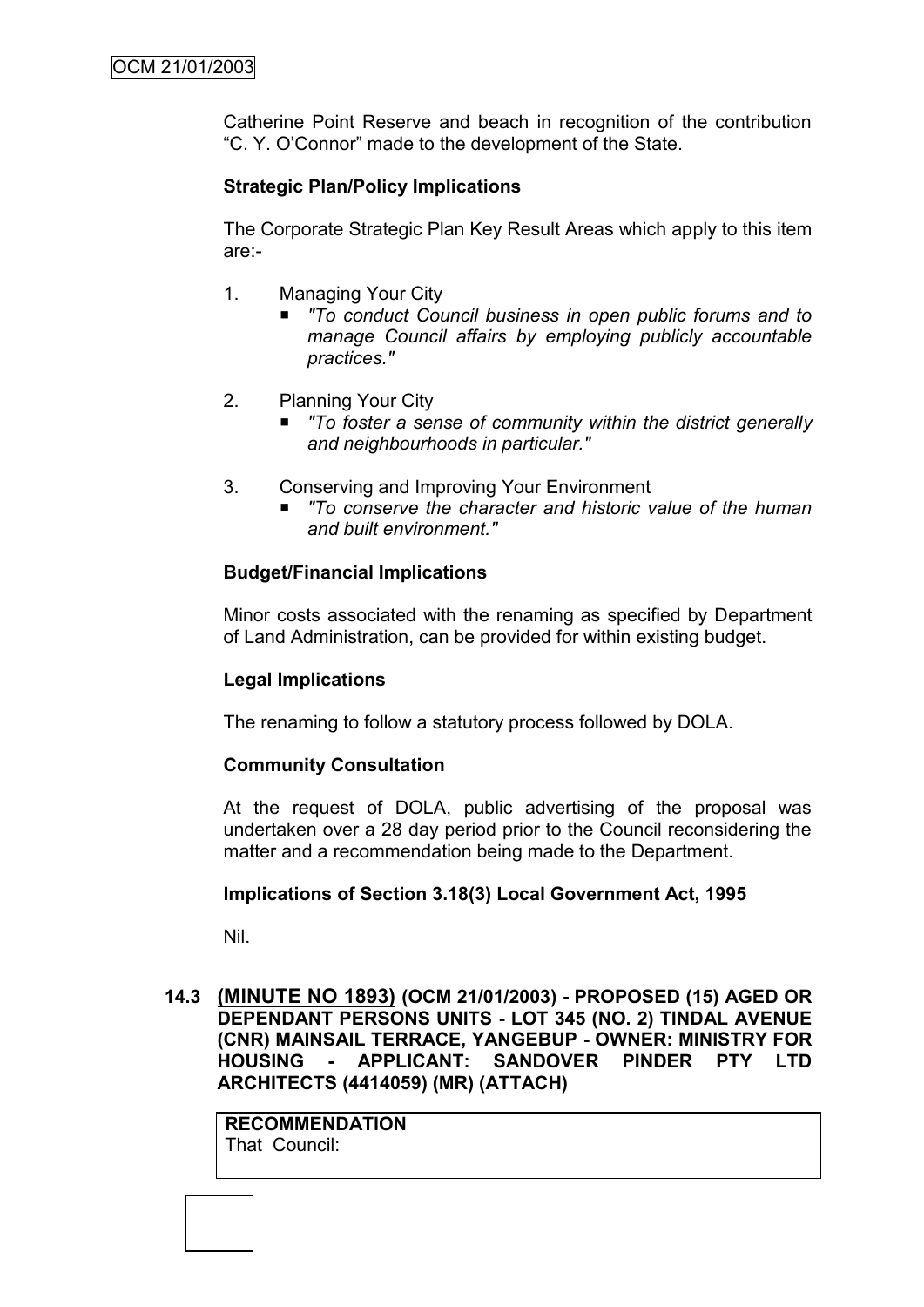(1) grants approval to 15 Aged or Dependant Persons Units on Lot 345 (No 2) Tindal Avenue (cnr) Mainsail Terrace, Yangebup, subject to compliance with the following conditions:

Standard Conditions:

- 1. Development may be carried out only in accordance with the terms of the application as approved herein and any approved plan.
- 2. Nothing in the approval or these conditions shall excuse compliance with all relevant written laws in the commencement and carrying out of the development.
- 3. Retaining wall(s) being constructed in accordance with a suitably qualified Structural Engineer's design and a building licence being obtained prior to construction.
- 4. Landscaping and tree planting to be undertaken in accordance with the approved plan.
- 5. The landscaping, in accordance with the approved detailed landscape plan, must be reticulated or irrigated and maintained to the satisfaction of the Council.
- 6. All stormwater being contained and disposed of on-site to the satisfaction of the Council.
- 7. Earthworks over the site and batters must be stabilised to prevent sand blowing, and appropriate measures shall be implemented within the time and in the manner directed by the Council in the event that sand is blown from the site.
- 8. The parking bay/s, driveway/s and points of ingress and egress to be designed in accordance with the Australian Standard for Offstreet Carparking (AS2890). Unless otherwise specified in this approval. Such areas are to be constructed, drained, marked and thereafter maintained to the satisfaction of the City prior to the development first being occupied.
- 9. At least 3 bays situated in a convenient location near the front entrance must be marked and maintained for visitor parking at all times.
- 10. At least one person living within each unit, must be aged 60 or over or be a person with a recognised form of disability requiring special accommodation provisions for independent living or special care.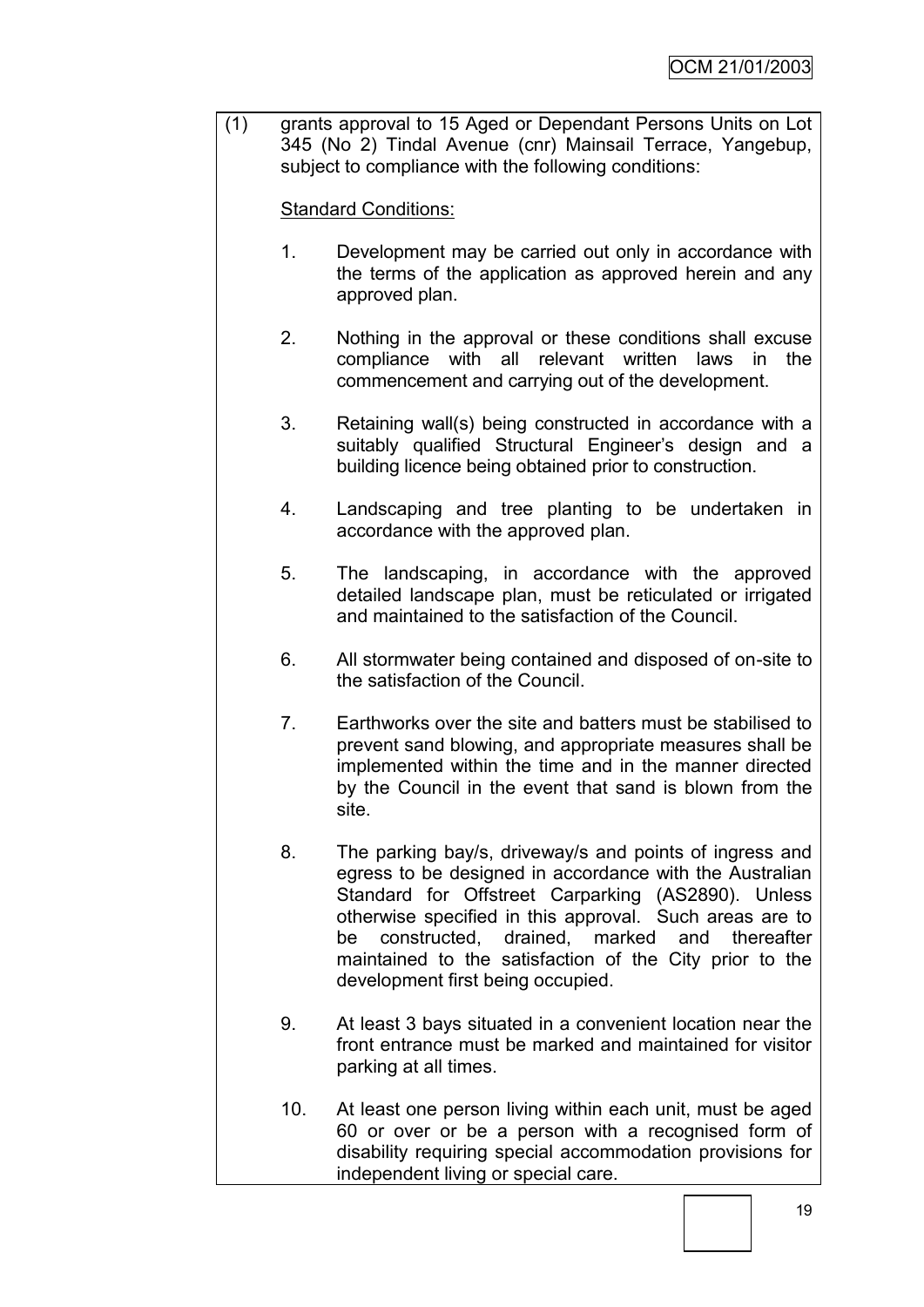11. A notification under Section 70A of the Transfer of Land Act is to be prepared in a form acceptable to the Council and lodged with the Registrar of Titles for endorsement in the Certificate of Title for the subject lot, prior to the commencement of development works. This notification is to be sufficient to alert prospective purchasers of the use and restrictions of the aged or dependant person"s accommodation as stipulated under Condition 10 of this approval. The notification should (at the full cost of the applicant) be prepared by the Council"s Solicitor McLeod & Co and be executed by both the landowner and the Council.

Conditions To Be Complied With Prior To Applying For A Building Licence

- 12. All stormwater drainage shall be designed in accordance with the document entitled "Australian Rainfall and Runoff" 1987 (where amended) produced by the Institute of Engineers, Australia, and the design is to be certified by a suitably qualified practicing Engineer, to the satisfaction of the Council.
- 13. A landscape plan must be submitted to the Council and approved for the car park situated at the rear of the supermarket and tavern. For the purpose of this condition a landscape plan shall be drawn to a scale of 1:100 and shall show the following:
	- (1) the location and type of existing and proposed trees and shrubs
	- (2) any lawns to be established
	- (3) any natural landscape areas to be retained; and
	- (4) those areas to be reticulated or irrigated.

## Conditions To Be Complied With Prior To Occupation

14. The landscaping, car parking and drainage must be completed in accordance with an approved detailed landscape plan, prior to the occupation of any building.

## Special Conditions

15. All units being designed to include minimum use of levels and stairs, adequate passageways and door widths, roofed car parking spaces, accessible utilities and slip resistant floors for kitchens, laundries, bathrooms and toilet facilities as described in the Australian Standards for Adaptable Housing (AS 4299), (Standards Association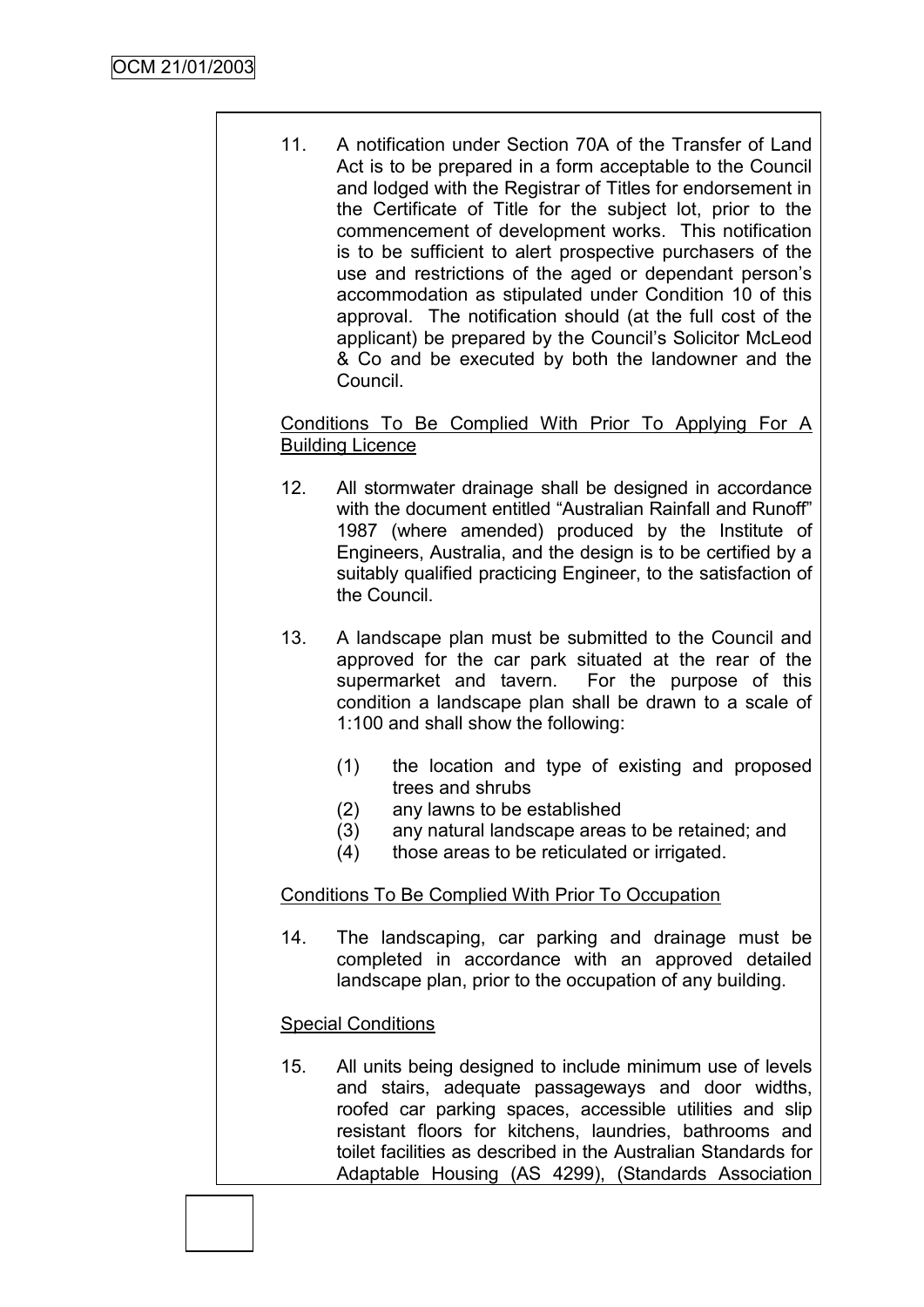Australia [1995] AS 4299 – 1995 *Adaptable Housing*).

- 16. The communal area being set aside for the recreational use of the occupants of the dwellings and being developed with common user facilities and garden.
- 17. Clothes drying areas can be dried on balconies provided they are screened from view of the street at all times.
- 18. The main bedroom window to unit 9A being repositioned as a corner window to the balcony.
- 19. Provision being made for at least 3 on-site visitor bays
- (2) issue a form 2 Notice of Approval to the applicant and Schedule 9 Notice of Determination for Planning Approval.

## **COUNCIL DECISION**

MOVED Clr N Waters SECONDED Clr A Edwards that the recommendation be adopted.

**CARRIED 9/0**

## **Background**

| ZONING:           | MRS:<br>Urban                             |                                                       |  |
|-------------------|-------------------------------------------|-------------------------------------------------------|--|
|                   | DZS:                                      | Development                                           |  |
| Owner             | <b>Ministry for Housing</b>               |                                                       |  |
| Applicant         | <b>Sandover Pinder Pty Ltd Architects</b> |                                                       |  |
| <b>LAND USE:</b>  | Vacant                                    |                                                       |  |
| LOT SIZE:         | $2515m^2$                                 |                                                       |  |
| <b>USE CLASS:</b> |                                           | Discretionary Use (R40 site – adopted Structure Plan) |  |

The application for 15 aged persons units was deferred for several months pending finalisation of Town Planning Scheme No 3. The gazettal of the new town planning scheme resolved the conflict between the R20 Code in District Zoning Scheme No 2 and the Structure Plan (R40 Coding) adopted by Council. This conflict previously prevented the Council from considering the proposal based on the density sought by the applicant. This matter has been resolved to enable the structure plan requirements to prevail with the gazettal of Town Planning Scheme No 3.

#### **Submission**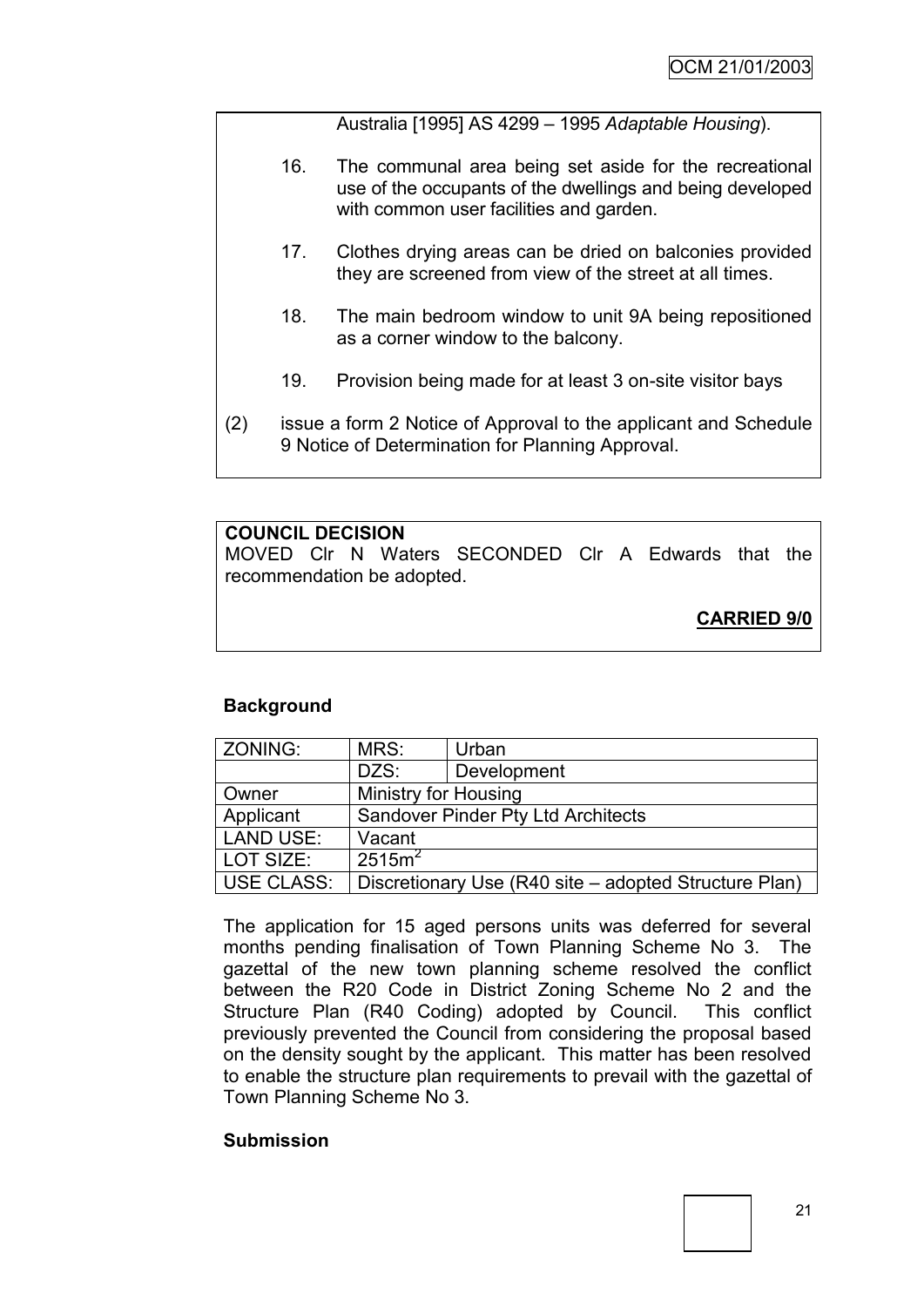The applicant seeks approval to construct an aged or dependant persons development which has been summarised as follows:-

- *1. The development consists of 6 one bedroom units and 9 two bedroom units. The site is essentially divided into upper and lower floor levels to facilitate single level access to the upper storey units (i.e. without the requirement to use stairs). The stairs provided satisfy fire exit requirements.*
- *2. In accordance with the Residential Planning Codes, Part 5 Special Purpose Dwellings, the Ministry of Housing in this development application is applying for a 50% density bonus for the construction of 15 aged person's units.*

## **Report**

The application was advertised to surrounding owners and at the close of the submission period one objection was received, on the basis that a decision to purchase was on their being no government housing in the estate and the proposed building that would affect views would be single storey.

Urban Focus developed the estate but it is open for the Ministry for Housing to purchase any land in the locality or the district to meet the requirements of aged or dependant persons. The subject land has always been marketed for grouped dwellings and this has been reflected as an R40 site on the adopted structure plan. As views are not a relevant planning consideration, there are no restrictions on twostorey housing in the estate.

The housing density of this proposal is 4 units over what would normally be permitted on an R40 Coded site of this lot area. The Codes allow the housing density to be varied from 11 units to 15 for the purposes of an aged or dependant persons dwelling development. The increase in units has been accommodated by the development of multiple dwellings (12) which give a two storey appearance to the streetscape atop of existing retaining walls.

The building design also incorporates an innovative elevated walkway from the upper storey units to car parking on a similar level, which was achievable through maximising the substantial cross fall of the site. The end benefit is that aged or dependant persons' minimise their use of stairs.

The applicant has gone to considerable lengths to ensure that the proposed development complies with the Council's Town Planning Scheme No 3, Residential Design Codes, and Council Policy. It is recommended that the proposal be approved subject to conditions.

#### **Strategic Plan/Policy Implications**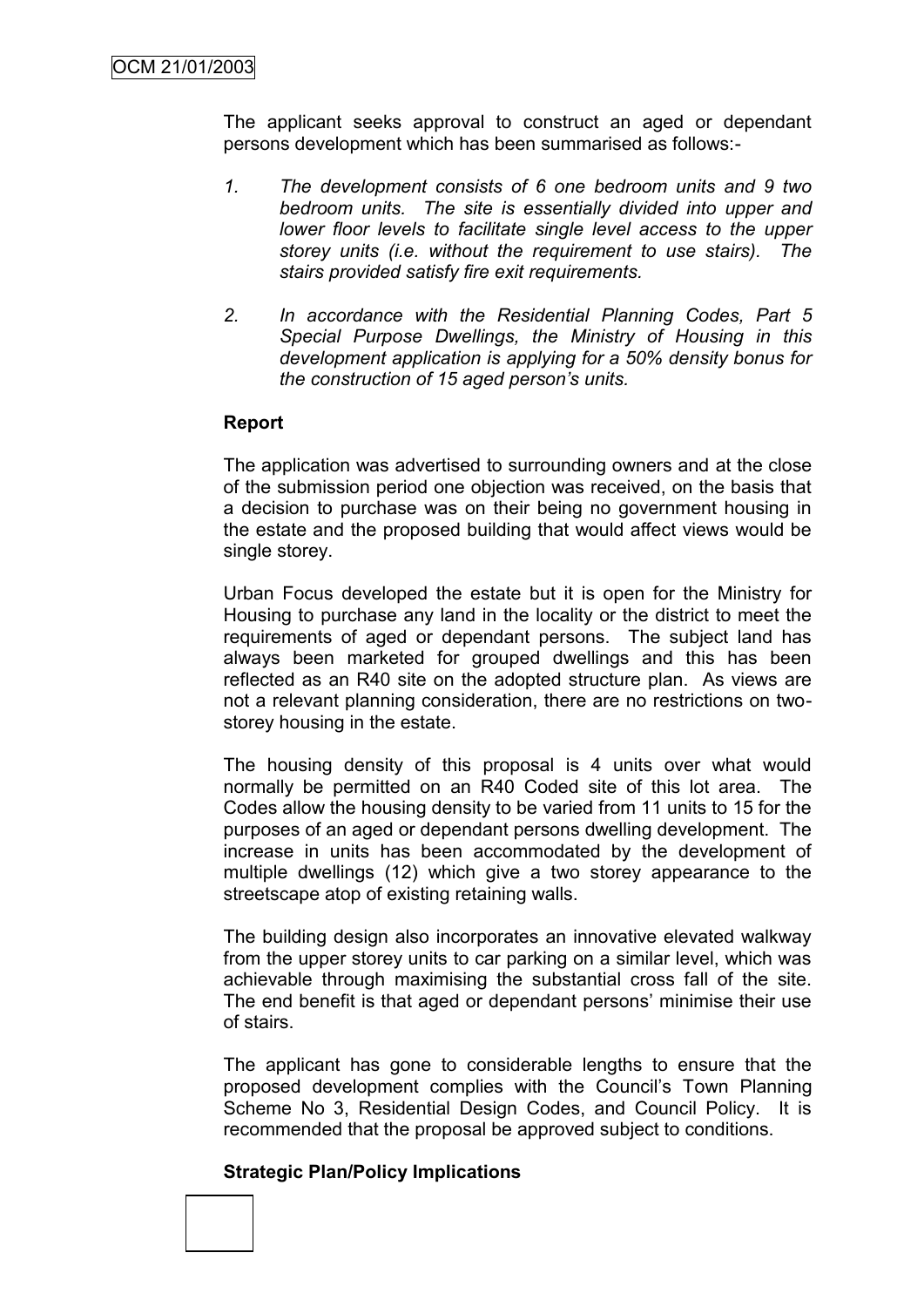The Corporate Strategic Plan Key Result Areas which apply to this item are:-

- 2. Planning Your City
	- *"To ensure that the development will enhance the levels of amenity currently enjoyed by the community."*

The Planning Policies which apply to this item are:-

APD32 Residential Design Codes

## **Budget/Financial Implications**

N/A

## **Legal Implications**

Nil

## **Community Consultation**

The proposal was notified to surrounding neighbours for comment.

## **Implications of Section 3.18(3) Local Government Act, 1995**

Nil.

## **14.4 (MINUTE NO 1894) (OCM 21/01/2003) - PROPOSED OUTBUILDING WITH NIL SETBACK TO SECONDARY STREET - LOT 581; 4 JOSHUA CLOSE, BIBRA LAKE - OWNER/APPLICANT: E & P MCLAGAN (1118090) (SM) (ATTACH)**

# **RECOMMENDATION**

That Council:

- (1) approve the proposed building on Lot 581; 4 Joshua Close, Bibra Lake, subject to the following conditions:-
	- 1. Development can only be undertaken in accordance with the terms of the application as approved herein and any approved plans;
	- 2. Nothing in the approval or these conditions shall excuse compliance with all relevant written laws in the commencement and carrying out of the development;
	- 3. The outbuilding being constructed of the same materials as the main dwelling and the boundary fence;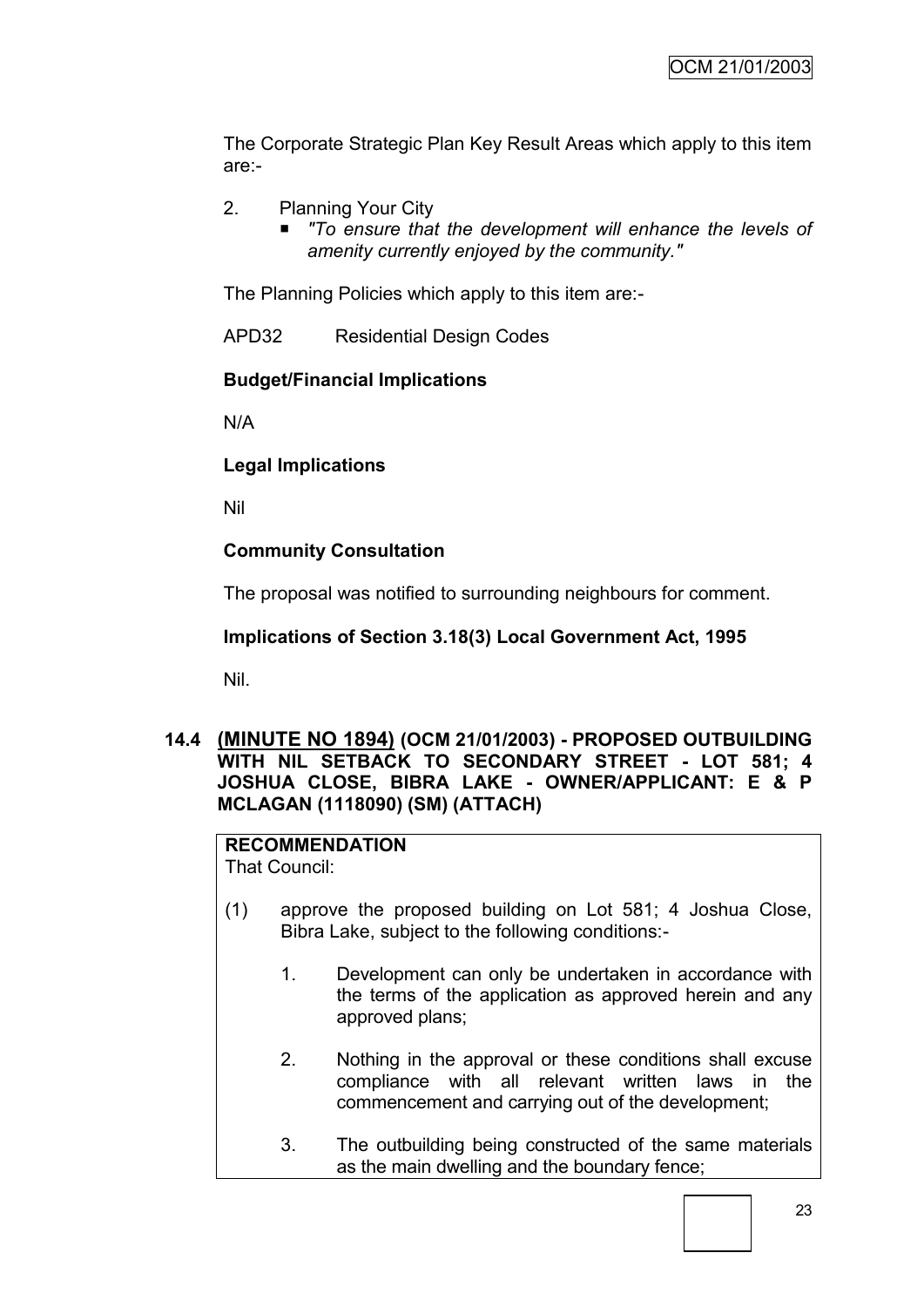- 4. There being no opening from the outbuilding onto the street verge;
- (2) issue a Form 2 Notice of Approval.

## **COUNCIL DECISION**

MOVED Clr N Waters SECONDED Clr A Tilbury that the recommendation be adopted.

**CARRIED 9/0**

## **Background**

| ZONING:           | MRS:     | Urban                     |
|-------------------|----------|---------------------------|
|                   |          | DZS:   Residential R20    |
| LAND USE:         |          | <b>Single Residential</b> |
| LOT SIZE:         | 0.0926ha |                           |
| AREA:             | N/A      |                           |
| <b>USE CLASS:</b> |          |                           |

## **Submission**

The City received an application on 5 December 2002, to build a brick and tile workshop on the lot. The applicant is seeking a variation to the "acceptable development" requirements of the Residential Design Codes by proposing an outbuilding located with a zero setback from the secondary street (Joshua Close) at 4 Joshua Close, Bibra Lake.

## **Report**

The applicant is seeking a variation to the acceptable development requirements of the Residential Design Codes, by locating an outbuilding with a zero setback to Joshua Close. The acceptable development requirements of the Design Codes specify a minimum 1.5 metre setback to secondary streets for buildings in areas coded Residential R20.

The application was referred to 3 neighbouring properties for comment for a period of 14 days. The City received 3 responses, 2 in support of the application and one of objection. The one objector stated that the outbuilding does not comply with Clause 3.10 Outbuildings of the Residential Design Codes as:

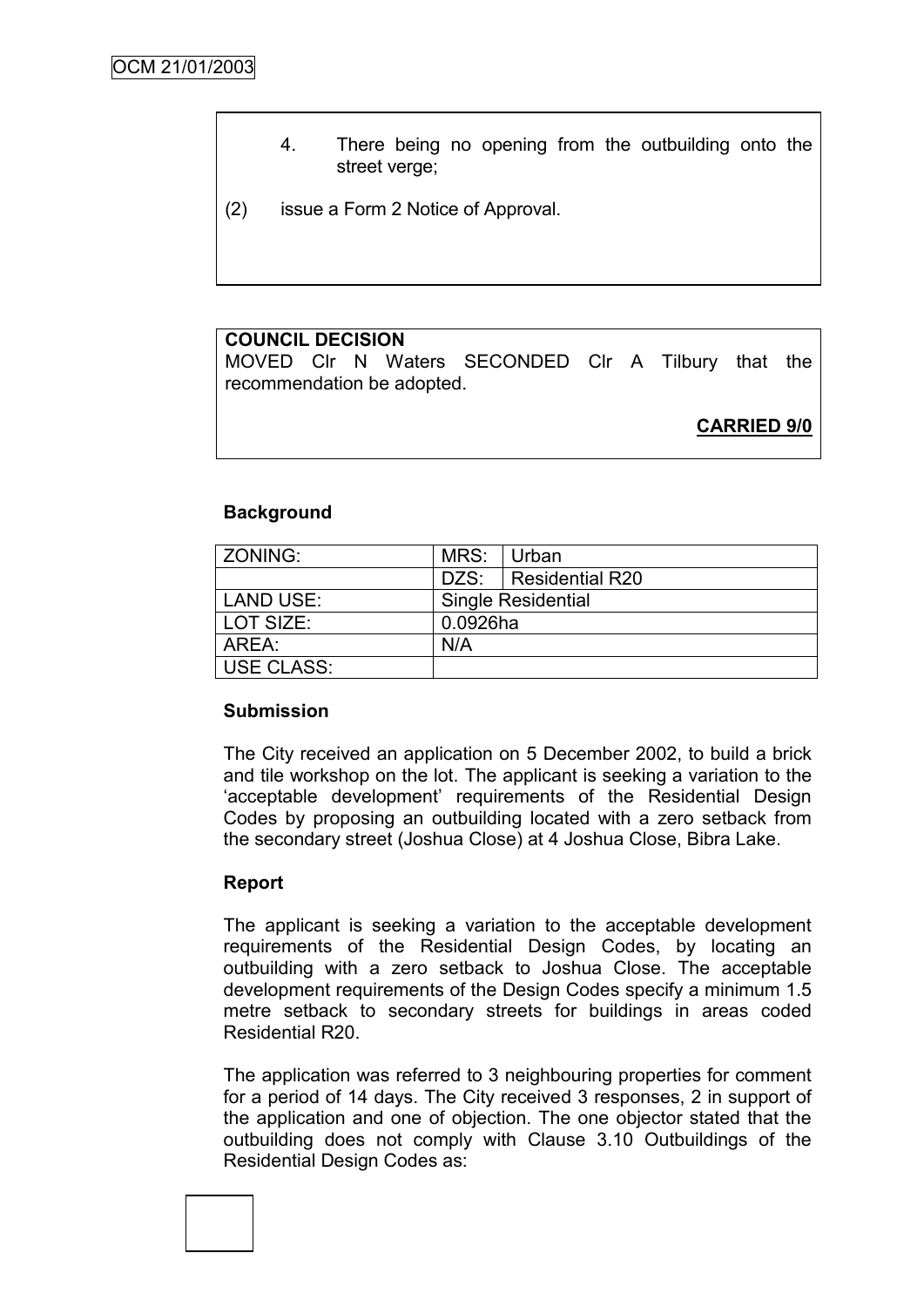- It is not setback sufficiently from the boundaries
- It detracts from the visual amenity of its neighbours
- It detracts from the visual amenity of the streetscape.

The objector also argues that the outbuilding is, in fact, on the primary street, Joshua Close, as although the proposed house faces another street boundary, this section of the boundary is only an "indentation" that occurs in the alignment of Joshua Close.

Finally, the objector argues that as there is an opening via a roller door onto the street verge from the outbuilding, there is the potential for it to be utilised as a second garage and accordingly, the building does not comply with the setback requirements for garages.

The "indentation" in the alignment of Joshua Close results in the subject property effectively having two street boundaries. In designing the residence, the applicant has chosen to front the house towards the indentation in Joshua Close, thus optimising the building"s solar access. Accordingly, the indentation has been treated as the primary street frontage, whilst the section of Joshua Close where the outbuilding is located has been treated as the secondary street frontage.

The proposed outbuilding does not adversely affect the amenity of neighbours or the streetscape, as the proposed outbuilding is to be constructed in the same materials as the proposed dwelling and the boundary fencing. Requiring the outbuilding to be setback by 1.5 metres will have little or no effect on the visual amenity of the street. The outbuilding will, in fact, provide visual relief to the proposed boundary fencing when viewed from the street.

Locating the outbuilding with a nil setback to the secondary street allows the applicant to maximise the available outdoor living area adjacent to the house"s alfresco area and avoid creating a void between the outbuilding and the boundary fence that is difficult to utilise on what is an awkwardly shaped block.

The objector's assertion that having an opening from the outbuilding onto the street 2.4 metres in width gives the building the potential to function as a second garage is considered valid. Accordingly, the plans for the outbuilding shall be amended so that there is no opening onto the street verge, thereby eliminating the potential for the outbuilding to be used as a garage.

For the reasons listed above, it is recommended that Council approve the outbuilding with a nil setback to the secondary street subject to the conditions contained in the recommendation.

#### **Strategic Plan/Policy Implications**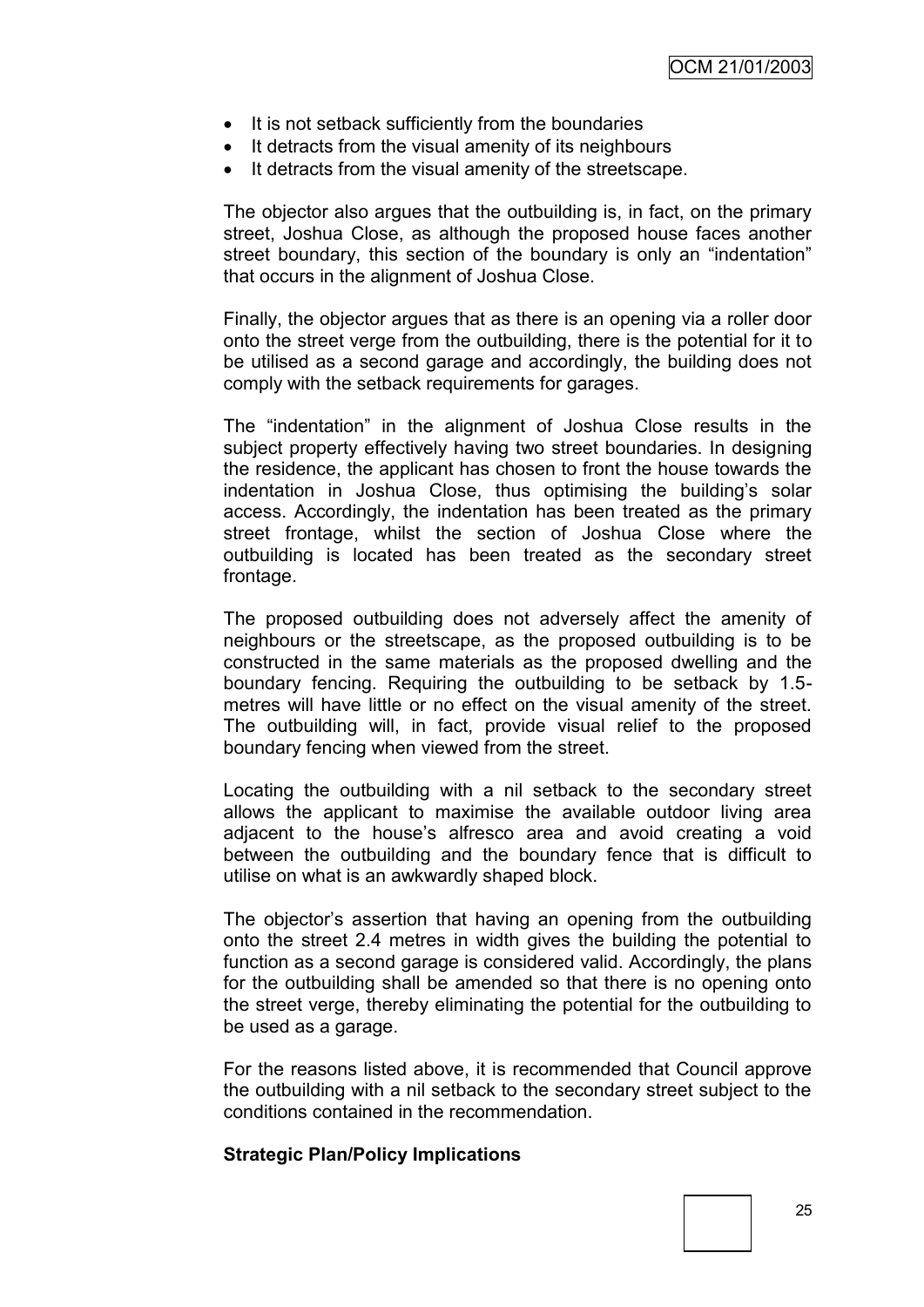The Corporate Strategic Plan Key Result Areas which apply to this item are:-

- 1. Managing Your City
	- *"To conduct Council business in open public forums and to manage Council affairs by employing publicly accountable practices."*
- 2. Planning Your City
	- *"To ensure that the planning of the City is based on an approach which has the potential to achieve high levels of convenience for its citizens."*
	- *"To ensure that the development will enhance the levels of amenity currently enjoyed by the community."*

The Planning Policies which apply to this item are:-

- APD17 Standard Development Conditions and Footnotes
- APD18 Outbuildings
- APD32 Residential Design Codes

## **Budget/Financial Implications**

Nil

## **Legal Implications**

Nil

## **Community Consultation**

The proposal was referred to 3 neighbouring landowners for comment for a period of 14 days.

## **Implications of Section 3.18(3) Local Government Act, 1995**

Nil.

## **14.5 (MINUTE NO 1895) (OCM 21/01/2003) - PROPOSED STRUCTURE PLAN - LOT 412 GAEBLER ROAD, HAMMOND PARK - OWNER: GOLD ESTATES OF AUST (1903) LTD - APPLICANT: DEVELOPMENT PLANNING STRATEGIES (9643C) (AJB) (ATTACH)**

#### **RECOMMENDATION** That Council:

(1) adopt the Schedule of Submissions contained in the Agenda attachments for Lot 412 Gaebler Road Local Structure Plan and forward it to the Western Australian Planning Commission for consideration;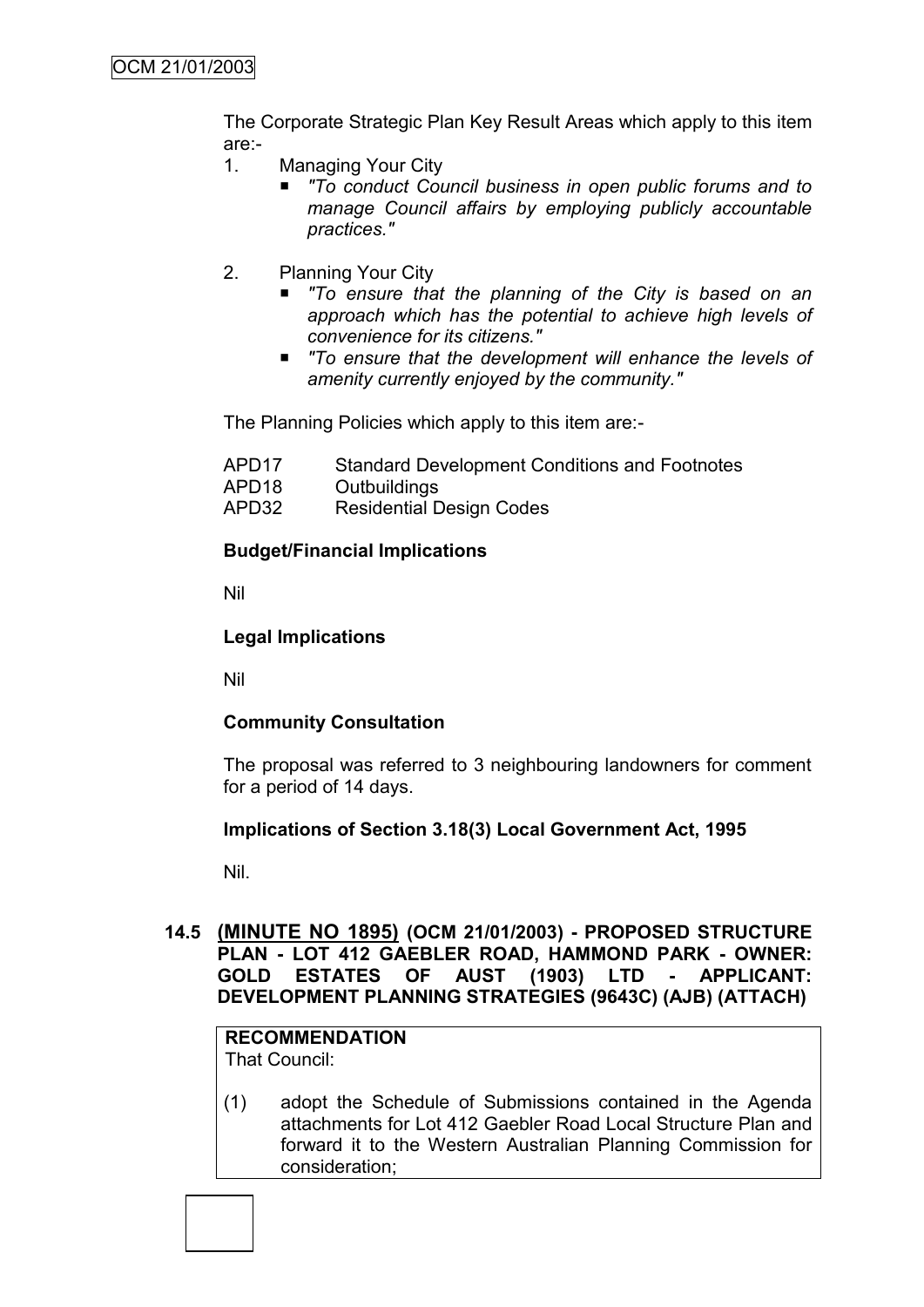- (2) advise Development Planning Strategies that prior to the proposed Local Structure Plan for Lot 412 Gaebler Road, Hammond Park being adopted, under Clause 6.2.9.1(a) of Town Planning Scheme No. 3 the following advice needs to be obtained and the relevant matters resolved to the satisfaction of the Council:-
	- 1. Education Department advice confirming requirements and acceptance of the Primary School Site;
	- 2. Department of Environmental Protection advice confirming buffer requirements associated with the market garden on Lot 37 Gaebler Road and it being shown on the Structure Plan in accordance with Clause 5 of DA 9 – Gaebler Road;
	- 3. Regional drainage requirements, property access to Gaebler Road, location of dual use paths and the location and density of proposed aged persons accommodation.
- (3) delegate authority to the Chief Executive Officer to adopt the Local Structure Plan on behalf of the Council under the Scheme, subject to the requirements described in (2) being satisfactorily complied with; and
- (4) advise those persons who made submissions of Councils decision.

**TO BE CARRIED BY AN ABSOLUTE MAJORITY OF COUNCIL**

## **COUNCIL DECISION**

MOVED Clr L Humphreys SECONDED Clr M Reeve-Fowkes that the recommendation be adopted.

## **CARRIED BY ABSOLUTE MAJORITY OF COUNCIL 9/0**

## **Background**

| ZONING:      | MRS:       | Urban                      |
|--------------|------------|----------------------------|
|              | DZS:       | Development (DA 9) (DCA 3) |
| LAND USE:    | Vacant     |                            |
| LOT SIZE:    |            |                            |
| l AREA:      | 48.5623 ha |                            |
| I USE CLASS: | N/A        |                            |

## **Submission**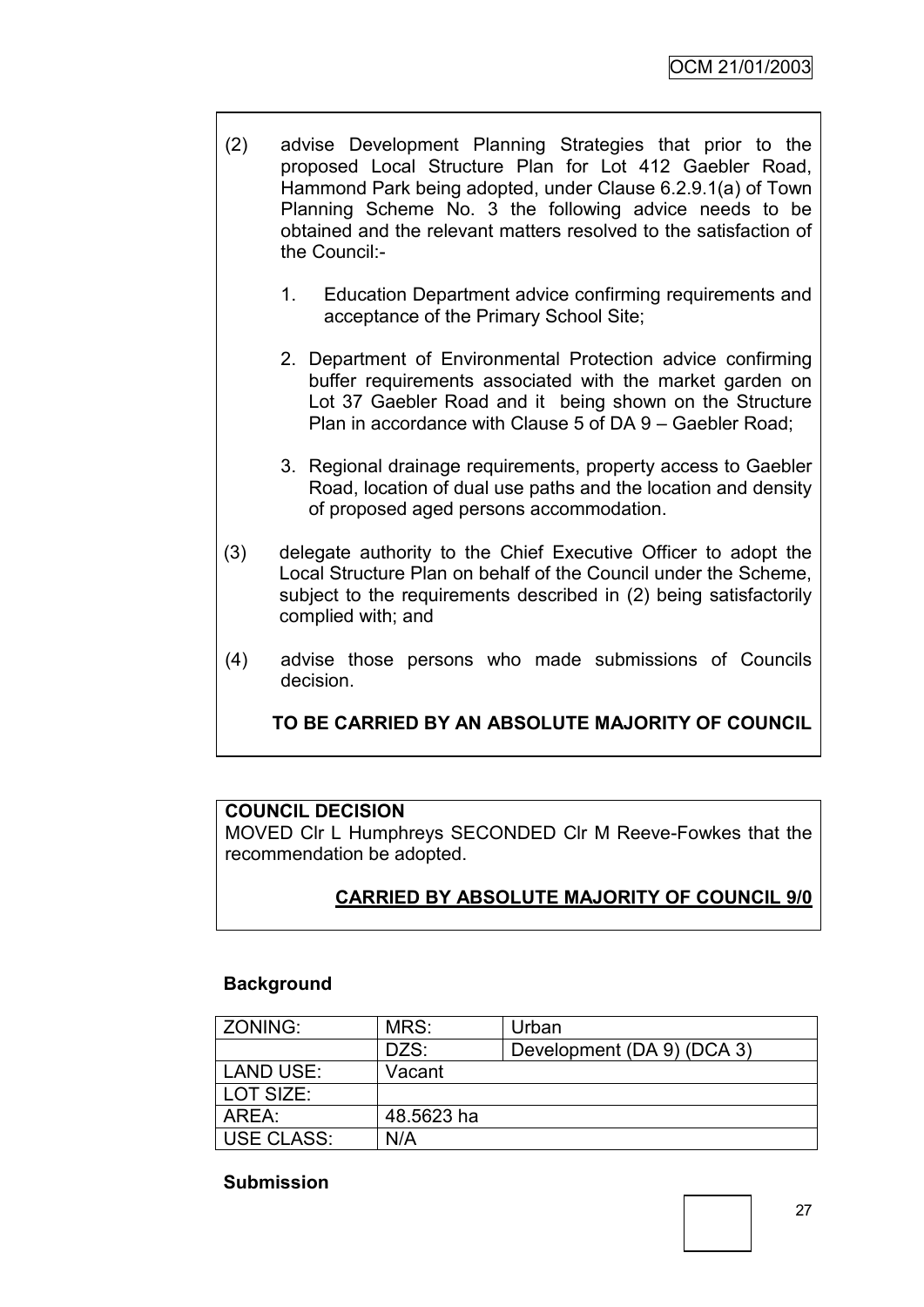Development Planning Strategies has sought approval to a Local Structure Plan prepared for Lot 412 Gaebler Road Hammond Park on behalf of the landowners being Gold Estates of Australia (1903) Ltd. The subject land is immediately south of Australand"s Frankland Springs Estate.

## **Report**

The proposed draft Local Structure Plan for Lot 412 Gaebler Road Hammond Park prepared by Development Planning Strategies was advertised for public comment between  $12<sup>th</sup>$  November and  $11<sup>th</sup>$ December 2002 (copy included in the Agenda attachments). This included referral to all relevant government agencies, notices in the local papers and letters being sent to all abutting and affected landowners in accordance with the requirements of Clause 8.2 of TPS 2.

At the close of the advertising period 9 submissions had been received together with a request from Water Corporation officers for an extension of time till the end of December to lodge their submission. The contents of the submissions are detailed in the Summary of Submissions contained in the Agenda attachments.

Issues raised in the submissions that require discussion over and above that contained in the Summary of Submissions are as follows;

## 1. Gaebler Road Dampland

Waters and Rivers wetland mapping for the area shows a Conservation category wetland to the south of Gaebler Road with a small area on the north side within the subject land. In the Southern Suburbs District Structure Plan this area was incorporated within the primary school site.

The draft Local Structure Plan report for Lot 412 acknowledges the existence of the dampland but argues that it has been severely disturbed and dissected through the past construction of Gaebler Road and questions as to whether or not the small area can be still considered as a wetland. The report also states that there is no typical wetland vegetation associated with the small dampland area. However this is not the view of Councils environmental officers who recently inspected the dampland area and reported the existence of several wetland species.

Given further Conservation category of the dampland, it was necessary to obtain specific advice from Waters and Rivers.

Waters and Rivers has advised that it will not reclassify the dampland area but agrees that the area will not be sustainable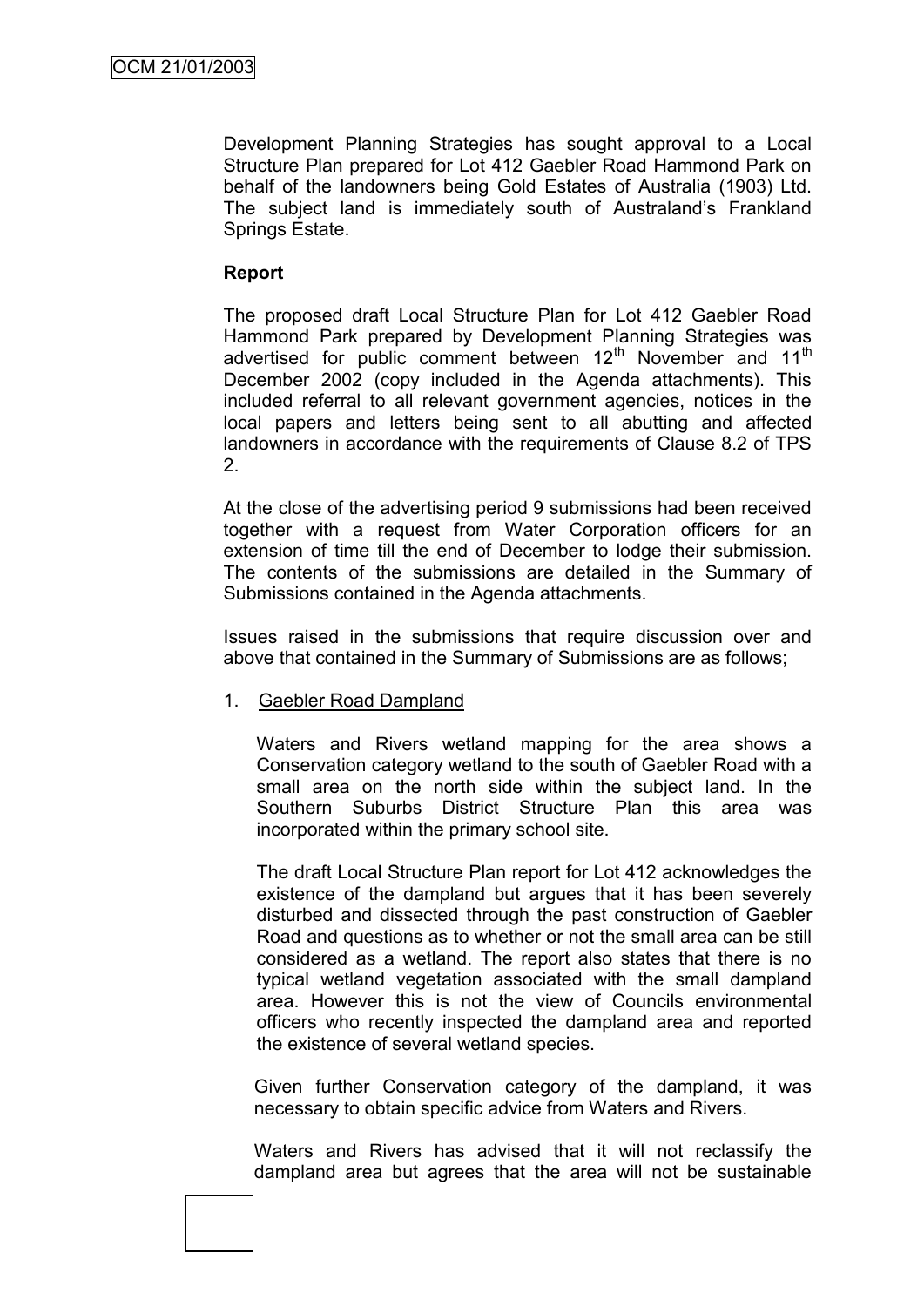given its small size and remoteness from the main dampland area south of Gaebler Road and agrees for the area to be developed.

2. Primary School Site

The submission lodged by the Education Department notes that the location of the school site is different from that shown in the Southern Suburbs District Structure Plan and is not satisfied that the current proposal is the best that can be achieved.

The location of the school site is only marginally different to that shown on the Southern Suburbs District Structure plan. The primary difference is that the major POS area has been located centrally within Lot 412 rather than adjacent to the primary school. As a result the school site is now some 40 metres further west and adjacent to Frankland Avenue.

The relocation of the major POS area centrally within Lot 412 and separate to the school site has been agreed to on the basis that no community facility is proposed to be developed on the open space area and hence the need and benefits of co-locating the open space and school are significantly diminished.

Subsequent to the advertising period, Development Planning Strategies (DPS) met with officers of the Education Department and have provided additional information in support of the location shown. A response to this has not been received from the Education Department.

It is considered that this matter can be satisfactorily resolved through the Structure Plan and detailed subdivision processes and this should be specifically noted in the Schedule of Submissions and Councils' determination.

3. Market Garden Buffer.

The draft Local Structure Plan report for Lot 412 acknowledges the existence of a market garden located immediately south of Gaebler Road and suggests that the 500 metre generic buffer associated with market gardens set by the Department of Environmental Protection (DEP) could be reduced to 40 metres.

The market garden owners have raised concerns in their submission regarding the encroachment of houses close to their operations and requested the retention of an adequate buffer with formal notification on the titles of lots within 500 metres to ensure prospective owners are made aware of the activity in accordance with previous advice from the DEP. They have also raised concerns regarding potential dust damage to their crops resulting from clearing and earthworks.

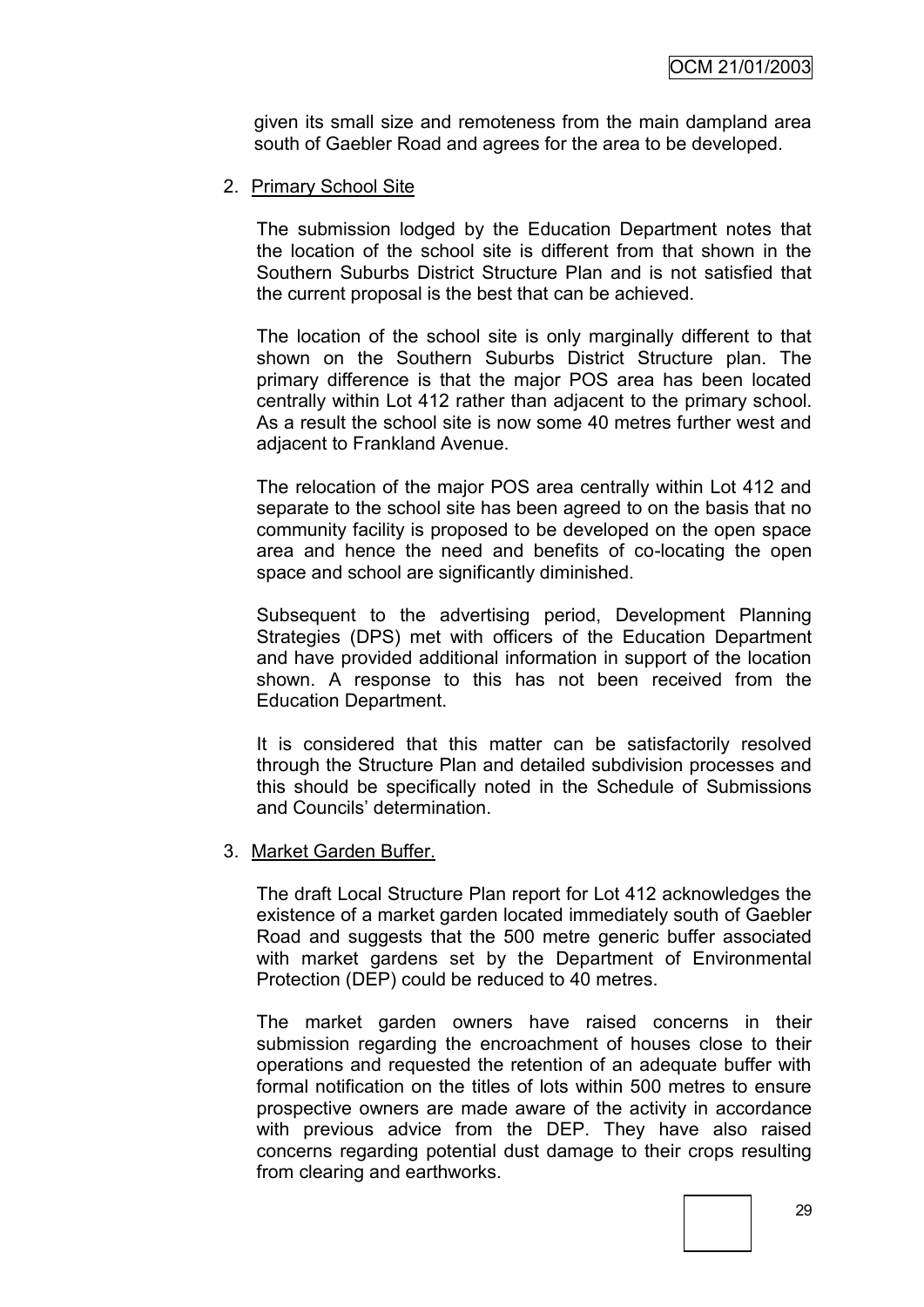Clause 5 of DA 9 – Gaebler Road Development Zone set out in Schedule 11 of TPS 3 provides that the buffer requirements associated with the market gardens on Lot 37 Gaebler Road are to be determined in consultation with the local government and DEP and that the buffer is to be shown on the Structure Plan.

Alan Tingay & Associates (now ATA) prepared a report on the potential impacts of the market gardens in May 1999 for Landcorp who were the then owners of the land. The report recommended either the construction of a separation wall or the retention of a 40 metre wide vegetated buffer based on QLD planning guidelines. By letter dated July 1999 **Council's** Environmental Manager, Mr Darren Walsh advised Landcorp planners that further work was necessary before the findings of the Tingay report could be accepted. In October 1999 the DEP advised Alan Tingay & Associates that it noted the proposed management strategies and supported the retention of remnant vegetation in as wide a strip as possible on the north side of Gaebler Road. It also noted that no modelling had been undertaken to demonstrate the likely extent of impacts. By letter dated 22 October 1999 Council's planners advised DEP that construction of a separation wall was not supported as an urban design principle.

Whilst work has been previously undertaken on the buffer separation distances between the existing market garden south of Gaebler Road and residential development, it has not been formally agreed to by either the DEP or Council as required by Clause 5.

Definition of the buffer does not affect the principles of the Structure Plan but rather when development of the area can occur. The buffer needs to be agreed to by Council and DEP prior to the finalisation and adoption of the Structure Plan to enable it to be shown on the plan as required by Clause 5. The retention of a vegetated buffer until such time as the market garden activities ceases addresses the points raised in the submission by the market garden owners. The need to resolve the buffer requirements is also noted in the submission received from DEP.

It is considered that this matter can be satisfactorily resolved through the Structure Plan processes and should be specifically noted in the Schedule of Submissions and Councils" determination.

#### 4. Russell Road Arterial Drainage Scheme

A report by D.W.A. (David Wills & Associates) Engineers engaged to undertake a study to determine the final control water level in this locality together with the location of compensation basins and outlet drainage to Lake Kogolup, which was completed in December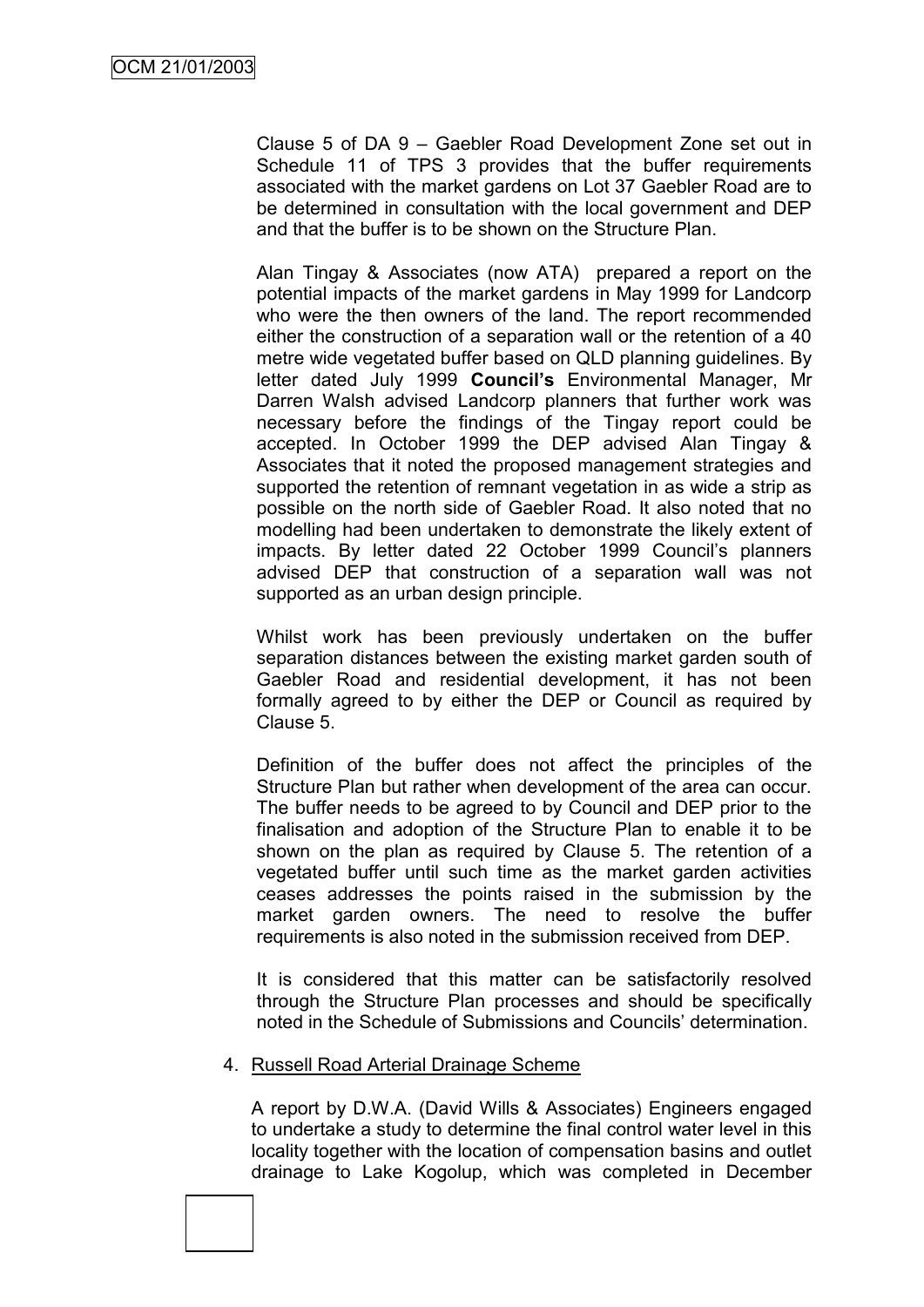2002, applies to this land and is subject to the final approval of Water Corporation, DEWCP and the Council.

There is nothing in the submissions which would result in the draft Structure Plan being rejected but rather will result in additional work to resolve issues such as the buffer to the market garden south of Gaebler Road, use of land which is shown as a Conservation category dampland and locational requirements for the primary school site. Resolution of the dampland, school site and number of road connections to Gaebler Road will result in modifications to the Structure Plan. However as these do not affect parties other than the landowner and the relevant agencies, it not considered that any resultant modifications would warrant readvertising of the Structure Plan.

It is recommended that Council resolve to adopt the Structure Plan for Lot 412 Gaebler Road Hammond Park subject to the recommendations outlined in the Schedule of Submissions.

## **Strategic Plan/Policy Implications**

The Corporate Strategic Plan Key Result Areas which apply to this item are:-

- 1. Managing Your City
	- *"To conduct Council business in open public forums and to manage Council affairs by employing publicly accountable practices."*
- 2. Planning Your City
	- *"To ensure that the planning of the City is based on an approach which has the potential to achieve high levels of convenience for its citizens."*
	- *"To ensure that the development will enhance the levels of amenity currently enjoyed by the community."*
	- *"To foster a sense of community within the district generally and neighbourhoods in particular."*
- 4. Facilitating the needs of Your Community
	- *"To facilitate and provide an optimum range of community services."*
	- *"To determine by best practice, the most appropriate range of sporting facilities and natural recreation areas to be provided within the district to meet the needs of all age groups within the community."*
- 5. Maintaining Your Community Facilities
	- *"To construct and maintain parks which are owned or vested in the Council, in accordance with recognised standards and are convenient and safe for public use."*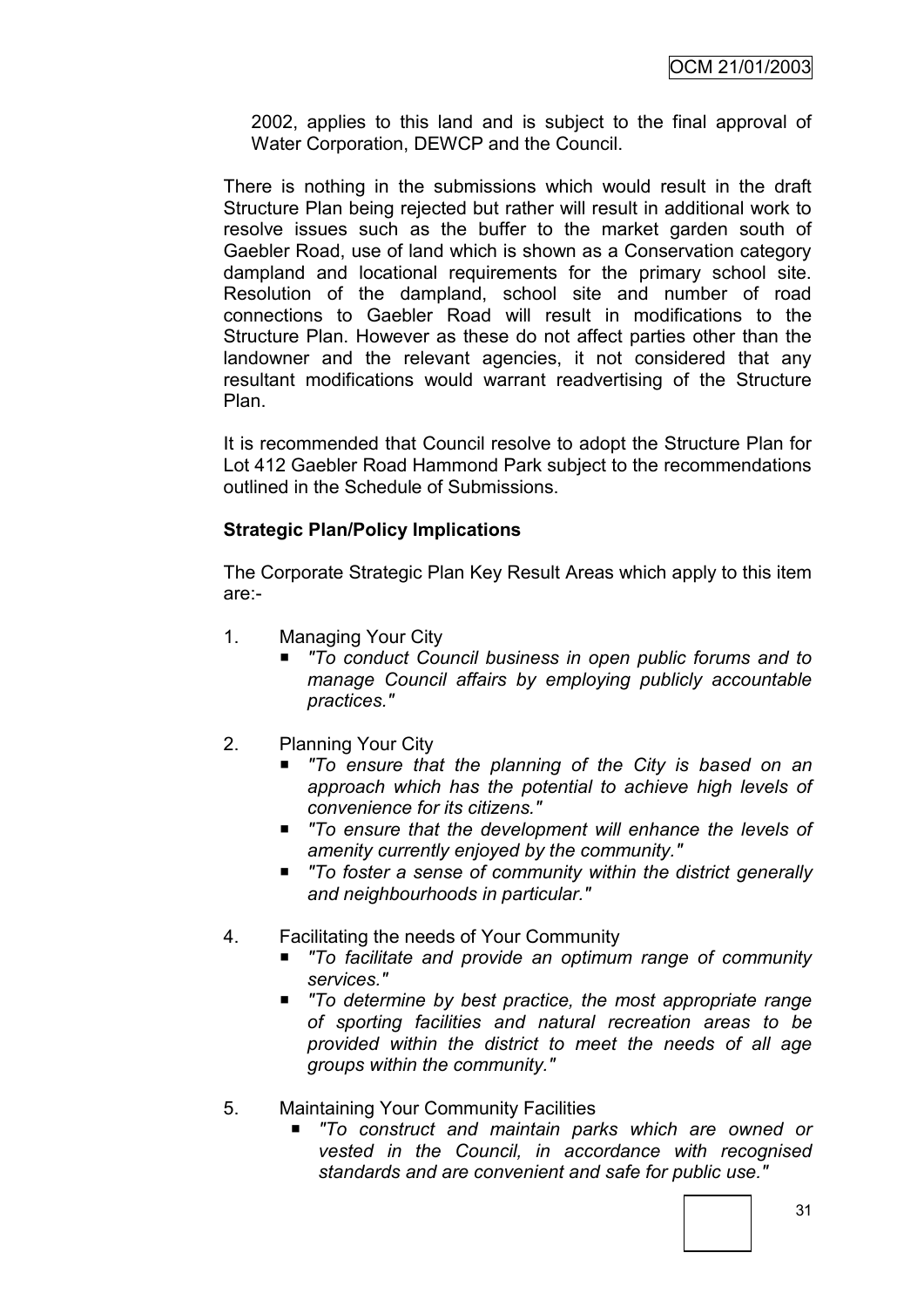The Planning Policies which apply to this item are:-

| APD4              | <b>Public Open Space</b>                     |
|-------------------|----------------------------------------------|
| APD <sub>28</sub> | <b>Public Open Space Credit Calculations</b> |
| APD30             | Road Reserve and Pavement Standards          |

## **Budget/Financial Implications**

N/A

## **Legal Implications**

Nil

## **Community Consultation**

The proposal has been advertised for public comment in accordance with the requirements of Clause 8.2 (Development Areas) in TPS 2 (6.2 of TPS 3). This included an advertisement in the local paper and letters of advice to relevant government agencies and abutting landowners.

## **Implications of Section 3.18(3) Local Government Act, 1995**

Nil.

**14.6 (MINUTE NO 1896) (OCM 21/01/2003) - PROPOSED AMENDMENT NO. 3 TO TOWN PLANNING SCHEME NO. 3 AND PROPOSED PORT CATHERINE LOCAL STRUCTURE PLAN - OWNER: VARIOUS - APPLICANT: TAYLOR BURRELL (93003) (SOS) (ATTACH)**

## **RECOMMENDATION**

That Council:

(1) adopt the following amendment:-

TOWN PLANNING AND DEVELOPMENT ACT 1928 (AS AMENDED) RESOLUTION DECIDING TO AMEND CITY OF COCKBURN TOWN PLANNING SCHEME NO. 3

AMENDMENT NO. 3

Resolved that Council, in pursuance of Section 7 of the Town Planning and Development Act 1928 amend the above Town Planning Scheme by:-

1. reclassifying the land on the Scheme Map known as Port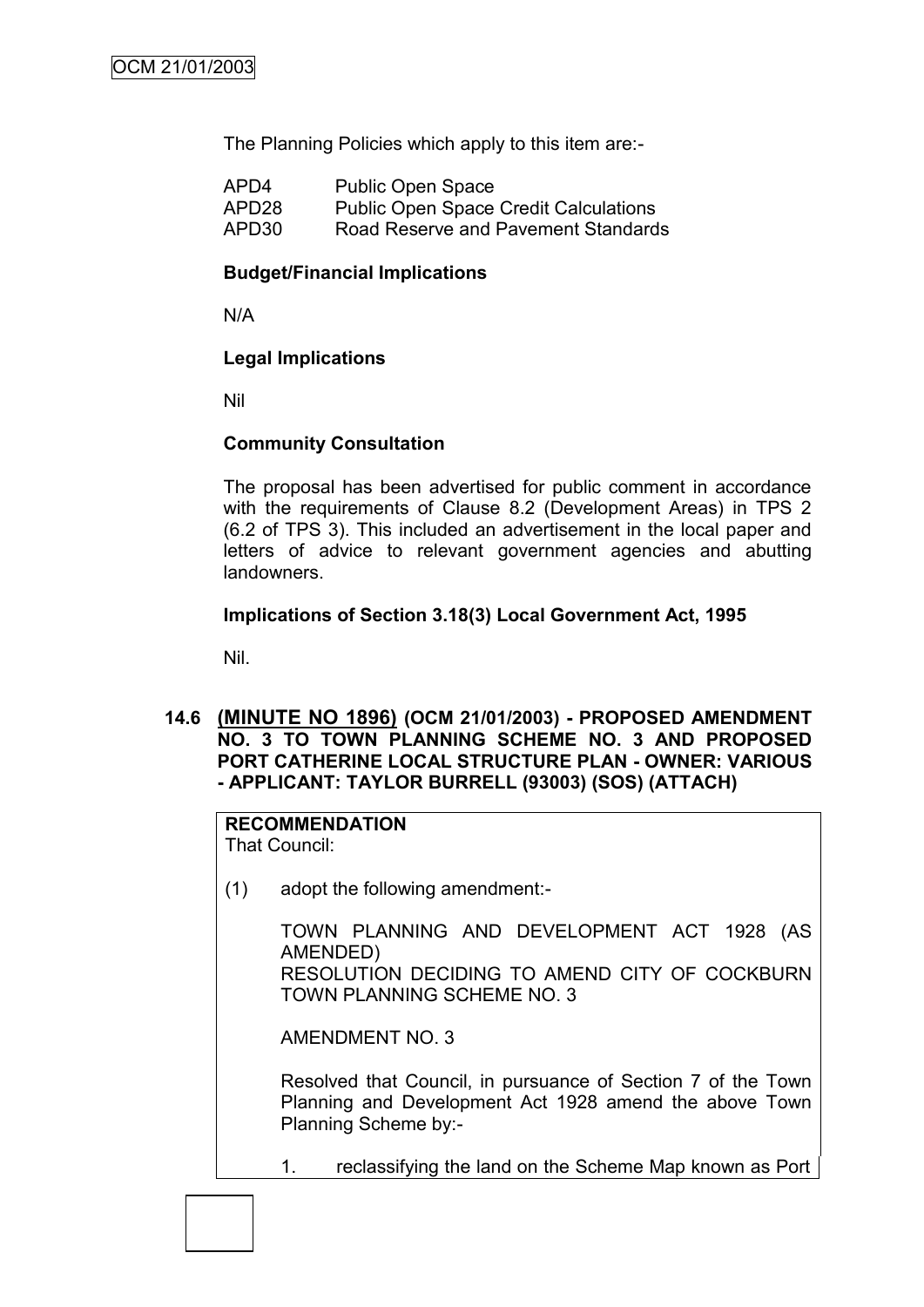Catherine located on the Spearwood coast between the South Fremantle Power Station and Coogee Beach, the subject of Metropolitan Region Scheme Amendment No. 1010/33, from Residential (R20) and various Metropolitan Region Scheme Reserves to Development Zone Development Area (DA22) as depicted on the amendment map;

2. adding to the Eleventh Schedule - Development Areas in the Scheme Text, Development Area (DA22):-

|                   | <b>ELEVENTH SCHEDULE</b> |    |                                                                                                                                                                                                                                                                                                                                                                                                 |  |
|-------------------|--------------------------|----|-------------------------------------------------------------------------------------------------------------------------------------------------------------------------------------------------------------------------------------------------------------------------------------------------------------------------------------------------------------------------------------------------|--|
| <b>Ref</b><br>No. | Area                     |    | <b>Provisions</b>                                                                                                                                                                                                                                                                                                                                                                               |  |
| <b>DA 22</b>      | <b>Port Catherine</b>    | 1. | An adopted Structure Plan together with all<br>approved amendments shall apply to the land<br>order<br>guide<br>subdivision<br>in<br>to<br>and<br>development.                                                                                                                                                                                                                                  |  |
|                   |                          | 2. | The provisions of the Scheme shall apply to<br>the land use<br>created under the<br>areas<br>Structure Plan.                                                                                                                                                                                                                                                                                    |  |
|                   |                          | 3. | The local government may adopt Design<br>Guidelines for any development precincts as<br>defined on the Structure Plan. All development<br>in such precincts is to be in accordance with<br>the adopted guidelines in addition to any other<br>requirements of the Scheme, and where there<br>is any inconsistency between the design<br>guidelines and the Scheme, the Scheme shall<br>prevail. |  |
|                   |                          | 4. | subdivision or development will<br>No l<br>be<br>supported within the Development Area until<br>the Structure Plan has been approved by both<br>the WAPC and the local government.                                                                                                                                                                                                              |  |
|                   |                          | 5. | Development<br>of<br>Shops<br>uses),<br>(retail)<br>Commercial Uses and Tourist Facilities within<br>the Development Area shall be in accordance<br>with the approved Structure Plan.                                                                                                                                                                                                           |  |
|                   |                          | 6. | The Structure Plan is to provide for public<br>access to the coast and waterways and<br>provide for a continuous dual use path along<br>the foreshore connecting into the existing<br>pathway system.                                                                                                                                                                                           |  |
|                   |                          | 7. | The Structure Plan should retain existing<br>remnant vegetation within the Development<br>Area, where possible, particularly on the<br>primary<br>coastal dues adjoining<br>Coogee<br>Beach.                                                                                                                                                                                                    |  |
|                   |                          | 8. | Provision shall be made for accessing a<br>possible future commuter railway station on                                                                                                                                                                                                                                                                                                          |  |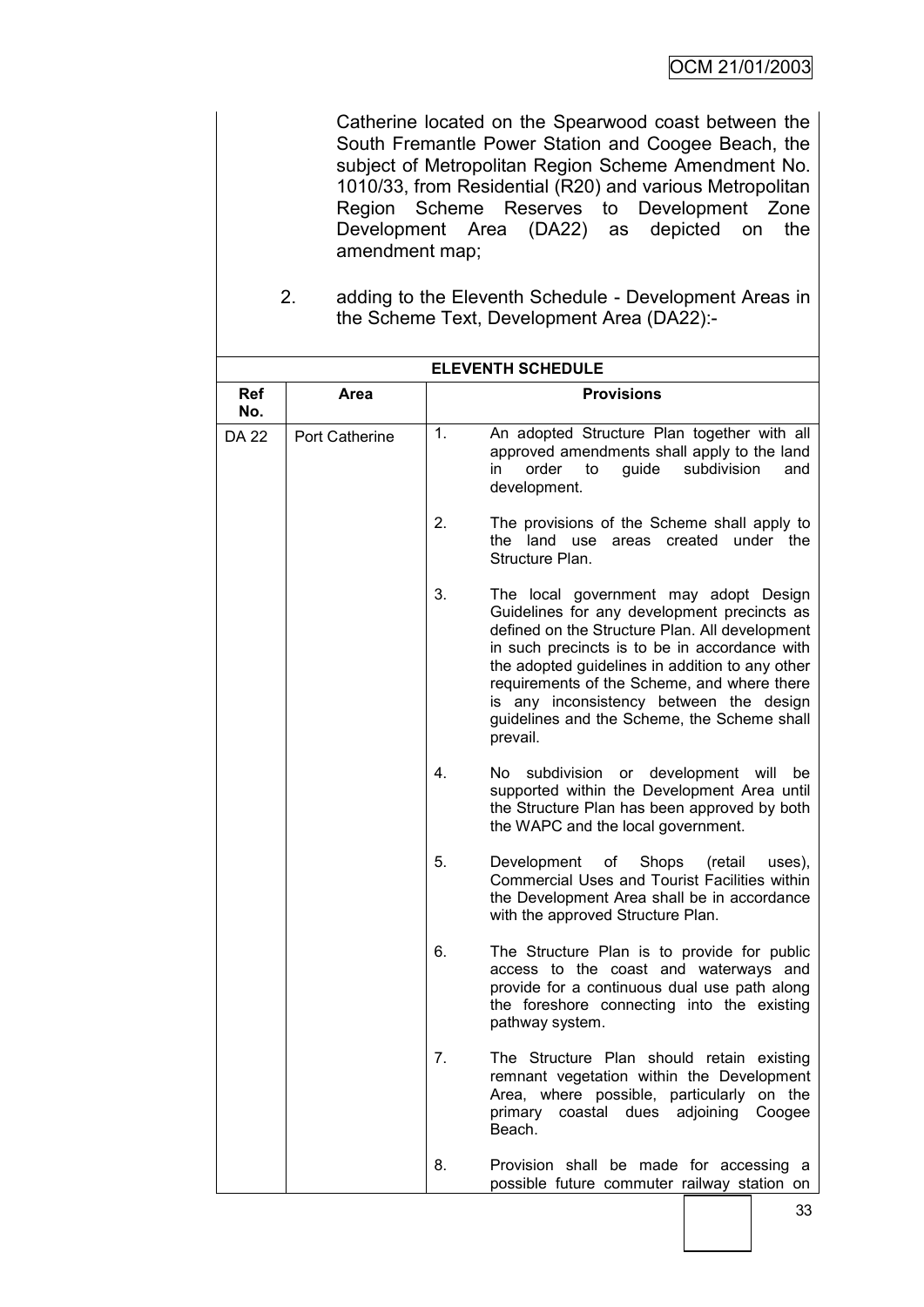|     | the railway reserve on the north boundary of<br>the Development Area.                                                                                                                                                                                                                                                                                       |
|-----|-------------------------------------------------------------------------------------------------------------------------------------------------------------------------------------------------------------------------------------------------------------------------------------------------------------------------------------------------------------|
| (2) | advise Taylor Burrell of Council's decision and request that it<br>prepare the amending documents accordingly;                                                                                                                                                                                                                                              |
| (3) | upon receipt of the amending documents, prepared to the<br>satisfaction of the Director of Planning and Development, the<br>documents be signed and the WAPC be advised of the Council<br>decision;                                                                                                                                                         |
| (4) | forward a copy of the signed document to the Environmental<br>Protection Authority in accordance with Section 7 (A)(1) of the<br>Town Planning and Development Act;                                                                                                                                                                                         |
| (5) | following the receipt of formal advice from the Environmental<br>Protection Authority that the Scheme Amendment should not be<br>assessed under Section 48A of the Environmental Protection<br>Act, forward copies of the signed documents to the Western<br>Australian Planning Commission requesting consent<br>to<br>advertise be granted;               |
| (6) | notwithstanding (5) above, the Director of Planning and<br>Development may refer a Scheme or Scheme Amendment to<br>the Council for its consideration following formal advice from the<br>Environmental Protection Authority that the Scheme or Scheme<br>Amendment should not be assessed under Section 48A of the<br><b>Environmental Protection Act;</b> |
| (7) | advise Taylor Burrell that no consent will be given for the<br>proposed Local Structure Plan to be advertised for public<br>comment until such time as the WAPC has consented to<br>advertising Amendment No.3 to Town Planning Scheme No.3;                                                                                                                |
| (8) | require Amendment No.3 and the proposed Local Structure Plan<br>to be advertised simultaneously; and                                                                                                                                                                                                                                                        |
| (9) | advise the Western Australian Planning Commission<br>0t<br>Council's Decision.                                                                                                                                                                                                                                                                              |

# **COUNCIL DECISION**

MOVED Mayor S Lee SECONDED Clr A Tilbury that Council:

(1) adopt the following amendment:-

TOWN PLANNING AND DEVELOPMENT ACT 1928 (AS AMENDED) RESOLUTION DECIDING TO AMEND CITY OF COCKBURN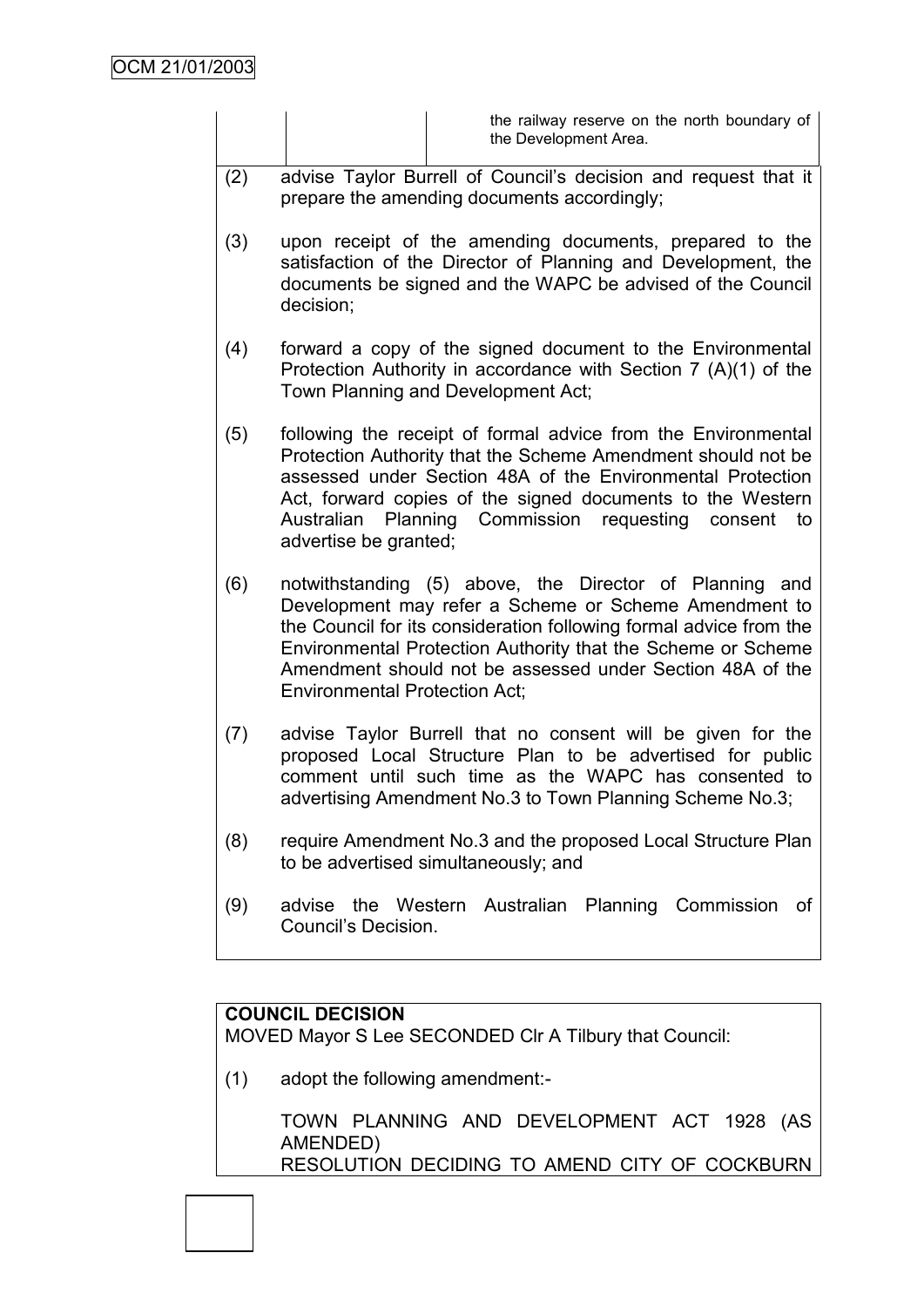## TOWN PLANNING SCHEME NO. 3

AMENDMENT NO. 3

Resolved that Council, in pursuance of Section 7 of the Town Planning and Development Act 1928 amend the above Town Planning Scheme by:-

- 1. reclassifying the land on the Scheme Map known as Port Catherine located on the Spearwood coast between the South Fremantle Power Station and Coogee Beach, the subject of Metropolitan Region Scheme Amendment No. 1010/33, from Residential (R20) and various Metropolitan Region Scheme Reserves to Development Zone Development Area (DA22) as depicted on the amendment map;
- 2. adding to the Eleventh Schedule Development Areas in the Scheme Text, Development Area (DA22):-

| <b>ELEVENTH SCHEDULE</b> |                       |    |                                                                                                                                                                                                                                                                                                                                                                                                 |  |
|--------------------------|-----------------------|----|-------------------------------------------------------------------------------------------------------------------------------------------------------------------------------------------------------------------------------------------------------------------------------------------------------------------------------------------------------------------------------------------------|--|
| Ref<br>No.               | Area                  |    | <b>Provisions</b>                                                                                                                                                                                                                                                                                                                                                                               |  |
| <b>DA 22</b>             | <b>Port Catherine</b> | 1. | An adopted Structure Plan together with all<br>approved amendments shall apply to the land<br>in<br>order<br>to<br>guide<br>subdivision<br>and<br>development.                                                                                                                                                                                                                                  |  |
|                          |                       | 2. | The provisions of the Scheme shall apply to<br>the land use areas created under the<br>Structure Plan.                                                                                                                                                                                                                                                                                          |  |
|                          |                       | 3. | The local government may adopt Design<br>Guidelines for any development precincts as<br>defined on the Structure Plan. All development<br>in such precincts is to be in accordance with<br>the adopted guidelines in addition to any other<br>requirements of the Scheme, and where there<br>is any inconsistency between the design<br>guidelines and the Scheme, the Scheme shall<br>prevail. |  |
|                          |                       | 4. | subdivision or development will be<br>No l<br>supported within the Development Area until<br>the Structure Plan has been approved by both<br>the WAPC and the local government.                                                                                                                                                                                                                 |  |
|                          |                       | 5. | Development of Shops<br>(retail<br>uses),<br><b>Commercial Uses and Tourist Facilities within</b><br>the Development Area shall be in accordance<br>with the approved Structure Plan.                                                                                                                                                                                                           |  |
|                          |                       | 6. | The Structure Plan is to provide for public<br>access to the coast and waterways and<br>provide for a continuous dual use path along                                                                                                                                                                                                                                                            |  |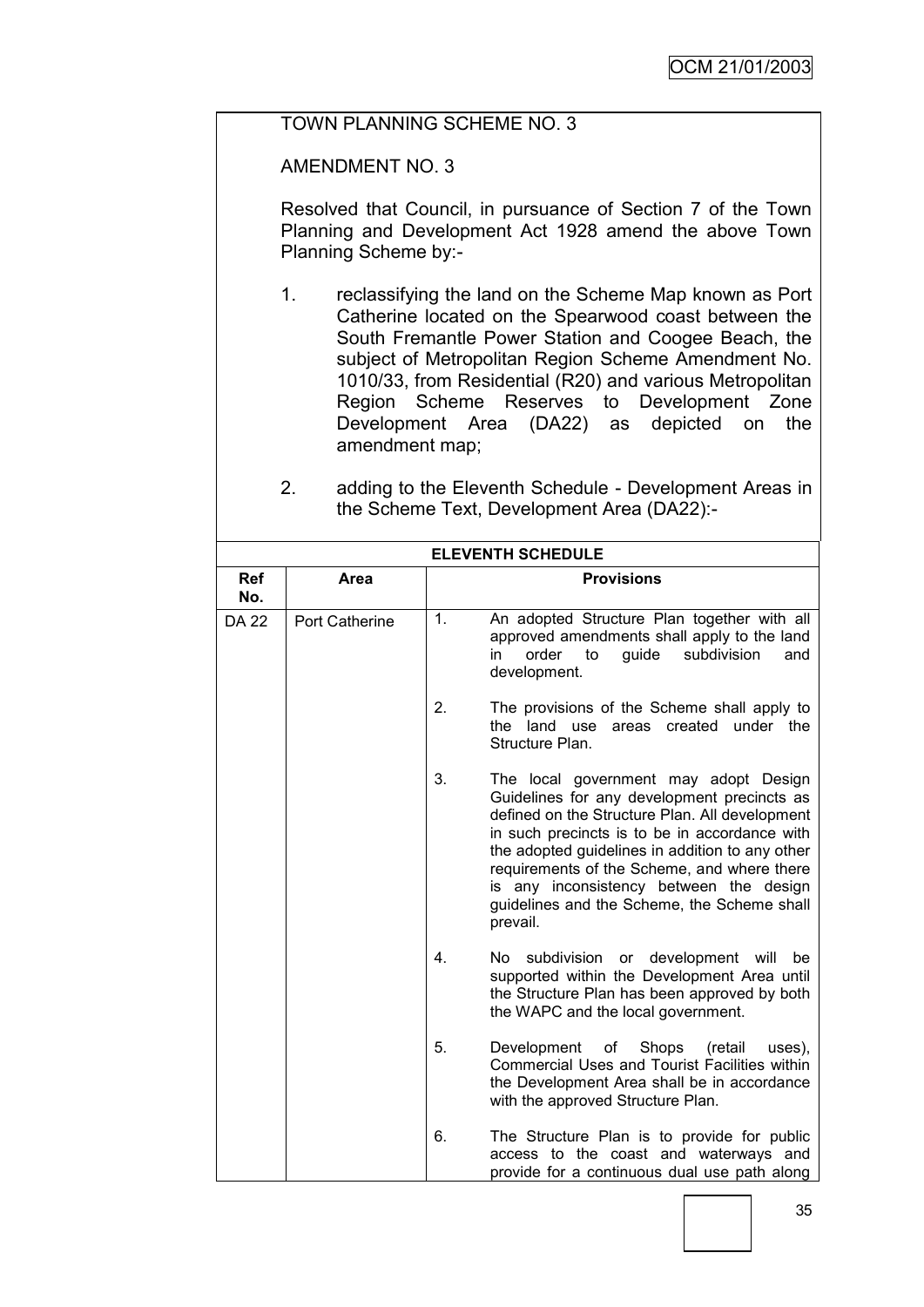|     |                                      |    | the foreshore connecting into the existing<br>pathway system.                                                                                                                                                                                                                                                        |
|-----|--------------------------------------|----|----------------------------------------------------------------------------------------------------------------------------------------------------------------------------------------------------------------------------------------------------------------------------------------------------------------------|
|     |                                      | 7. | The Structure Plan should retain existing<br>remnant vegetation within the Development<br>Area, where possible, particularly on the<br>primary coastal dues adjoining Coogee Beach.                                                                                                                                  |
|     |                                      | 8. | Provision shall be made for accessing a<br>possible future commuter railway station on<br>the railway reserve on the north boundary of<br>the Development Area.                                                                                                                                                      |
| (2) |                                      |    | advise Taylor Burrell of Council's decision and request that it<br>prepare the amending documents accordingly;                                                                                                                                                                                                       |
| (3) | decision;                            |    | upon receipt of the amending documents, prepared to the<br>satisfaction of the Director of Planning and Development, the<br>documents be signed and the WAPC be advised of the Council                                                                                                                               |
| (4) | Town Planning and Development Act;   |    | forward a copy of the signed document to the Environmental<br>Protection Authority in accordance with Section $7(A)(1)$ of the                                                                                                                                                                                       |
| (5) | advertise be granted;                |    | following the receipt of formal advice from the Environmental<br>Protection Authority that the Scheme Amendment should not be<br>assessed under Section 48A of the Environmental Protection<br>Act, forward copies of the signed documents to the Western<br>Australian Planning Commission requesting consent<br>to |
| (6) | <b>Environmental Protection Act;</b> |    | notwithstanding (5) above, the Director of Planning and<br>Development may refer a Scheme or Scheme Amendment to<br>the Council for its consideration following formal advice from the<br>Environmental Protection Authority that the Scheme or Scheme<br>Amendment should not be assessed under Section 48A of the  |
| (7) | Coogee Marina";                      |    | refer to the Development Area (DA22) as "Port Coogee" and<br>that from now on the proposal be referred to as the "Port"                                                                                                                                                                                              |
| (8) | marketing purposes.                  |    | advise Port Catherine Pty Ltd and the Western Australian<br>Planning Commission of the council decision to refer to the<br>project as "Port Coogee Marina", and that it would appreciate<br>the Company adopting this name for the proposal and for                                                                  |
|     |                                      |    | <b>CARRIED 6/3</b>                                                                                                                                                                                                                                                                                                   |

**Explanation**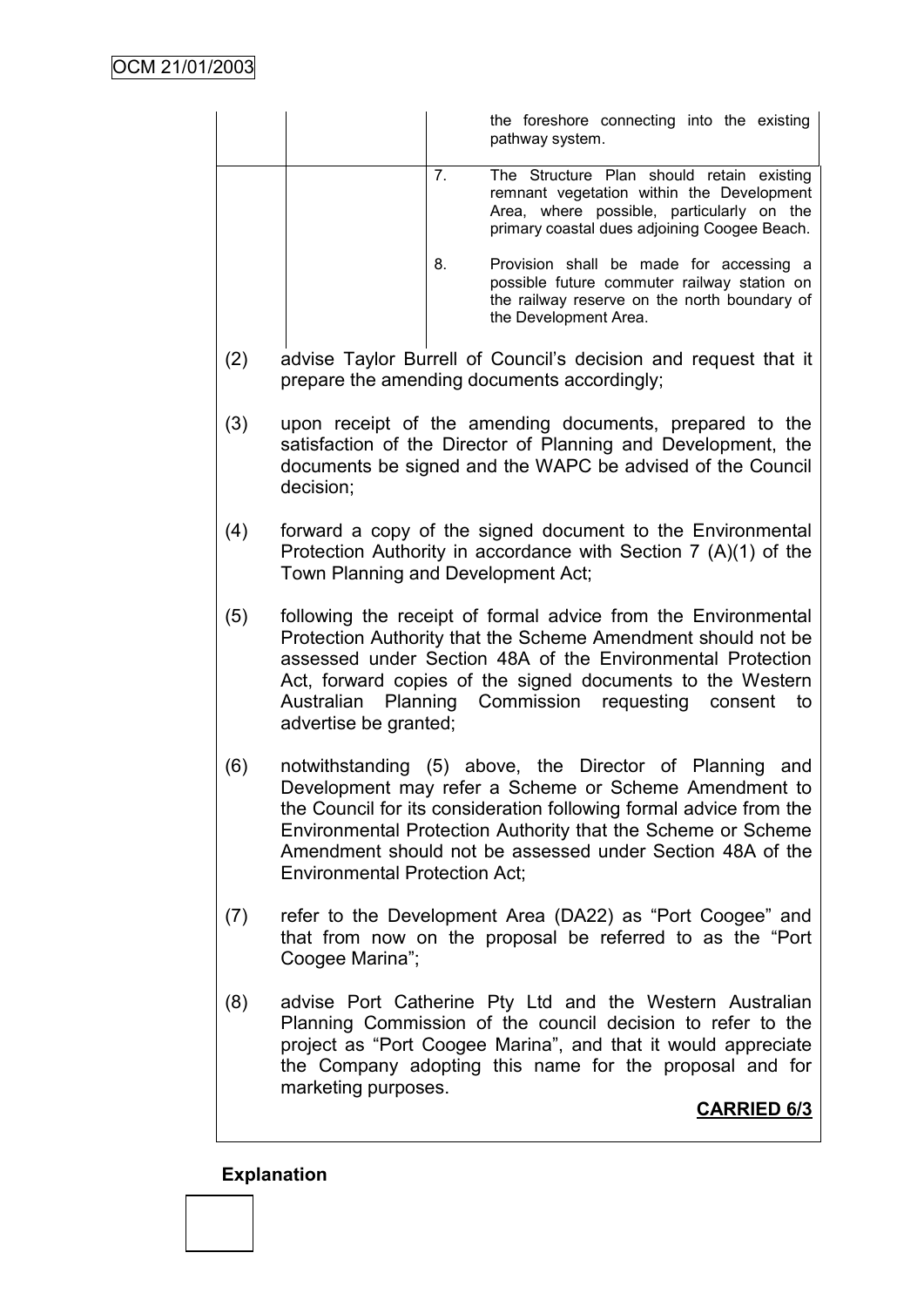Until such time as Elected Members have had the opportunity to consider the proposals contained in the Port Catherine Local Structure Plan Report, public advertising of the Plan be delayed.

The preferred reference for the proposed Development Area (DA22) is Port Coogee, as this relates the project to its location on the coast and strengthens its asociation with the City of Cockburn. Given this it is timely for the Council and the administration to refer to the development as the 'Port Coogee Marina'.

#### **Background**

The proposed Port Catherine development is the subject of considerable public interest.

This interest intensified in early 2002 when the Western Australian Planning Commission (WAPC) invited comment on the proposed Metropolitan Region Scheme (MRS) Amendment 1010/33 and associated Environmental Review for the Port Catherine development.

In August 2002, the Environmental Protection Authority announced that it considered that its environmental objectives for the development could be satisfied, subject to various environmental conditions being appropriately implemented.

MRS Amendment 1010/33 is currently before the WAPC and is expected to be finalised in July 2003.

#### **Submission**

Taylor Burrell, acting on behalf of Port Catherine Development Pty Ltd, is seeking to progress the local planning processes for the proposed Port Catherine development by submitting;

- **A** proposed amendment to Town Planning Scheme No.3; and
- A proposed Local Structure Plan.

#### **Report**

#### *Proposed Amendment No.3 to Town Planning Scheme No.3*

Council is required under Section 35 of the Metropolitan Region Town Planning Scheme Act to make its District Planning Scheme consistent with the MRS

Soon after MRS Amendment 1010/33 was released for public comment in December 2001, Council initiated Amendment 232 to District Zoning Scheme No.2 (see Min 1396 OCM 12/01). Amendment 232 was initiated not only to comply with the Act, but also with the objective of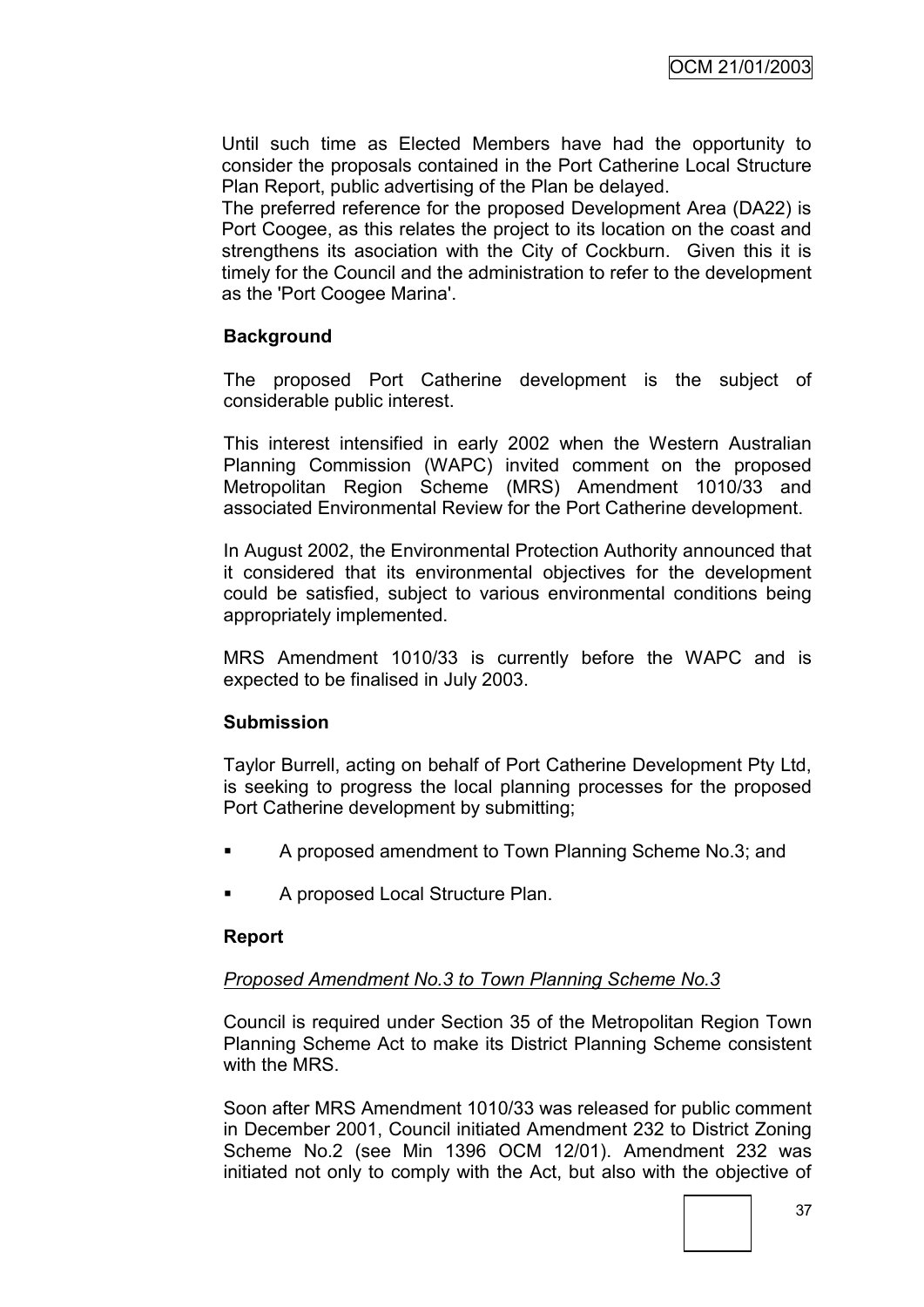advertising it in parallel with MRS Amendment 1010/33. However, the WAPC subsequently indicated it was not in favour of the simultaneous advertising of the Region and District Scheme Amendments. Advertising of MRS Amendment 1010/33 proceeded, while Amendment 232 was not progressed.

The gazettal of Town Planning Scheme No. 3 (TPS 3) occurred on 20 December 2002, effectively rendering Amendment 232 obsolete. Accordingly, Taylor Burrell has requested Council re-initiate a Scheme amendment under TPS 3 for the Port Catherine development.

The proposed amendment (Amendment No.3) proposes to:

- Define the extent of the Port Catherine "Development Area" (DA 22). (NB - the extent of DA 22 is the same as the area proposed to be rezoned "Urban" in MRS Amendment 1010/33);
- Rezone the land included within DA 22 to "Development"; and
- Add a set of provisions to the Eleventh Schedule outlining various Structure Planning requirements specific to DA 22.

In addition to defining the extent of the Port Catherine Development Area, Amendment No.3 will establish the requirement for a Structure Plan to be prepared, assessed and adopted for the proposed development. The adoption of a Structure Plan must occur before any subdivision or development can take place within the Development Area and once adopted (or formally amended) all subdivision and development proposals must accord with the Structure Plan.

Amendment No.3 is similar in form and content to the previously initiated Amendment 232, with only some minor changes made to be consistent with TPS 3.

The draft amendment report is included in the Agenda Attachments.

It should be noted that a large portion of proposed DA 22 currently lies outside of the Cockburn district boundary, as the district boundary along the coast is defined by the low-water mark. The Local Government Advisory Board has indicated it will support a boundary adjustment that will see the district boundary extended to include the complete extent of DA 22. This adjustment will not be effected until MRS Amendment 1010/33 is finalised. Legal advice suggests that this is not an impediment to initiating a District Scheme amendment, but such an amendment could not be finalised until the boundary adjustment has occurred.

*Proposed Local Structure Plan*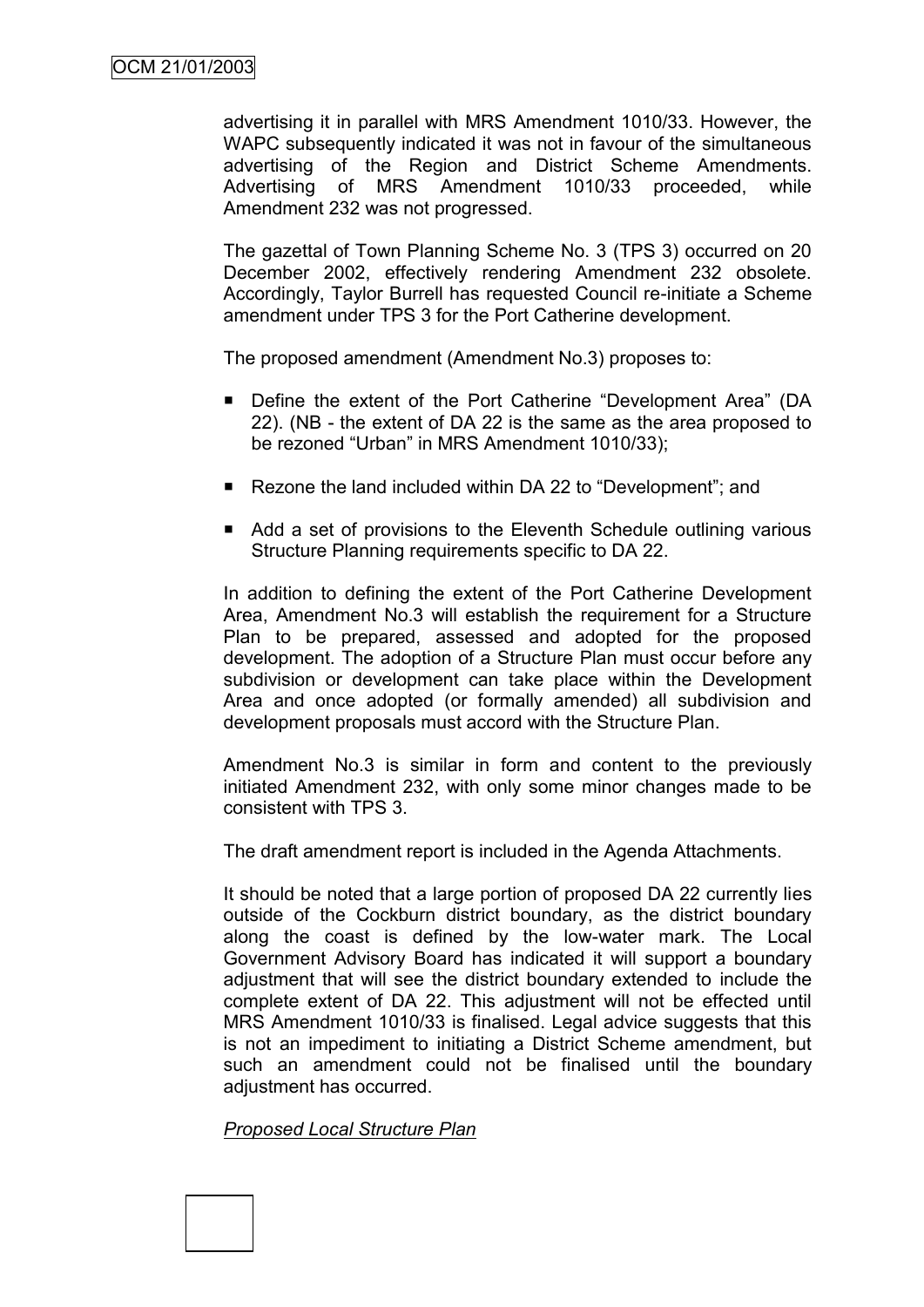As noted above, Amendment No.3 will establish the requirement for a Structure Plan to be prepared and submitted for the proposed Port Catherine development.

Taylor Burrell, on behalf of Port Catherine Developments Pty Ltd, has submitted a proposed Local Structure Plan (LSP) for the proposed Port Catherine Development Area.

The proposed LSP is based on the development concept plan that was contained within the Environmental Review documents advertised in conjunction with MRS Amendment 1010/33.

The key features of the proposed LSP are as follows:

- Construction of breakwaters, a Marina and waterways and reclamation of seabed;
- A "Marina Village" commercial centre adjacent to waterfront as the focal point of the development with approximately 5000m2 commercial floorspace and includes provision for social/tourist uses (hotel, motel, restaurants/cafes etc), marine-based retail (surf/dive shops etc), complementary speciality uses and a community centre;
- Mixed use (commercial and residential) development on southern side of Marina;
- **Provision for variety of housing types facilitated by a broad range of** "R-Codes" from a R160 coding for a possible hotel site, R80 within and around the Marina Village, R60 and R40 near waterfront to R20 on the elevated eastern periphery of development. In all provision is made for an estimated 841 dwellings and a likely resident population of approximately 2500 people;
- Interconnected road layout with roads primarily orientated northsouth and east-west;
- A Neighbourhood retail centre fronting Cockburn Road at southern periphery of development;
- **Provision of approximately eight hectares of public open space with** various recreational facilities;
- **Allowance for possible railway station at northern end of** development;
- **Provision of network of pathways;**
- **Protection of Omeo shipwreck and beachfront at southern end of** development;
- New Cockburn Road alignment along eastern edge of development and retention of the existing Cockburn Road as a local north-south road through development;

The proposed LSP is included in the Agenda Attachments.

Clause 6.2.6 of TPS 3 sets out the information required to accompany a proposed Structure Plan. Clause 6.2.8.1 of TPS 3 requires that within 60 days of receiving a proposed structure plan that conforms with Clause 6.2.6 and complies with the provisions of the Scheme (or a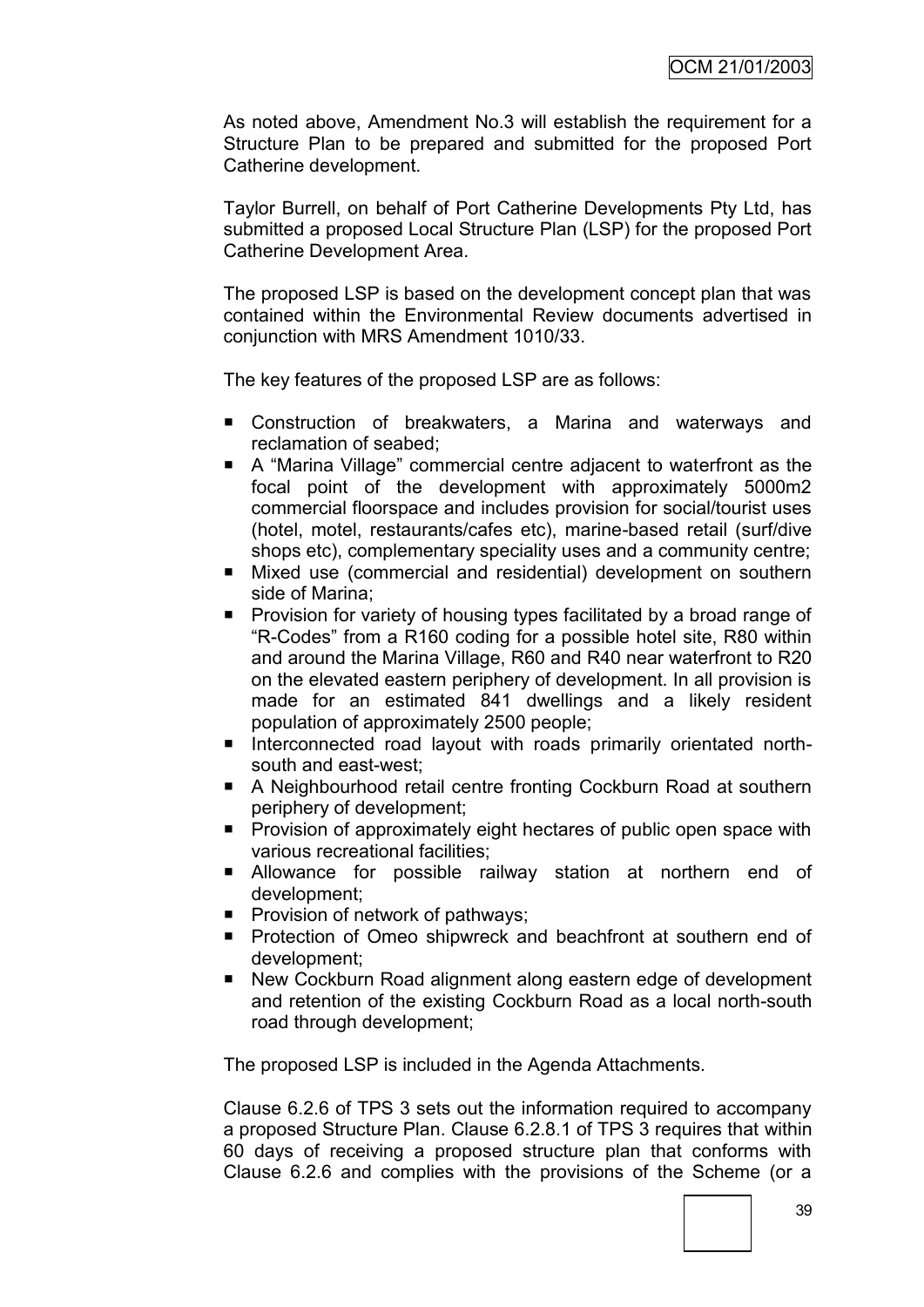longer period as may be agreed in writing between the landowner submitting the plan and the local authority), Council is to advertise the proposal for public comment for a period of not less than 21 days.

Planning Staff have yet to complete a thorough assessment of the proposed LSP. Therefore this report makes no recommendations on the form and content of the proposed LSP. Instead assessment has primarily focussed on determining whether the information submitted in the proposal complies with the requirements of Clause 6.2.6 and 6.2.8.1 and whether it is appropriate to advertise the proposal for public comment. It is intended that a complete assessment will be made and reported to Council at the same time as the consideration of public comments that are likely to be submitted during the advertising period.

It is considered that the proposed LSP satisfies the requirements of Clause 6.2.6, however it technically does not comply with 6.2.8.1 as the subject land is not within a "Development Area", is not zoned "Development" and has no provisions within the Eleventh Schedule to guide the preparation of the Structure Plan. Obviously, proposed Amendment No.3 is establishing these parameters.

The proposed LSP is otherwise considered to be suitable to be advertised for public comment.

The provisions of Part 6.2 of TPS 3 are based on the WAPC Model Text Provisions for Structure Plans. They do not appear to contemplate that Structure Plans can be considered ahead of an appropriate zoning being in place.

In any event it would not be desirable to advertise the proposed LSP for public comment prior to advertising Amendment No.3, but it would be highly desirable to advertise Amendment No. 3 and the LSP simultaneously. This will ensure the public are presented with a proposal and associated process that is comprehendible and transparent. It would also be administratively efficient.

The public has not to this stage been given a formal opportunity to provide comment on, nor has Council ever formally considered detailed design proposals for the Port Catherine project. While MRS Amendment 1010/33 was advertised for public comment, it did not indicate the detailed layout of the proposed development. The same situation will be the case with Amendment No.3. The advertising of the submitted LSP will therefore provide the public with its first opportunity to review and make comment on the detailed development layout proposed for the Port Catherine Project. It is likely to be a matter of considerable public interest.

#### *Concluding Remarks*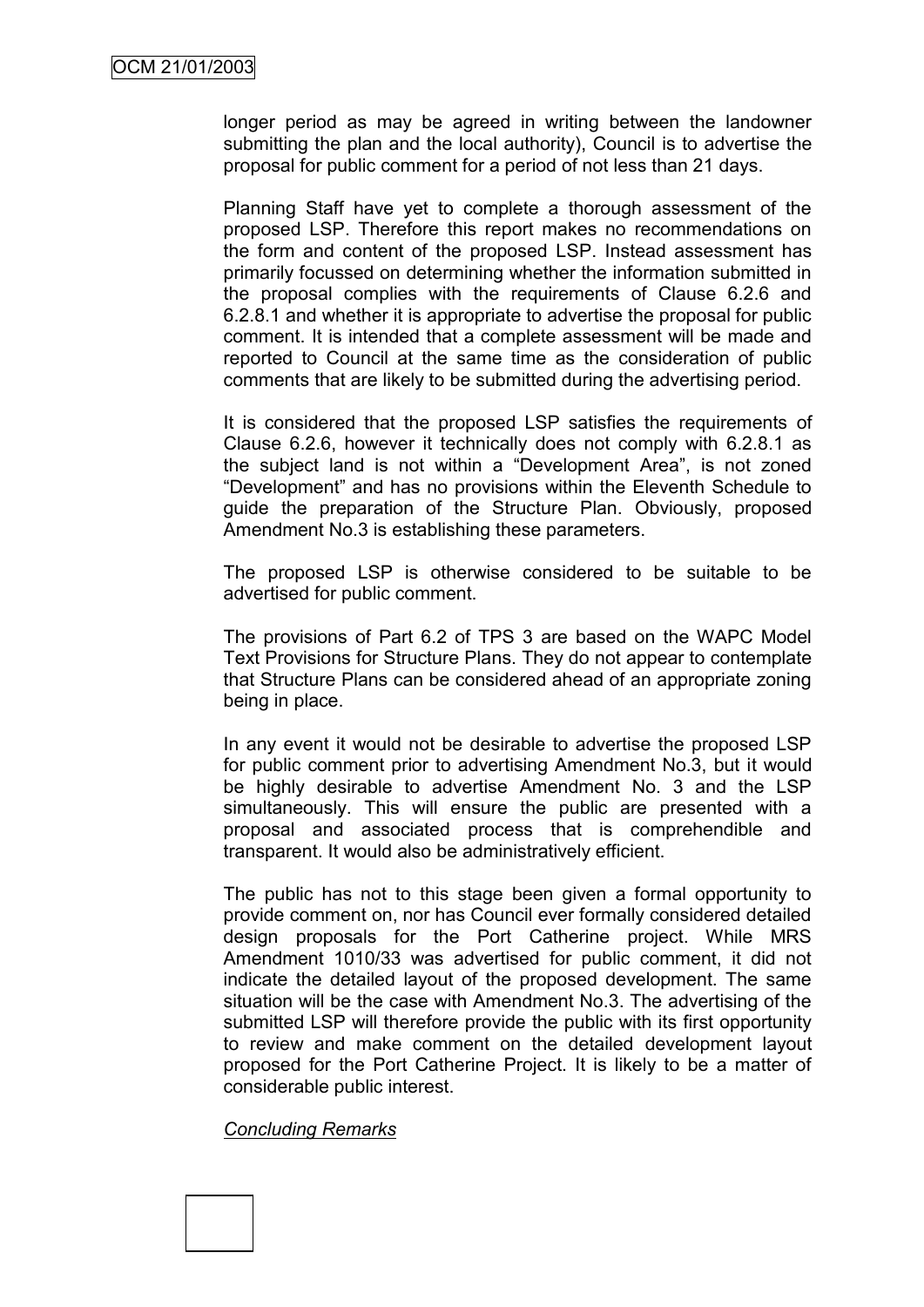It will be important to ensure that the advertising of Amendment No.3 and the proposed LSP is comprehensive and allows ample opportunity for the public to review the proposals and make comment. The simultaneous advertising of Amendment No.3 and the proposed LSP is considered necessary to ensure this occurs.

It is therefore recommended that Council:

- $\blacksquare$  Initiate Amendment to TPS 3;
- Not commence advertising the proposed LSP until the WAPC consents to Amendment No.3 being advertised; and
- Require the proposed LSP and Amendment No.3 to be advertised for public comment simultaneously and comprehensively;

## **Strategic Plan/Policy Implications**

The Corporate Strategic Plan Key Result Areas which apply to this item are:-

- 2. Planning Your City
	- *"To ensure that the planning of the City is based on an approach which has the potential to achieve high levels of convenience for its citizens."*
	- *"To ensure that the development will enhance the levels of amenity currently enjoyed by the community."*
	- *"To foster a sense of community within the district generally and neighbourhoods in particular."*
- 3. Conserving and Improving Your Environment
	- *"To conserve the quality, extent and uniqueness of the natural environment that exists within the district."*
	- To ensure that the development of the district is undertaken *in such a way that the balance between the natural and human environment is maintained."*
- 4. Facilitating the needs of Your Community
	- *"To facilitate and provide an optimum range of community services."*
	- *"To determine by best practice, the most appropriate range of sporting facilities and natural recreation areas to be provided within the district to meet the needs of all age groups within the community."*
- 5. Maintaining Your Community Facilities
	- *"To construct and maintain roads, which are the responsibility of the Council, in accordance with recognised standards, and are convenient and safe for use by vehicles, cyclists and pedestrians."*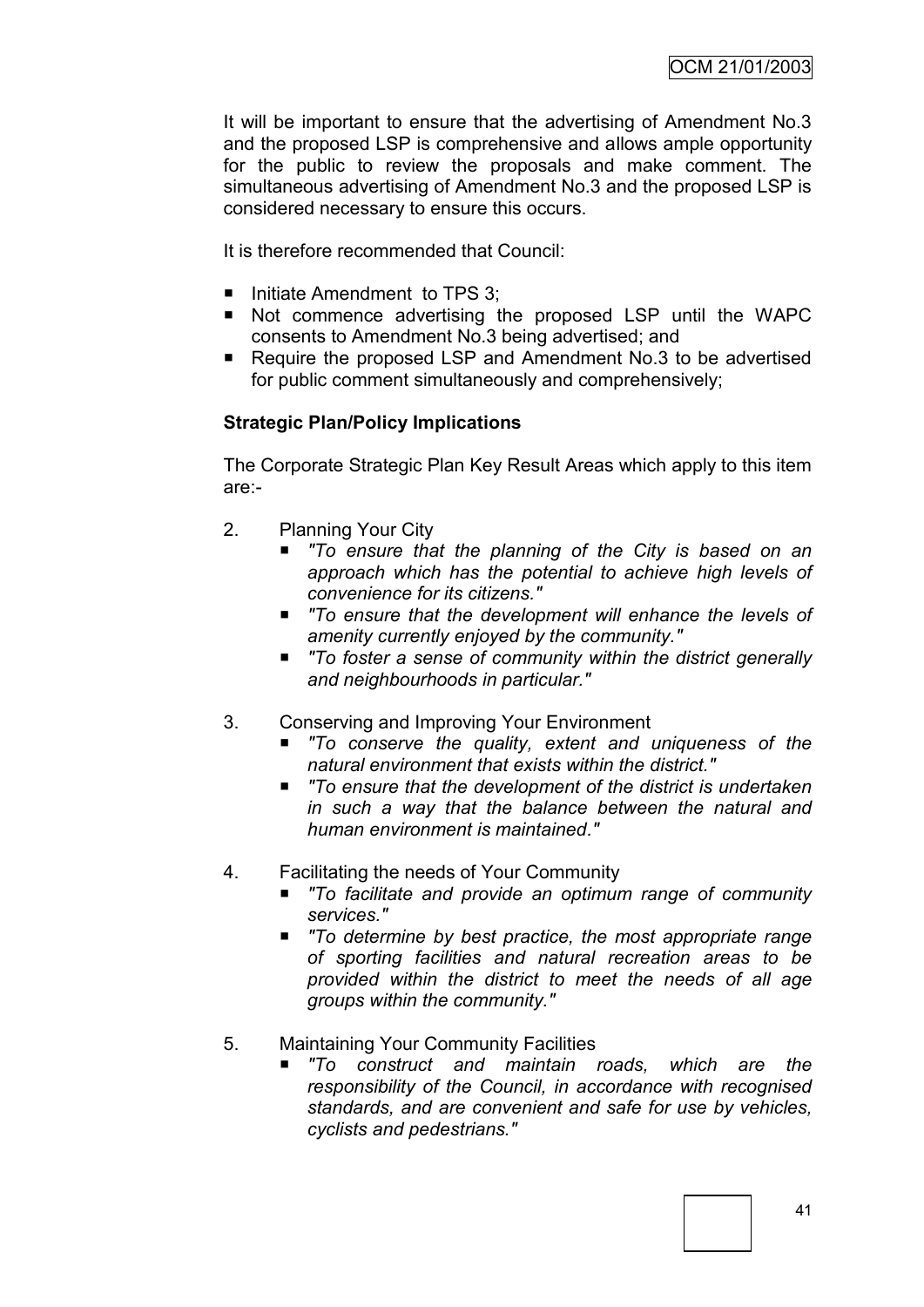■ To construct and maintain parks which are owned or vested *in the Council, in accordance with recognised standards and are convenient and safe for public use."*

The Planning Policies which apply to this item are:-

- SPD4 'Liveable Neighbourhoods'
- APD4 Public Open Space
- APD26 Control Measures for Protecting Water Resources in Receiving Environments
- APD28 Public Open Space Credit Calculations
- APD30 Road Reserve and Pavement Standards
- APD31 Detailed Area Plans

#### **Budget/Financial Implications**

N/A

#### **Community Consultation**

The City will be responsible for coordinating the advertising of the Amendment to Town Planning Scheme No.3 and the proposed Local Structure Plan for public comment. It is logical for the two proposals to be advertised simultaneously.

It is anticipated that advertising will involve:

- A period for public comment of at least 42 days;
- Letters to affected landowners inviting comment:
- **EXTERG** Letters to various government authorities and servicing authorities inviting comment;
- **Advertisements in the local newspapers advising of the opportunity** to review the proposal and to make comment;
- **Proposal displays at the Council Administration and Spearwood and** Coolbellup Libraries;
- Signage on-site;
- Use of the Council website for reviewing proposal and submitting comments electronically.

#### **Legal Implications**

Nil

#### **Implications of Section 3.18(3) Local Government Act, 1995**

Nil.

#### **14.7 (MINUTE NO 1897) (OCM 21/01/2003) - ACQUISITION OF LOT 29 LOMAX COURT AND SALE OF PORTION OF LOTS 29 AND 621**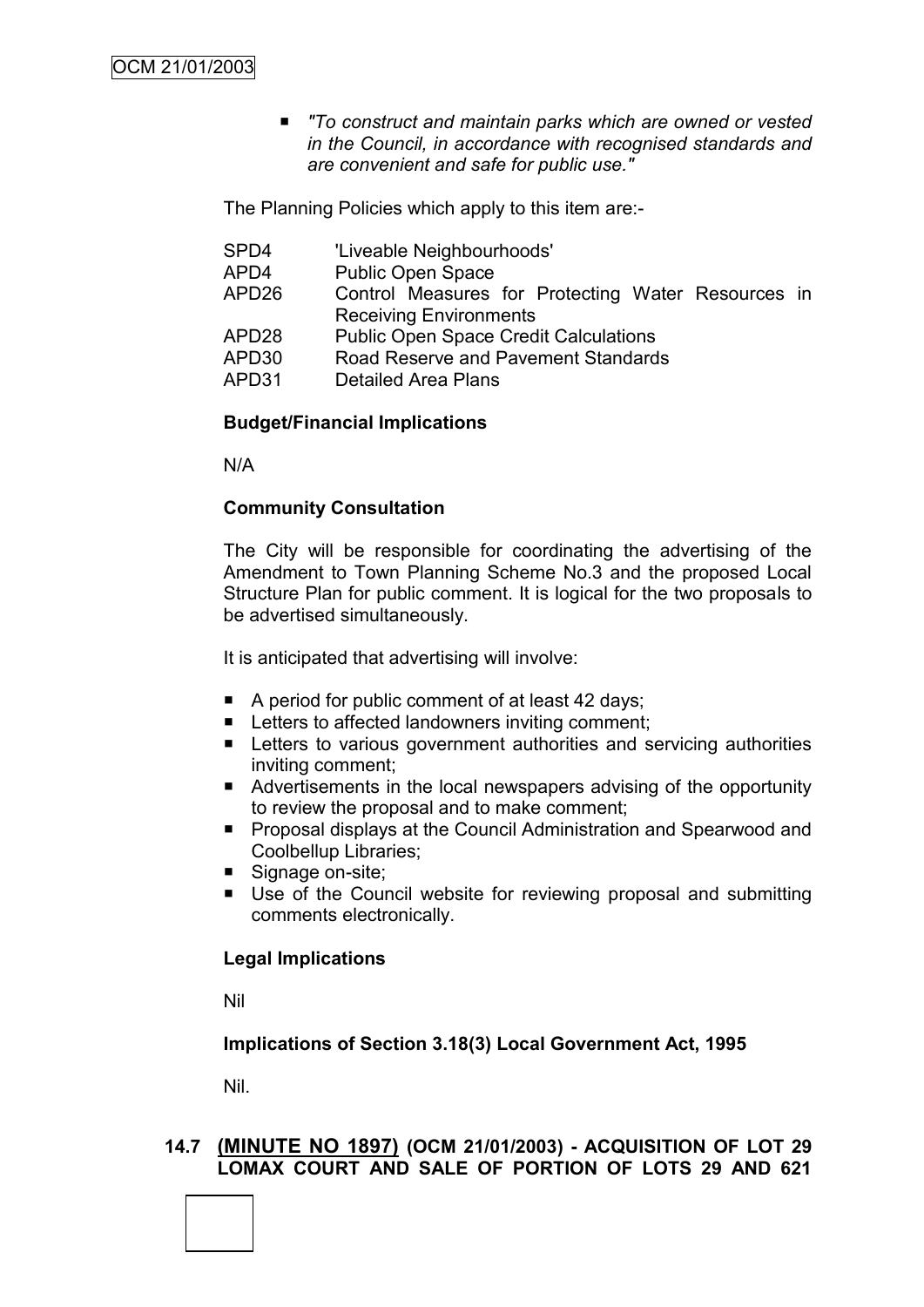#### **LOMAX COURT AND MEREVALE GARDENS, BEELIAR (3318030) (3316149) (KJS) (ATTACH)**

# **RECOMMENDATION**

That Council:

- (1) purchase Lot 29 on Diagram 42435 area 3423 square metres for \$115,000 from the State of Western Australia;
- (2) at the completion of (1) above, sell 439 square metres of portion of Lot 29 plus 138 square metres of Pt Lot 621, being a total of 577 square metres, to LRC Pty Ltd for \$65,316 pursuant to Section 3.58 of the Local Government Act, 1995;
- (3) draw funds to purchase the land in (1) above from the Land Development Reserve Fund and monies generated by the sale in (2) to be transferred to the Land Development Reserve Fund.

## **TO BE CARRIED BY AN ABSOLUTE MAJORITY OF COUNCIL**

#### **COUNCIL DECISION**

MOVED Clr L Humphreys SECONDED Clr A Edwards that the recommendation be adopted.

# **CARRIED BY ABSOLUTE MAJORITY OF COUNCIL 9/0**

#### **Background**

Lot 29 on Diagram 42435 is a land locked land parcel adjoining the City"s freehold land Lot 621 and the railway reservation.

The land is a freehold lot, the registered proprietor being the State of Western Australia. Lot 621 is a freehold land parcel owned by the City.

#### **Submission**

The Department of Land Administration has written to the City with an offer to sell Lot 29 for \$115,000.

LRC Pty Ltd has made a formal offer to purchase 439 square metres of Lot 29 and 138 square metres of Lot 621, being a total of 577 square metres, for a purchase price of \$65,316.

#### **Report**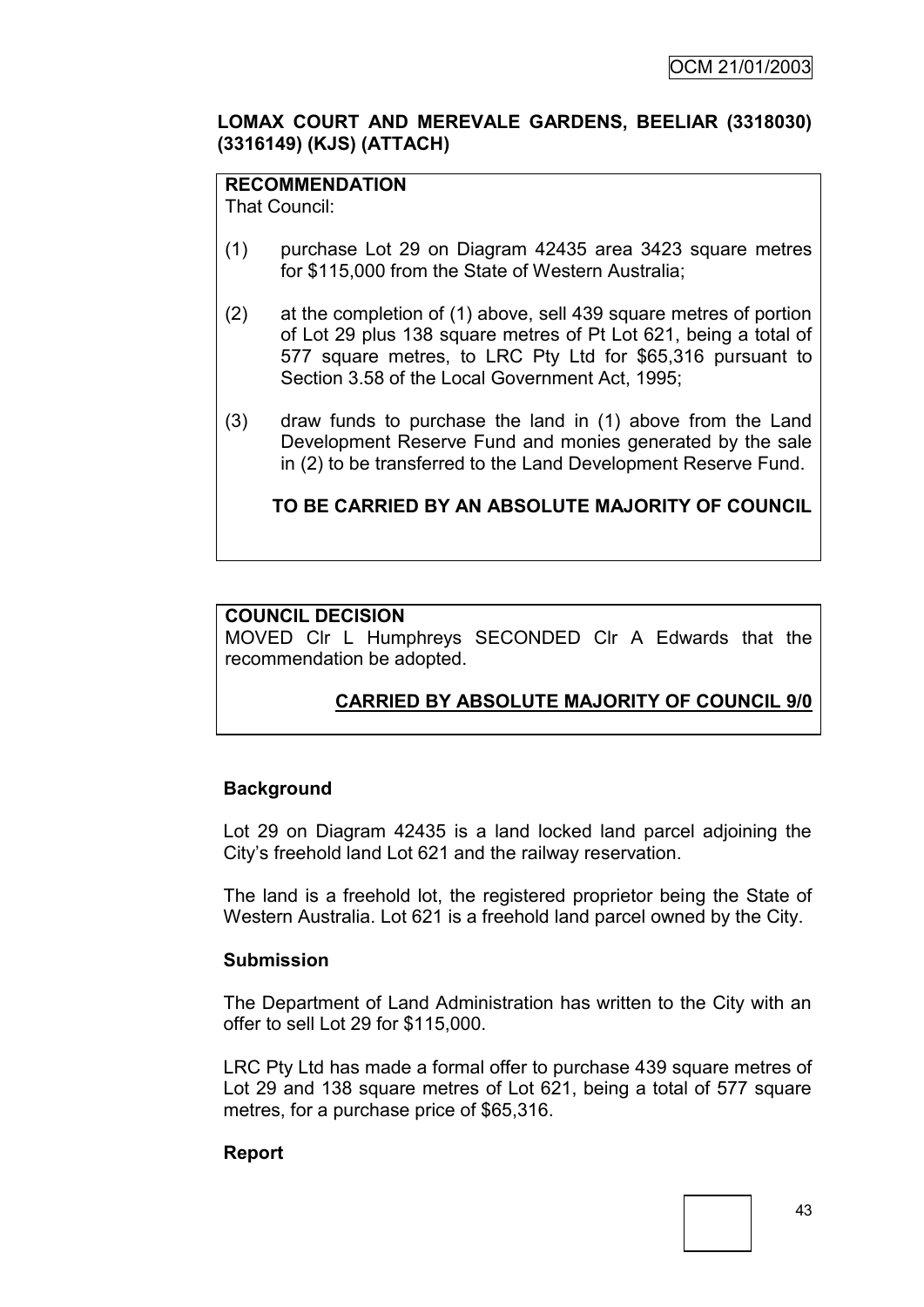Lot 29 has an area of 3423 square metres and is land locked by the City"s Lot 621 and the railway reservation. A concept plan for the redevelopment of Lot 621 has been prepared and is currently being reviewed by Property Consultants Colliers. Colliers will present various options to best enhance the commercial utilisation of the land. The concept plan and the review have treated Lot 621 and Lot 29 as one project area.

The Department of Land Administration with advice from Western Australian Government Railways have since 2001 indicated a willingness to sell Lot 29 to the City.

LRC Pty Ltd purchased Lot 618 Lomax Court in September 2002, an area of 3438 square metres for \$395,000.

Lot 618 is an irregular shape and the acquisition of the additional 577 square metres will make for a regular shaped lot. LRC Pty Ltd proposes to construct units on the amended site. The proposed lot configuration will allow an improved layout of houses, associated courtyards and common areas.

Conversely, Lot 621 will have a regular common boundary with Lot 618. The future subdivision of Lot 621 will be assisted whilst the sale of 577 square metres from the combined area of Lot 621 and Lot 29 (total 5.1892 hectares) will not impact on the value of the City"s land holding.

#### **Strategic Plan/Policy Implications**

The Corporate Strategic Plan Key Result Areas which apply to this item are:-

- 2. Planning Your City
	- *"To ensure that the planning of the City is based on an approach which has the potential to achieve high levels of convenience for its citizens."*

## **Budget/Financial Implications**

Sufficient funds are held in the Land Development Reserve Fund.

#### **Legal Implications**

Sale to be in accordance with S3.58 of the Local Government Act, 1995.

#### **Community Consultation**

N/A.

## **Implications of Section 3.18(3) Local Government Act, 1995**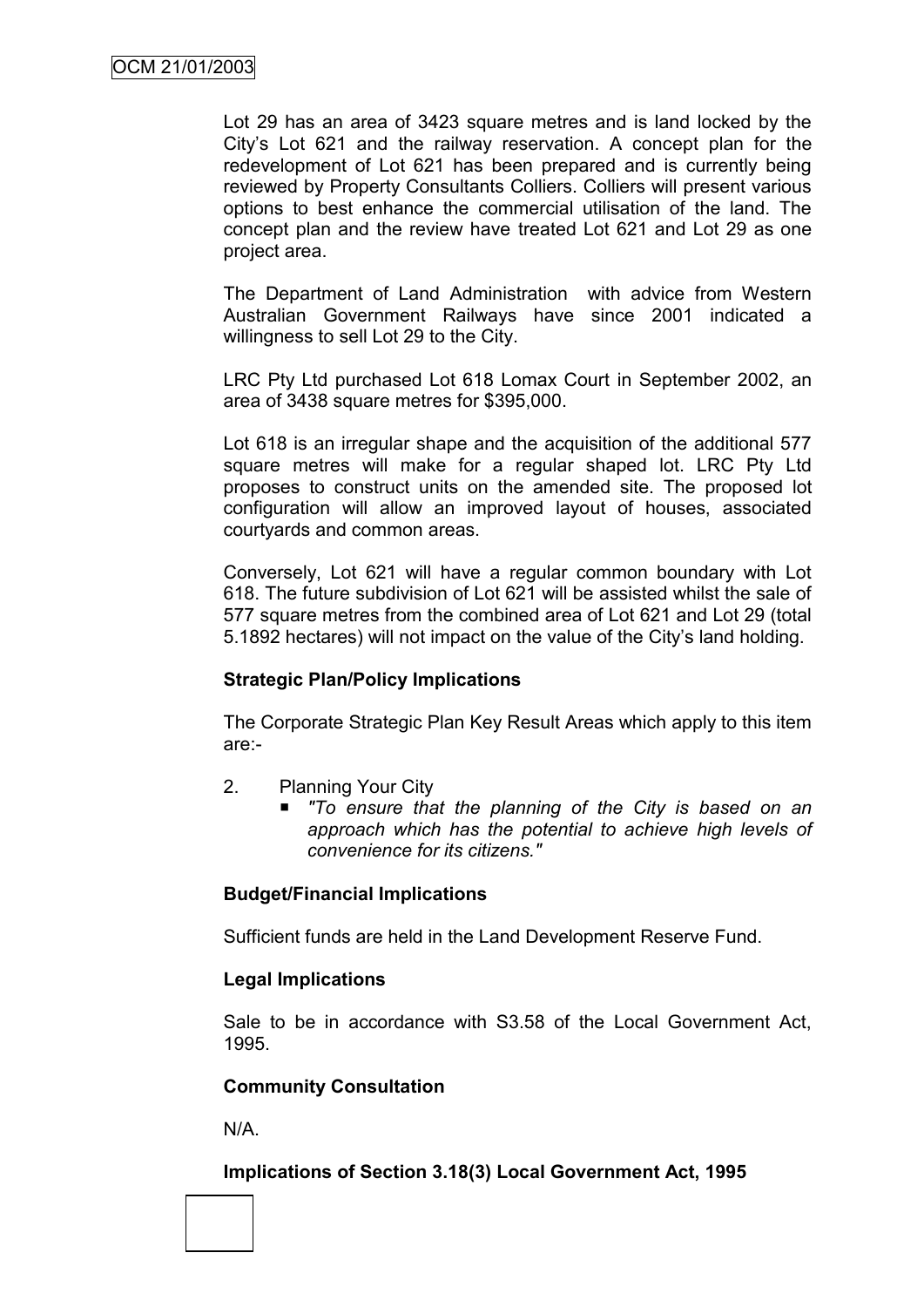Nil.

#### **14.8 (MINUTE NO 1898) (OCM 21/01/2003) - LAND EXCHANGE - PORTION OF CITY OF COCKBURN FREEHOLD LOT 101 WITH PORTION OF LOT 75 BIRCHLEY ROAD - COBURG NOMINEES PTY LTD (441400) (4309523) (KJS) (ATTACH)**

#### **RECOMMENDATION**

That Council advise Urban Focus that it is prepared to exchange portion of Council freehold Lot 101 being 2221 square metres in area, for an equal area of portion of Lot 75 Birchley Road owned by Coburg Nominees Pty Ltd, subject to survey and to a valuation report by Licensed Valuer certifying that the value of the Council"s land holding is not reduced as a result of the exchange.

#### **COUNCIL DECISION**

MOVED Clr I Whitfield SECONDED Clr L Humphreys that Council advise Urban Focus that:

- (1) it is not prepared to sell the northern portion of Lot 101 Beeliar Drive to Coburg Nominees;
- (2) a fair and equitable land exchange of portion of Lot 101 Beeliar Drive owned by the city of Cockburn for a portion of Lot 75, owned by Coburg Nominees, would be considered; and
- (3) conditional on (2) above, consideration may be given to entering into a joint earthworks contract with Coburg Nominees to render the City"s land suitable for future subdivision.

## **CARRIED 9/0**

#### **Explanation**

This is in response to recent correspondence and information provided by Urban Focus on behalf of Coburg Nominees which highlighted their concerns on the proposal as detailed.

The above amendment provides officers with clear guidance as to Council's required outcome and for a land exchange to be negotiated given the complex nature of the development.

#### **Background**

Lot 101 comprises of land purchased by the Council to construct Beeliar Drive. The major portion of Lot 101 is taken up with Beeliar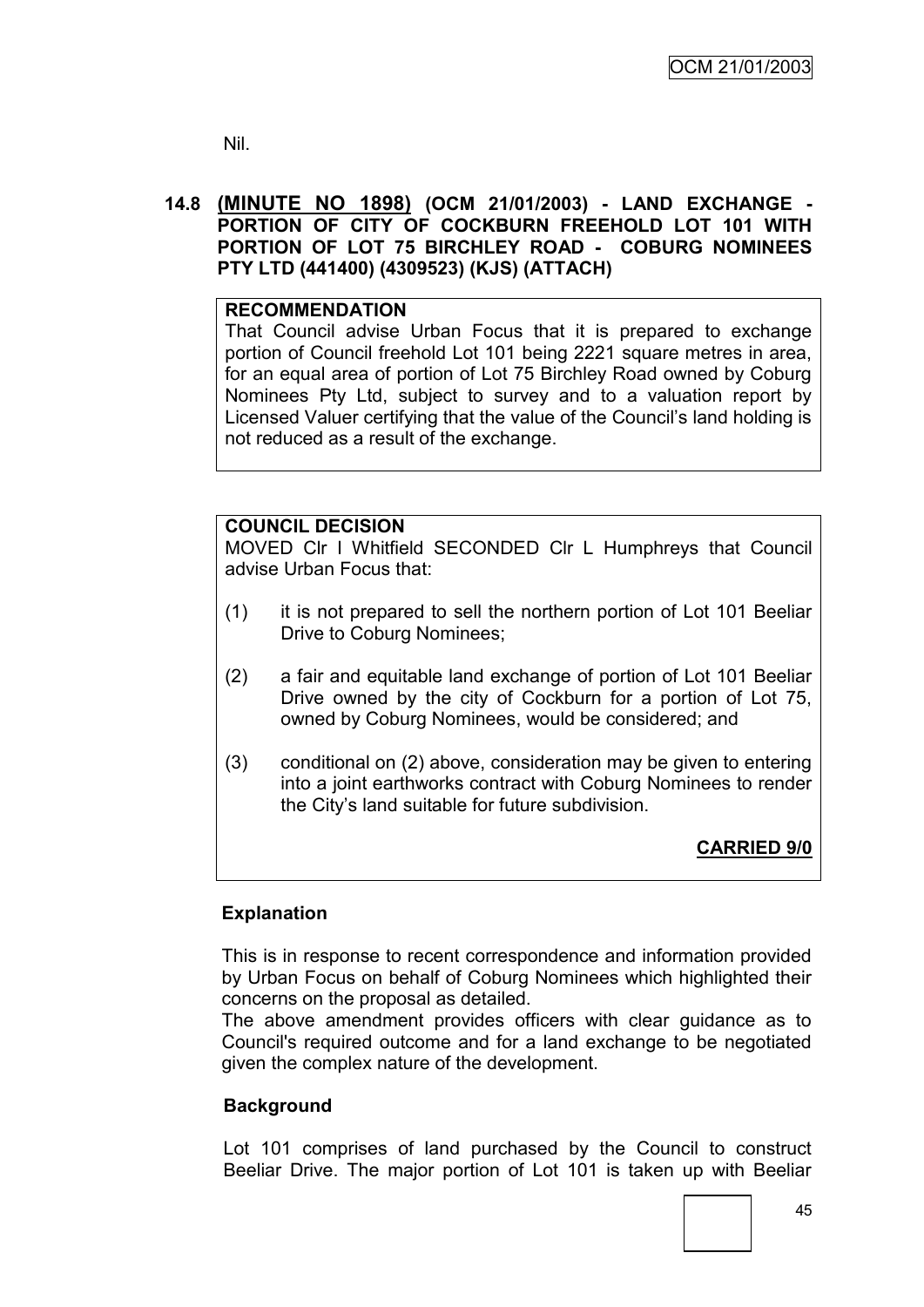Drive, but there are two portions north and south of Beeliar Drive, with areas 5000 square metres and 3800 square metres respectively, not required for road purposes.

The northern section has now been approved for residential subdivision.

#### **Submission**

N/A

#### **Report**

In July 2002 a letter was sent to Urban Focus who act for the owner of Lot 75 Birchley Road, Coburg Nominees Pty Ltd. The land exchange as shown on the attached plan was promoted. The intention of the land exchange is to realign the common boundary between Lot 101 and Lot 75 to be the same as the proposed residential lots. In this way each owner can develop and sell all of the resultant lots independently of the other owner. Each owner is responsible for their own development costs associated with the lots produced.

The exchange as described will result in the Council having 3 lots of approximately 600 square metres and portion of a R40 lot capable of accommodating 4 lots. The Structure Plan shows the R40 lot adjacent to a commercial precinct. The commercial precinct is on land owned by the Western Australian Planning Commission. The Planning Commission have not yet finalised their plans for the land.

Urban Focus did not formally respond to the letter sent in July 2002, but in a series of telephone conversations they indicated that they were not in favour of a land exchange and would prefer to buy the Council"s land outright. They have made no formal offer or given any indication of what they would be prepared to pay for the land.

The Council will be financially better off if the exchange is agreed to and the lots developed independently. The lots will have excellent views to the ocean and because of the alignment of Beeliar Drive there is no possibility for the views to be impeded. The Public Open Space obligations in respect of the Council"s land can be accounted for by ceding portion of Lot 99 Beeliar Drive to POS. The area of this land parcel is 618 square metres.

Costs to reconfigure the land parcel will not be high as it is not proposed to build the roads and services at this stage. Urban Focus will not be prevented from developing their land.

#### **Strategic Plan/Policy Implications**

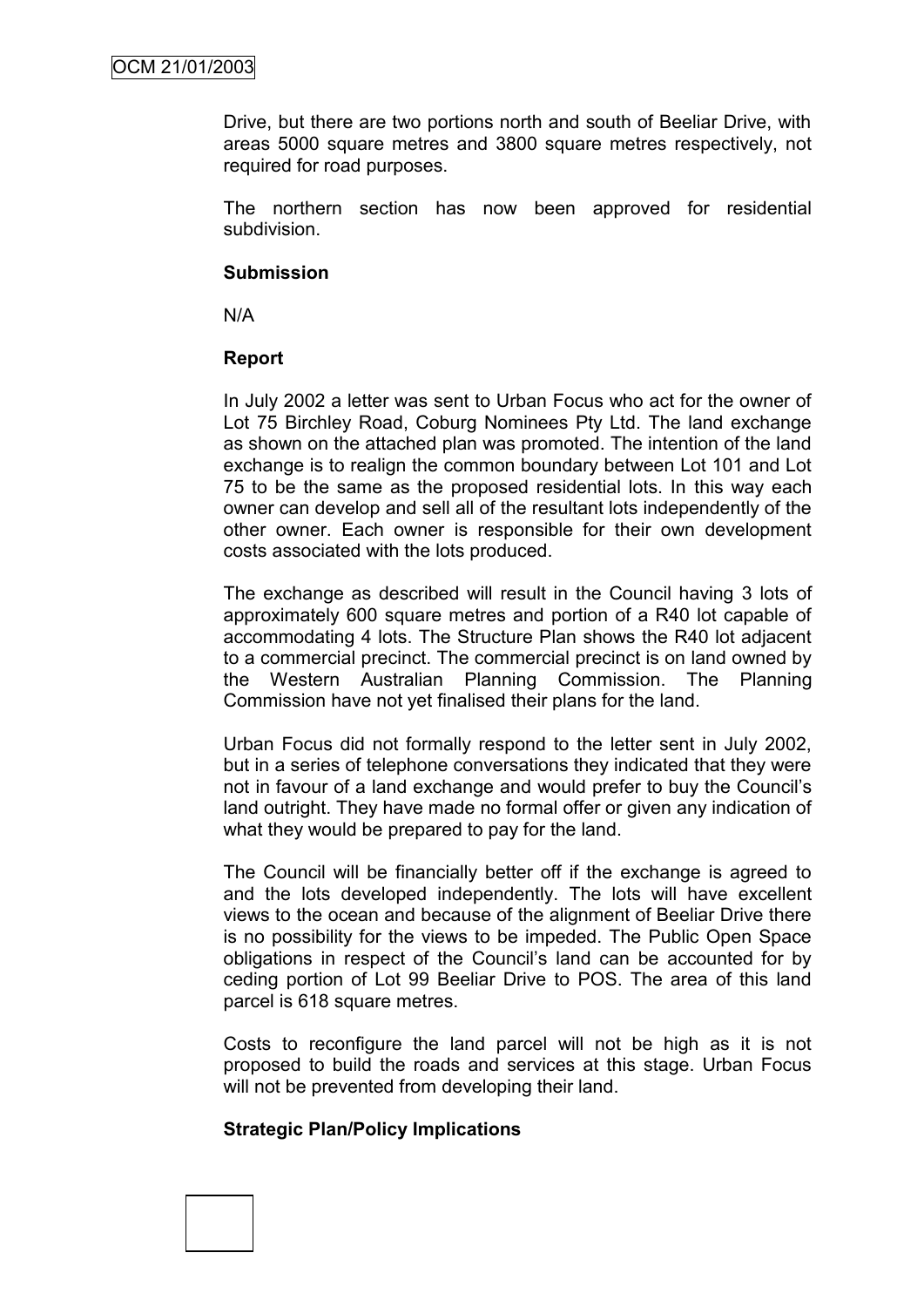The Corporate Strategic Plan Key Result Areas which apply to this item are:-

- 2. Planning Your City
	- *"To ensure that the planning of the City is based on an approach which has the potential to achieve high levels of convenience for its citizens."*

## **Budget/Financial Implications**

N/A

## **Legal Implications**

Nil.

## **Community Consultation**

N/A

**Implications of Section 3.18(3) Local Government Act, 1995**

Nil.

## **14.9 (MINUTE NO 1899) (OCM 21/01/2003) - FINAL ADOPTION OF SOUTH BEACH STRUCTURE PLAN (9653) (MR) (ATTACH)**

**RECOMMENDATION** That Council:

- (1) re-adopt the modified South Beach Structure Plan, dated 27 August 2002, pursuant to Clause 6.2.9 of the City of Cockburn Town Planning Scheme No 3, as contained in the attachment to the Agenda and in accordance with a written undertaking from South Beach Pty Ltd regarding the various matters outlined from OCM16/7/02 Item 14.3;
- (2) advise the Western Australian Planning Commission accordingly.

#### **COUNCIL DECISION**

MOVED Clr N Waters SECONDED Clr A Edwards that the recommendation be adopted.

# **CARRIED 9/0**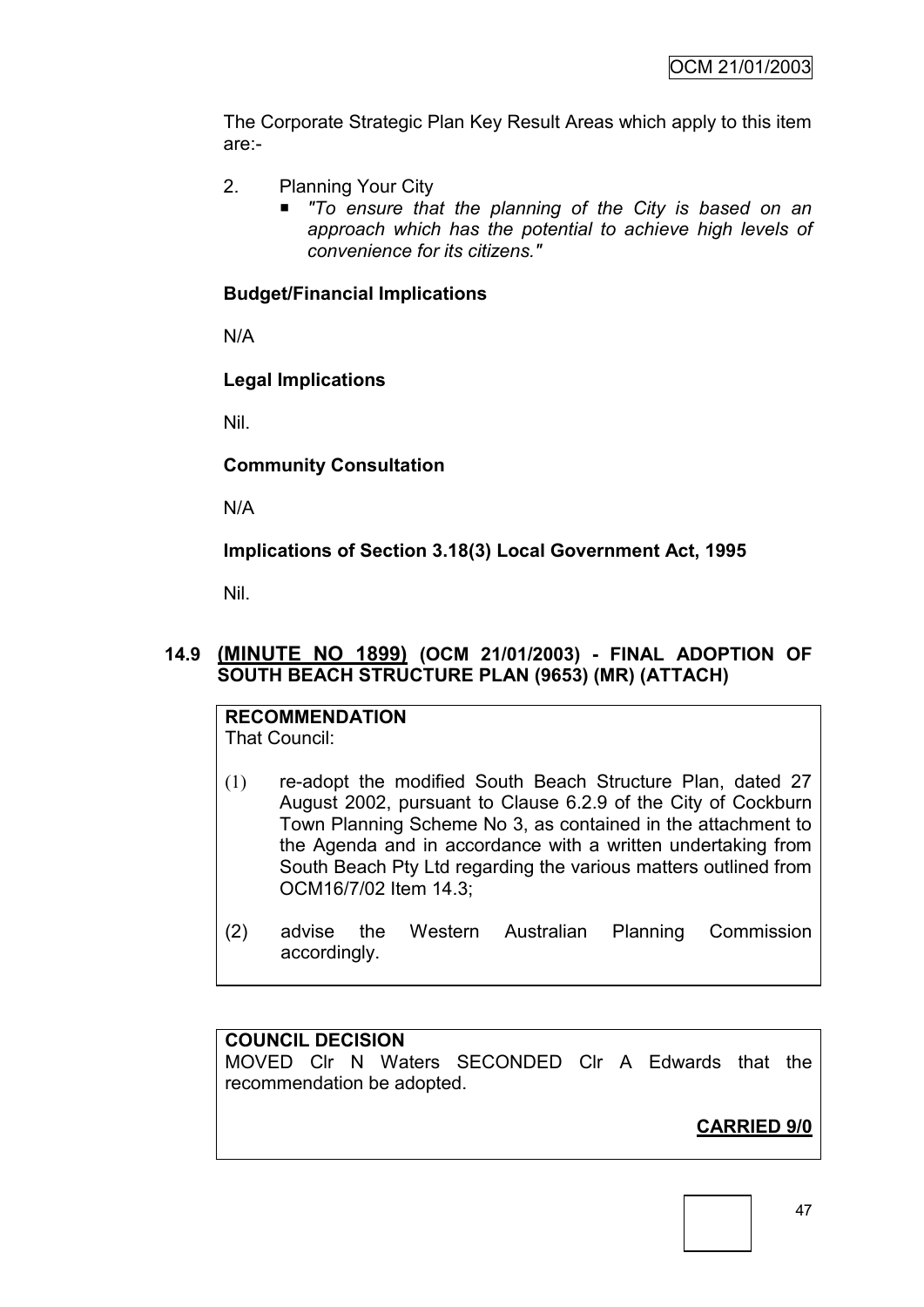## **Background**

The Council adopted South Beach Structure Plan ("Structure Plan") and this was forwarded to the Western Australian Planning Commission ("Commission") for endorsement following its Ordinary Meeting in July 2002. The Commission reviewed the Structure Plan and expressed concern in relation to various matters particularly that the resolution to adopt the Structure Plan was considered invalid, as Town Planning Scheme 3 ("TPS3") was not gazetted. In response Council re-adopted the Structure Plan pursuant to District Zoning Scheme No 2 and advised the Commission accordingly.

Further background to this matter is outlined in Item 14.3 OCM16/07/02 and OCM 19/09/02.

#### **Submission**

N/A

#### **Report**

Now that Town Planning Scheme No 3 has been gazetted (20 December 2002) the Structure Plan should be re-adopted pursuant to TPS No. 3.

As the Structure Plan has been advertised and dealt with in accordance with the provisions of District Zoning Scheme No. 2, a procedure similar to that contained in TPS3, there should be no requirement to re-advertise the Structure Plan.

The Structure Plan has already been referred to relevant authorities as required and the WAPC for endorsement.

The land the subject of this structure plan has now been rezoned to Development in TPS3 and is zoned Urban in the Metropolitan Region Scheme ("MRS").

The Structure Plan is in accordance with the Council's previous resolution and is included in the agenda attachments.

#### **Strategic Plan/Policy Implications**

The Corporate Strategic Plan Key Result Areas which apply to this item are:-

2. Planning Your City

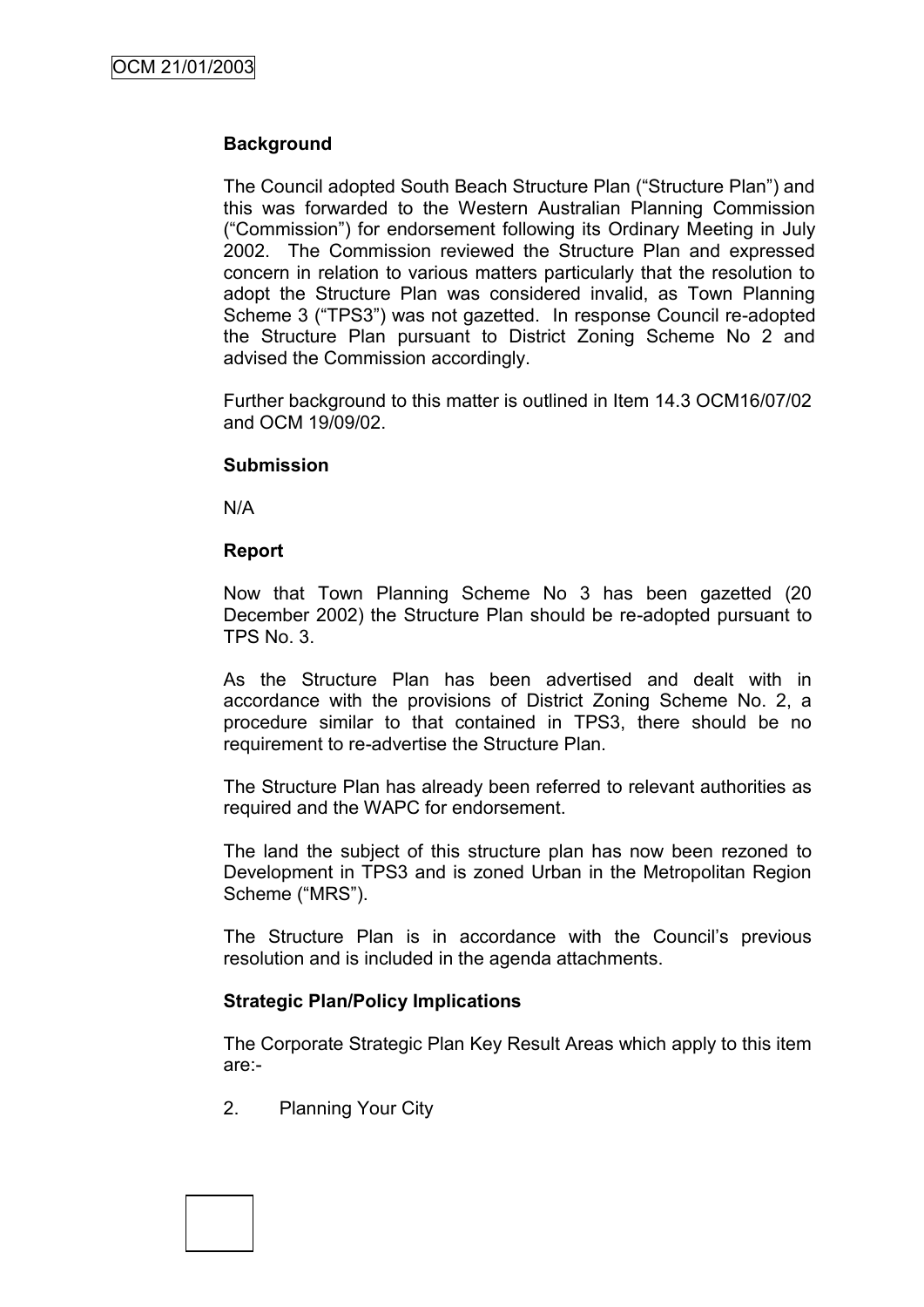- *"To ensure that the planning of the City is based on an approach which has the potential to achieve high levels of convenience for its citizens."*
- *"To ensure that the development will enhance the levels of amenity currently enjoyed by the community."*
- To foster a sense of community within the district generally *and neighbourhoods in particular."*
- 3. Conserving and Improving Your Environment
	- *"To conserve the quality, extent and uniqueness of the natural environment that exists within the district."*

Council Policies that apply are:-

SPD4 Liveable Neighbourhoods

## **Budget/Financial Implications**

N/A

#### **Legal Implications**

Although the Structure Plan has been re-adopted under Clause 6.2.9 of TPS3, the process has not been followed due to the fact that this was completed in accordance with Clause 8.2.11 of DZS2.

The adoption of the South Beach Structure Plan occurred during the transition from DZS2 to TPS3. TPS3 does not contain any transitional provisions. Never-the-less, in the circumstances this approval is deemed appropriate, unless the WAPC determines otherwise.

#### **Community Consultation**

Completed in accordance with the provisions of District Zoning Scheme  $No. 2$ 

#### **Implications of Section 3.18(3) Local Government Act, 1995**

Nil.

## **15. FINANCE AND CORPORATE SERVICES DIVISION ISSUES**

**15.1 (MINUTE NO 1900) (OCM 21/01/2003) - LIST OF CREDITORS PAID (5605) (KL) (ATTACH)**

**RECOMMENDATION** That Council receive the List of Creditors Paid for December 2002, as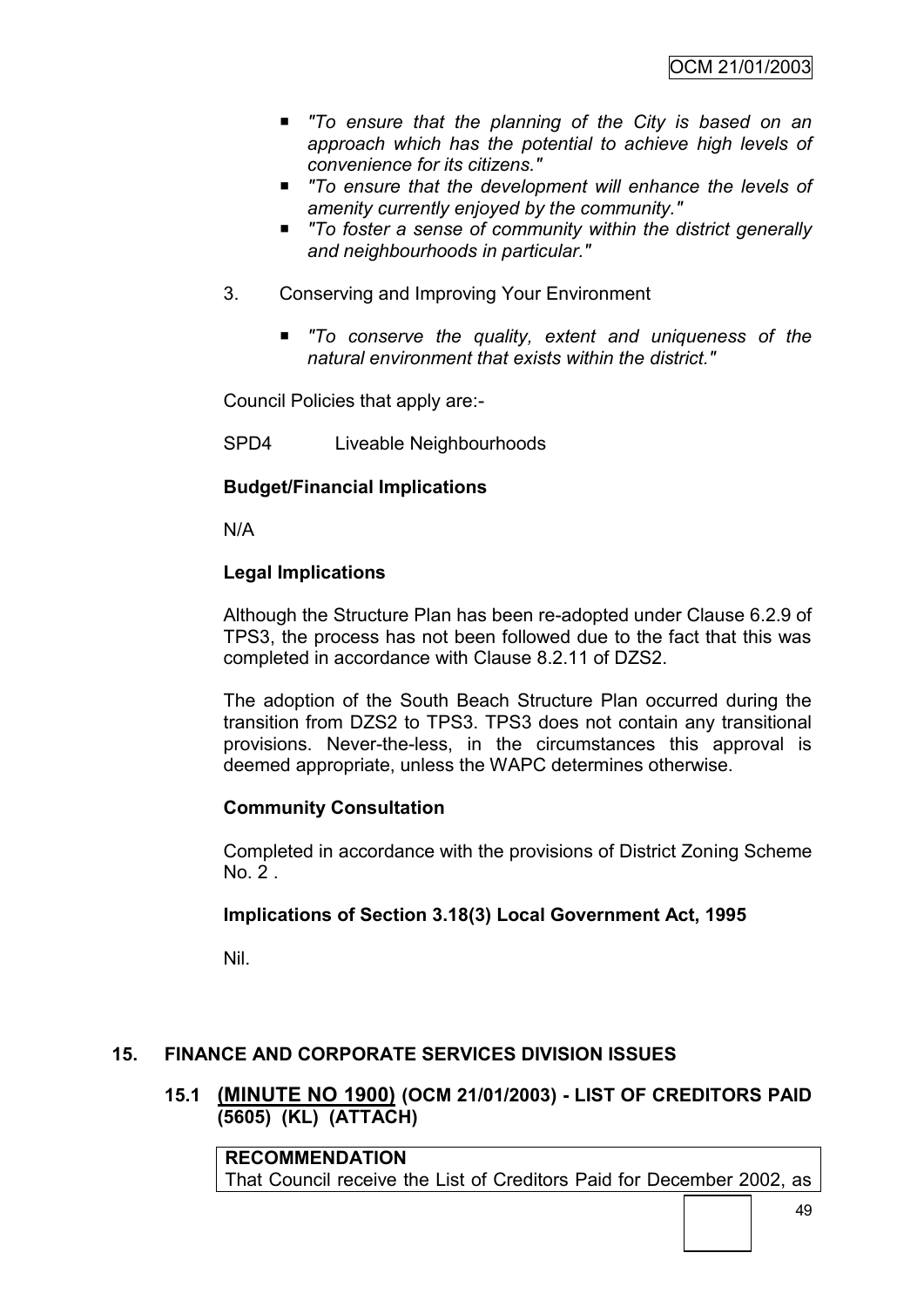attached to the Agenda.

### **COUNCIL DECISION**

MOVED Clr N Waters SECONDED Clr A Edwards that the recommendation be adopted.

**CARRIED 9/0**

## **Background**

It is a requirement of the Local Government (Financial Management) Regulations 1996, that a List of Creditors be compiled each month and provided to Council.

#### **Submission**

N/A

#### **Report**

N/A

#### **Strategic Plan/Policy Implications**

N/A

#### **Community Consultation**

N/A

#### **Budget/Financial Implications**

N/A

## **Legal Implications**

N/A

## **Implications of Section 3.18(3) Local Government Act, 1995**

N/A

## **16. ENGINEERING AND WORKS DIVISION ISSUES**

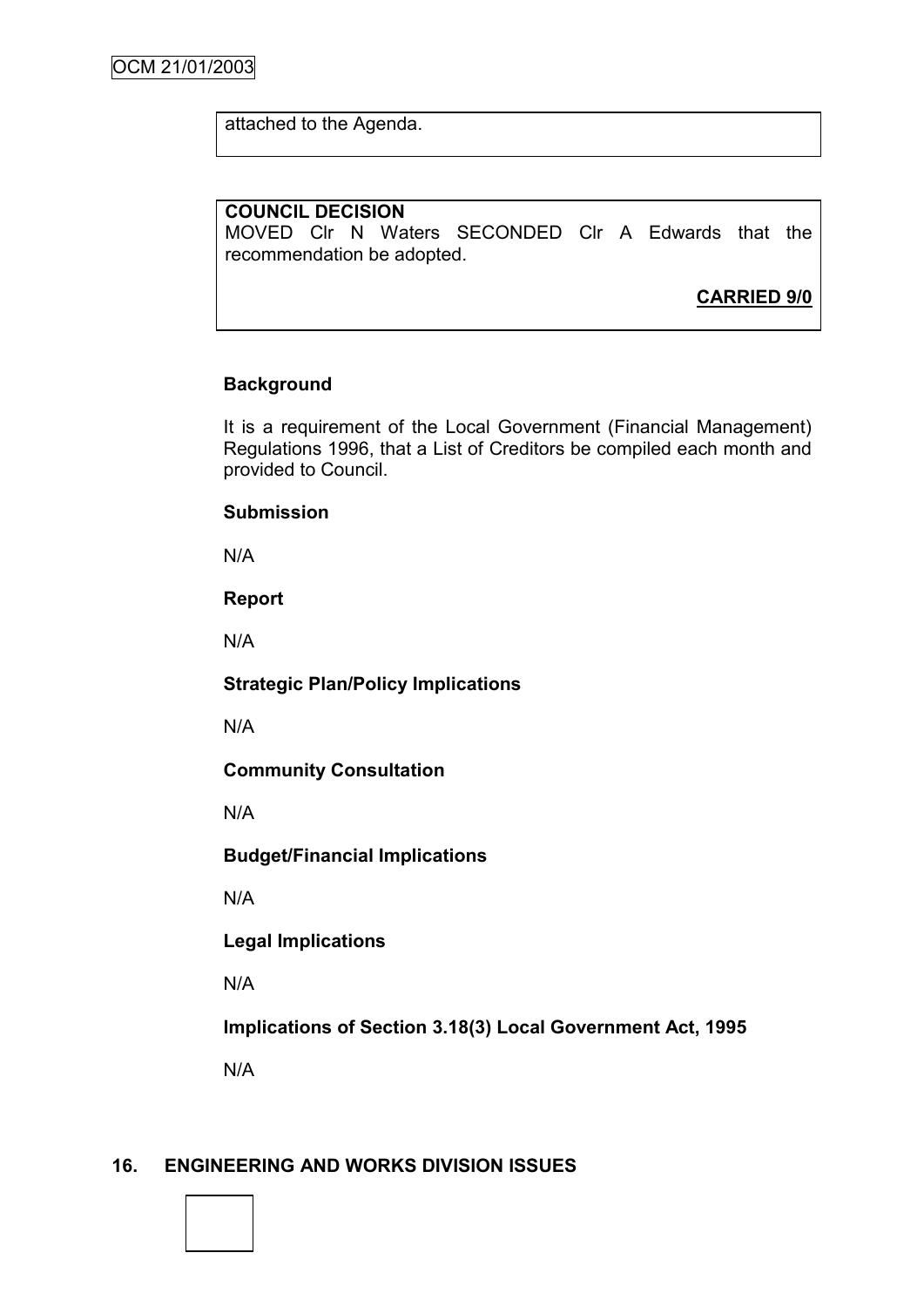Nil

## **17. COMMUNITY SERVICES DIVISION ISSUES**

## **17.1 (MINUTE NO 1901) (OCM 21/01/2003) - COOGEE BEACH SURF LIFE SAVING CLUB (8004) (RA) (ATTACH)**

### **RECOMMENDATION**

That Council approve the construction of temporary storage space on the area of land abutting the Coogee Beach Surf Life Saving Club in accordance with the plan provided on the following conditions:

- (1) the necessary development approvals are received from the relevant State Government agencies;
- (2) the storage shed meets all necessary building requirements and standards; and
- (3) the Coogee Beach Surf Life Saving Club acknowledges that the storage space is temporary and only to be used until purpose built Surf Life Saving Club rooms are constructed and up to \$10,000 of the amount Council originally offered to the Club for the purchase of equipment be used as a contribution towards the construction of the storage area.

## **TO BE CARRIED BY AN ABSOLUTE MAJORITY OF COUNCIL.**

## **COUNCIL DECISION**

MOVED Clr I Whitfield SECONDED Clr V Oliver that Council approve the construction of a temporary storage shed on the area of land abutting the Coogee Beach Surf Life Saving Club in accordance with the Plan provided on the following conditions:

- (1) the necessary development approvals are received from the relevant State Government agencies;
- (2) the temporary storage shed meets all necessary building requirements and standards;
- (3) the Coogee Beach Surf Life Saving Club acknowledges that the storage shed is temporary until the future of the Coogee Beach Café/Kiosk has been decided by the Council;
- (4) up to \$10,000 of the amount originally offered to the Club, for the purchase of equipment be used as a contribution towards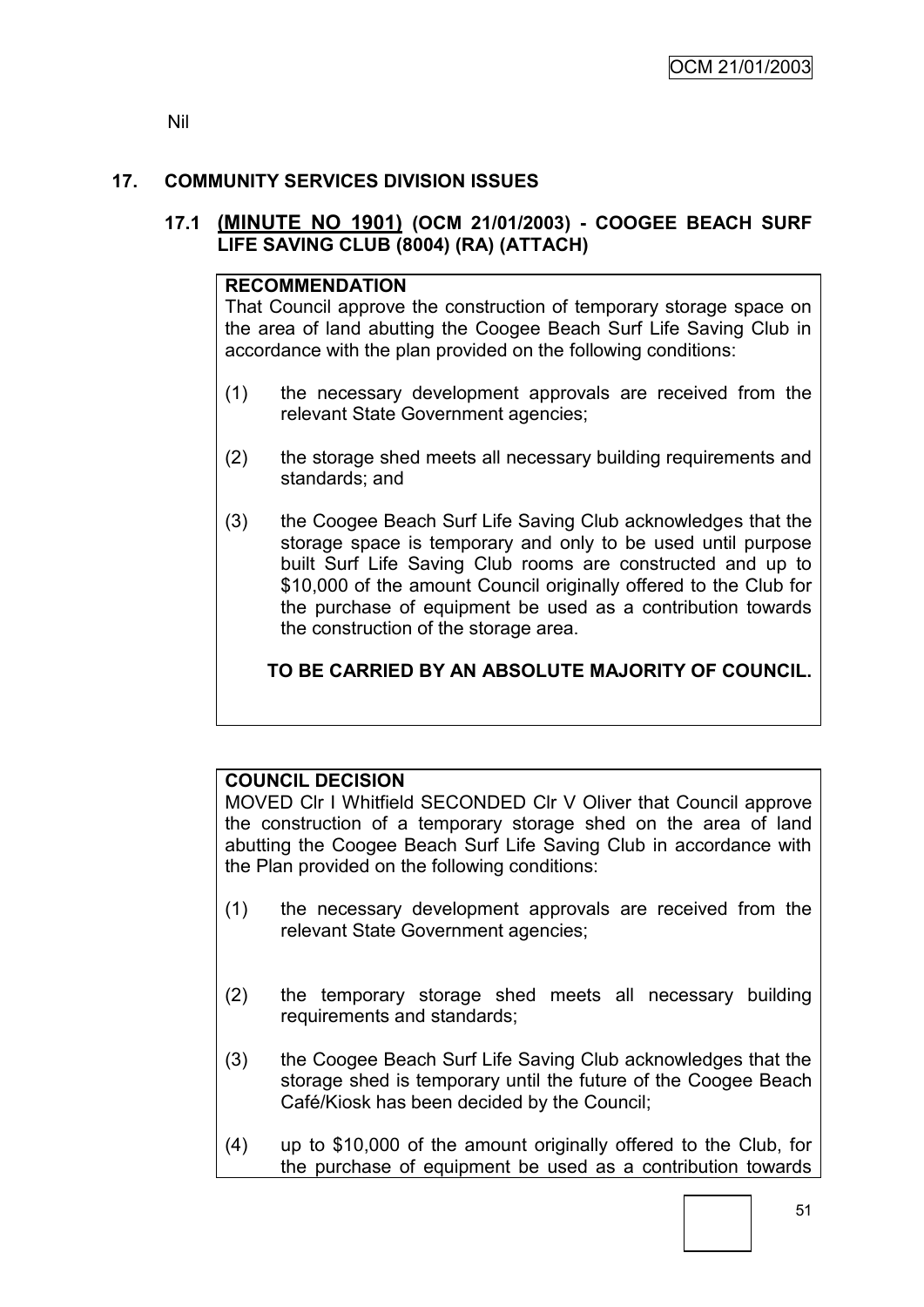the construction of the temporary storage shed.

## **CARRIED BY ABSOLUTE MAJORITY OF COUNCIL 9/0**

### **Explanation**

Currently the consulting firm, McGees, is undertaking a financial analysis of the Coogee Beach Cafe/Kiosk for the Council's consideration. The analysis should be completed by 24 January 2003. Because of this, any future decisions about the Surf Life Saving Club facilities at Coogee Beach should be delayed until the Council has had the opportunity to consider the McGee report.

In addition, the McGee report has not taken account of the Surf Life Saving Club proposal, and this could affect the basis to the analysis.

## **Background**

Council at its meeting of June 2002 resolved amongst other matters to support the establishment of the Coogee Beach Surf Life Saving Club (CBSLSC) with the provision of a grant on a dollar for dollar basis of up to \$32,000 for equipment and to give consideration to contributing up to \$300,000 subject to budget constraints on a dollar for dollar basis for the construction of Surf Life Saving Clubrooms on Coogee Beach.

Council has previously resolved to develop a concept plan for the Coogee Beach Reserve. The request by the club for temporary storage could have some impact on the process of developing the area in the future.

#### **Submission**

The Coogee Beach Surf Life Saving Club has written to the City requesting permission to construct temporary additional storage space abutting their present premises and for up to \$10,000 of the initial grant of \$32,000 to be used for the purchase of the storage space on a dollar for dollar basis.

#### **Report**

In a letter dated  $20<sup>th</sup>$  of November 2002 the CBSLC advised that it has a membership of just under 300 and continues to grow at the present rate of 20-30 members each week. Of this number some 200 are juniors under 14 years of age. The club advises that they have been able to acquire the necessary equipment but badly need additional storage at Coogee Beach.

Through sponsorship and donations the club has been able to gain much of the required equipment at a reduced cost and advise that the storage space is a priority and funds spent on will not compromise its

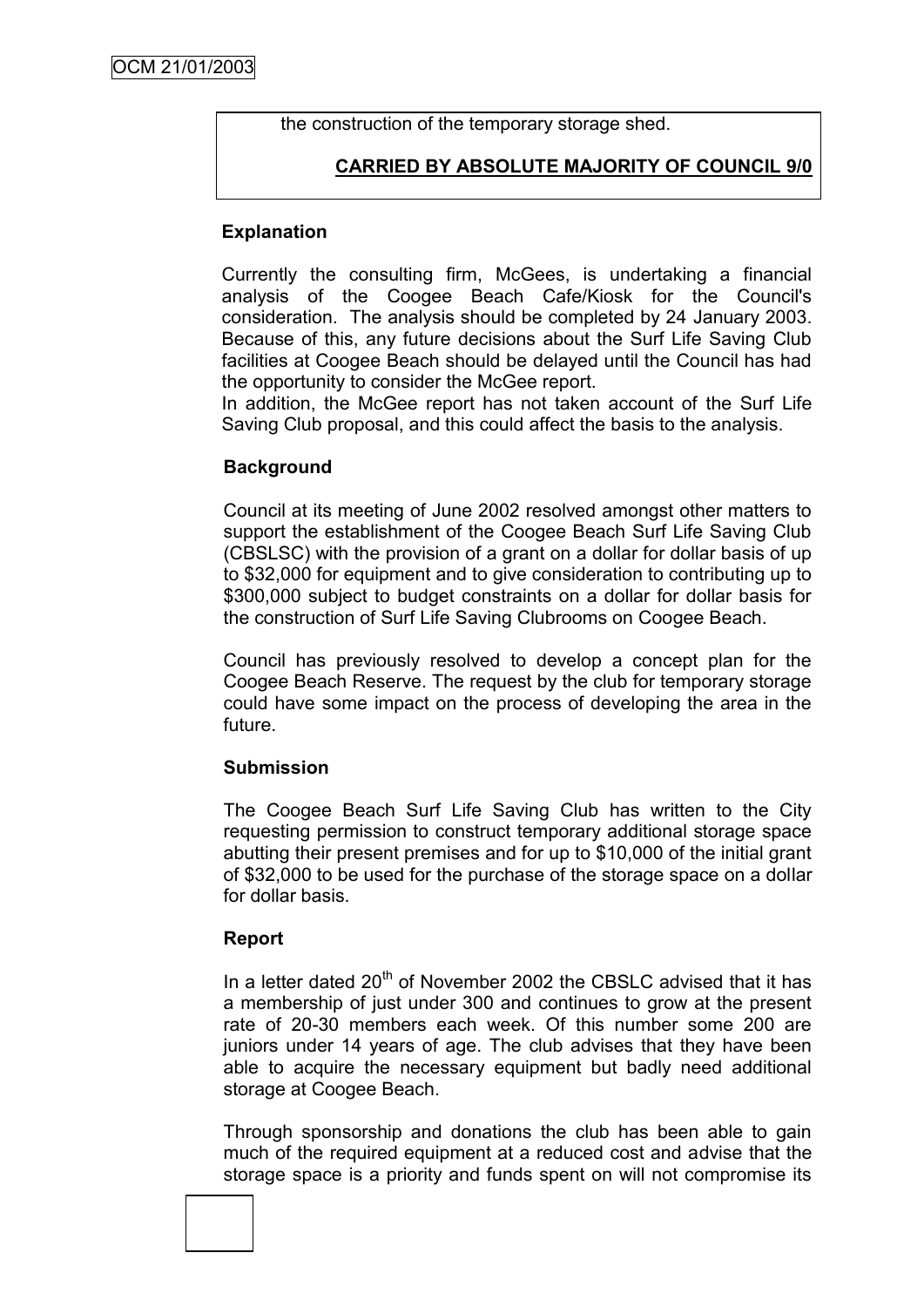equipment requirements. Proposed is a storage structure of steel frame, heavy colour bond construction with steel mesh on the internal walls where appropriate for security. The club says it is badly in need of storage as equipment is currently stored in locations in some cases 10 km from the Coogee Beach.

The request from the club seems reasonable and appears to follow the intent of the Council to support the formation of the club. It is intended that the expenditure on a dollar for dollar basis for additional storage space be approved.

The proposed facilities are on land controlled by City and will abut the existing clubrooms. This land has been developed and it is expected that should the matter proceed the structure would be required to meet all standard building requirements.

The CBSLSC has had a rapid increase in membership and it is evident that there is a need for additional storage space on site.

Council has previously committed to give consideration to assist in the construction of club facilities on Coogee Beach. There are a number of issues surrounding the future location of clubrooms for the club besides the identification and commitment for the funds to construct the facility. It is likely that should the temporary storage be approved that it would need to be used by the club for at least two years and probably longer.

#### **Strategic Plan/Policy Implications**

To facilitate and provide an optimum range of community services.

#### **Budget/Financial Implications**

The cost of the building can be met from current budget commitments to the CBSLSC.

#### **Legal Implications**

Building approval subject to consent being obtained from the relevant State Government agencies.

#### **Community Consultation**

The membership of the CBSLSC is relatively large and growing and reflects a strong interest in the activity. Should Council agree to support the proposal it is usual practise for a sign to be placed on the site advising of the Council"s development proposal and seeking comment from interested members of the public prior to construction works proceeding.

#### **Implications of Section 3.18(3) Local Government Act, 1995**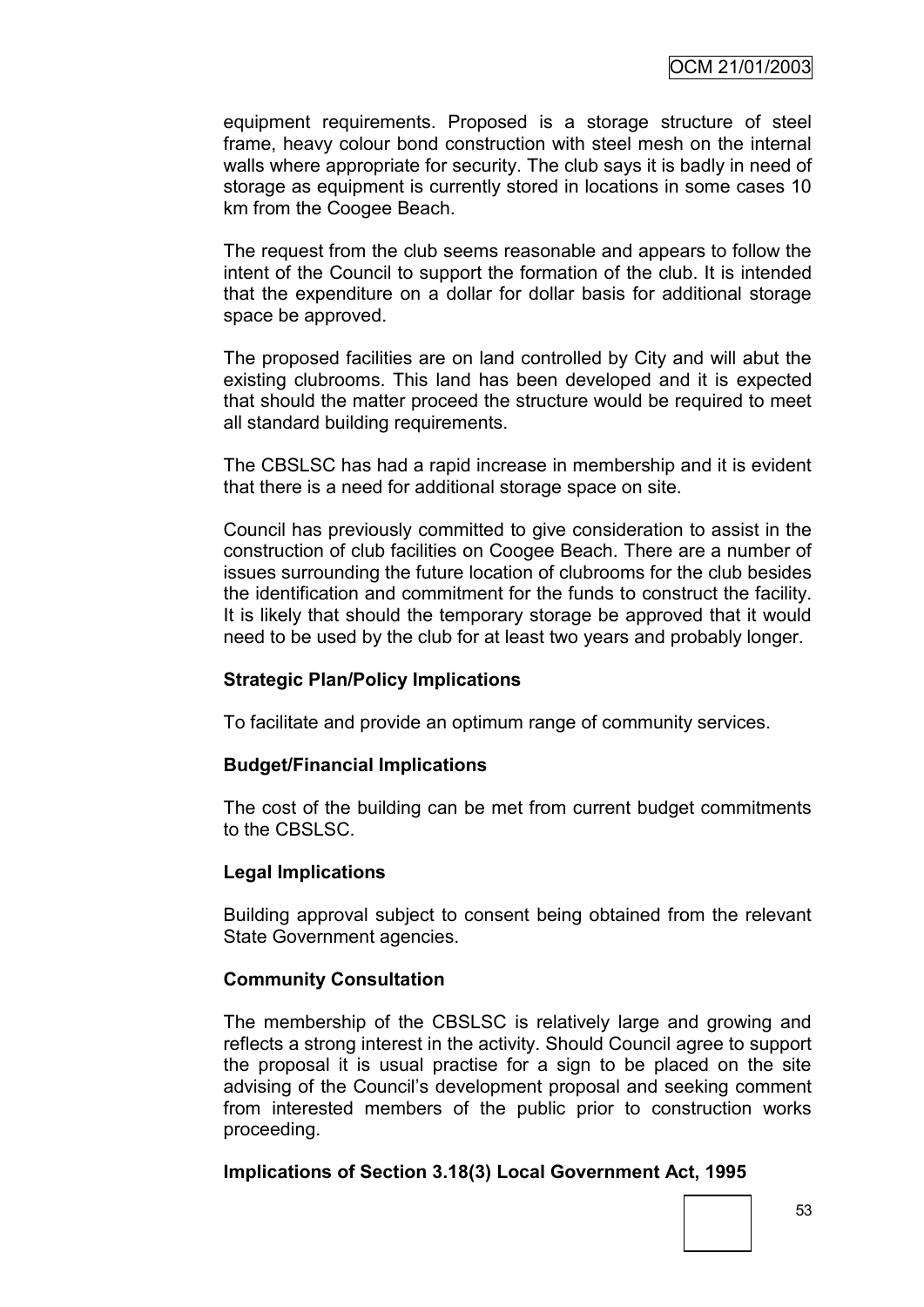The provision of Council support to a local Surf Life Saving Club is common practise and an appropriate Local Government activity.

## **17.2 (MINUTE NO 1902) (OCM 21/01/2003) - USE OF RESERVE 12692 POLLETTI ROAD, JANDAKOT (5514364) (RA)**

# **RECOMMENDATION**

That Council:

- (1) seek approval from the Department of Land Administration to alter the vesting of Reserve 12692 from recreation purposes to community purposes;
- (2) subject to (1) above, call for registrations of interest from not for profit organisations to develop reserve 12692 for the provision of community services in accordance with the vesting of the land for consideration by Council; and
- (3) advise the Portuguese Cultural and Recreational Centre WA (Inc) of the council decision and invite them to submit a proposal at the appropriate time.

## **COUNCIL DECISION**

MOVED Clr L Humphreys SECONDED Clr V Oliver that the recommendation be adopted.

**CARRIED 9/0**

## **Background**

The City has a reserve of 0.4603 hectares located in Polletti Road, Jandakot, vested as a community hall site. This is a somewhat limited usage, which could be altered to allow a broader range of community activities.

#### **Submission**

The Portuguese Cultural and Recreational Centre WA Inc (PCRC) has written to the City requesting consideration be given for the club to construct a hall on the site for its use.

#### **Report**

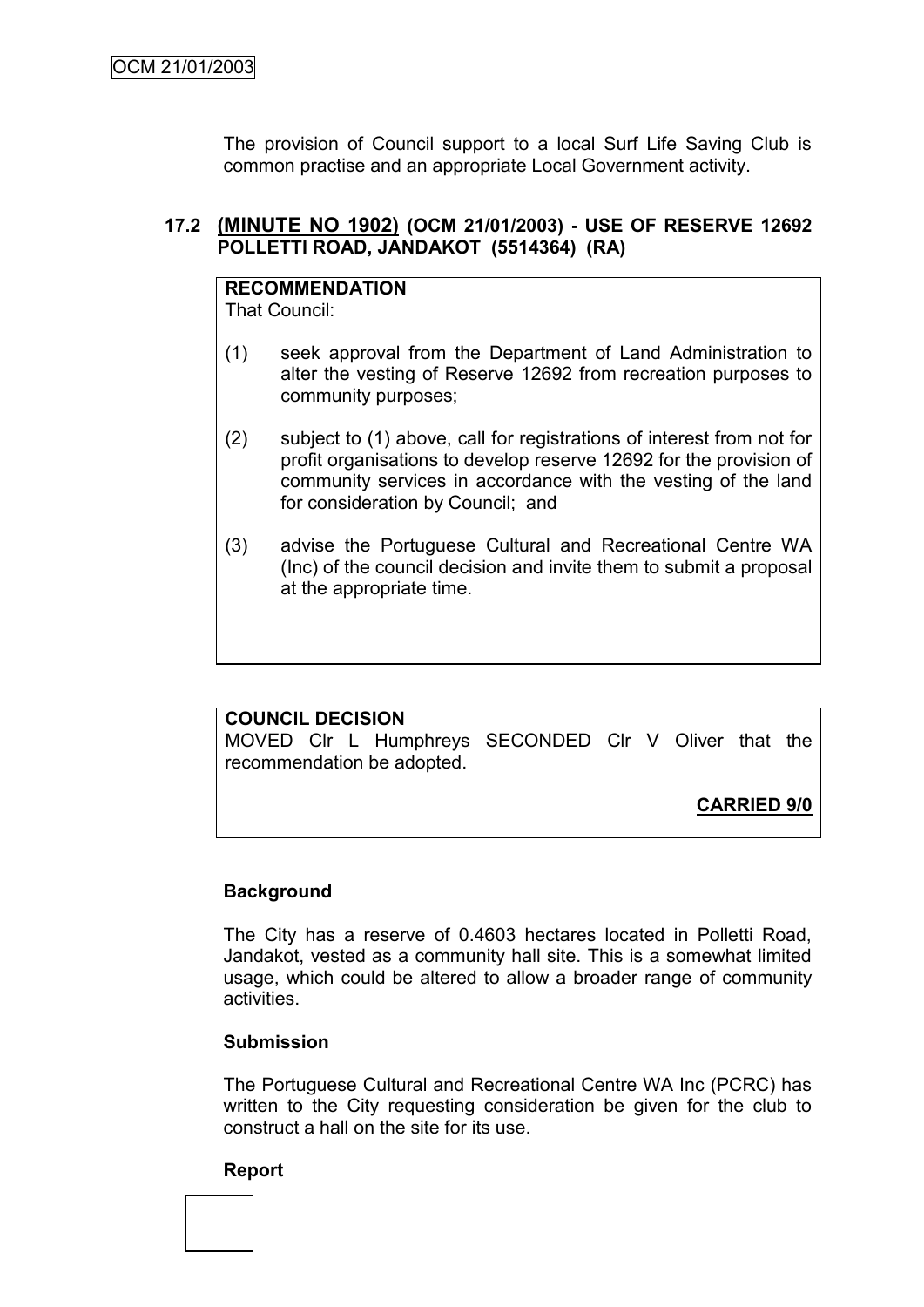Reserve 12692 is within the Polletti Road industrial area and in close proximity to the Old Jandakot Primary School that has been handed to Council as a reserve. The Jandakot School includes 3 classrooms in one building and a separate smaller building that accommodates the radio station which is permanently set up.

The PCRC currently uses the old school as the base for its community radio station 91.3 CC Fm and conducts language classes, festivals and other activities.

The old school building is used by the:

- PCRC on Saturdays
- **Lodge once a fortnight on Friday evenings**
- Meditation group once a month
- Occasional band practise
- T Ball once a vear
- 4 Old Jandakot School Management Committee Meetings.
- Thursday nights for Bingo.

It is reasonable to say that the building has limited use and there would be no justification for council to contribute toward other facilities in the area on the basis of demand on the existing facility.

There is little value to residents of the City in developing reserve 12692 with a community building as it is well away from residential areas, is close to the old Jandakot Primary School and the Jandakot Hall on Anning Park. If any community organisation has an interest in developing the site it should do so at its own expense with Council giving consideration to entering a long-term lease for the use of the building by the developers.

Whist the PCRC have made an application to use the area for the development of a community hall the Council has an obligation to allow other eligible organisations to have the opportunity to register an interest in the site.

In light of these factors it is proposed that Council seek to have the area vesting altered to allow for the site to be used for broader community purposes and that registrations of interest be called from eligible organisations to use the site for development.

#### **Strategic Plan/Policy Implications**

- To facilitate and provide an optimum range of Community Services.
- Managing the City in a competitive, open and accountable manner.

#### **Budget/Financial Implications**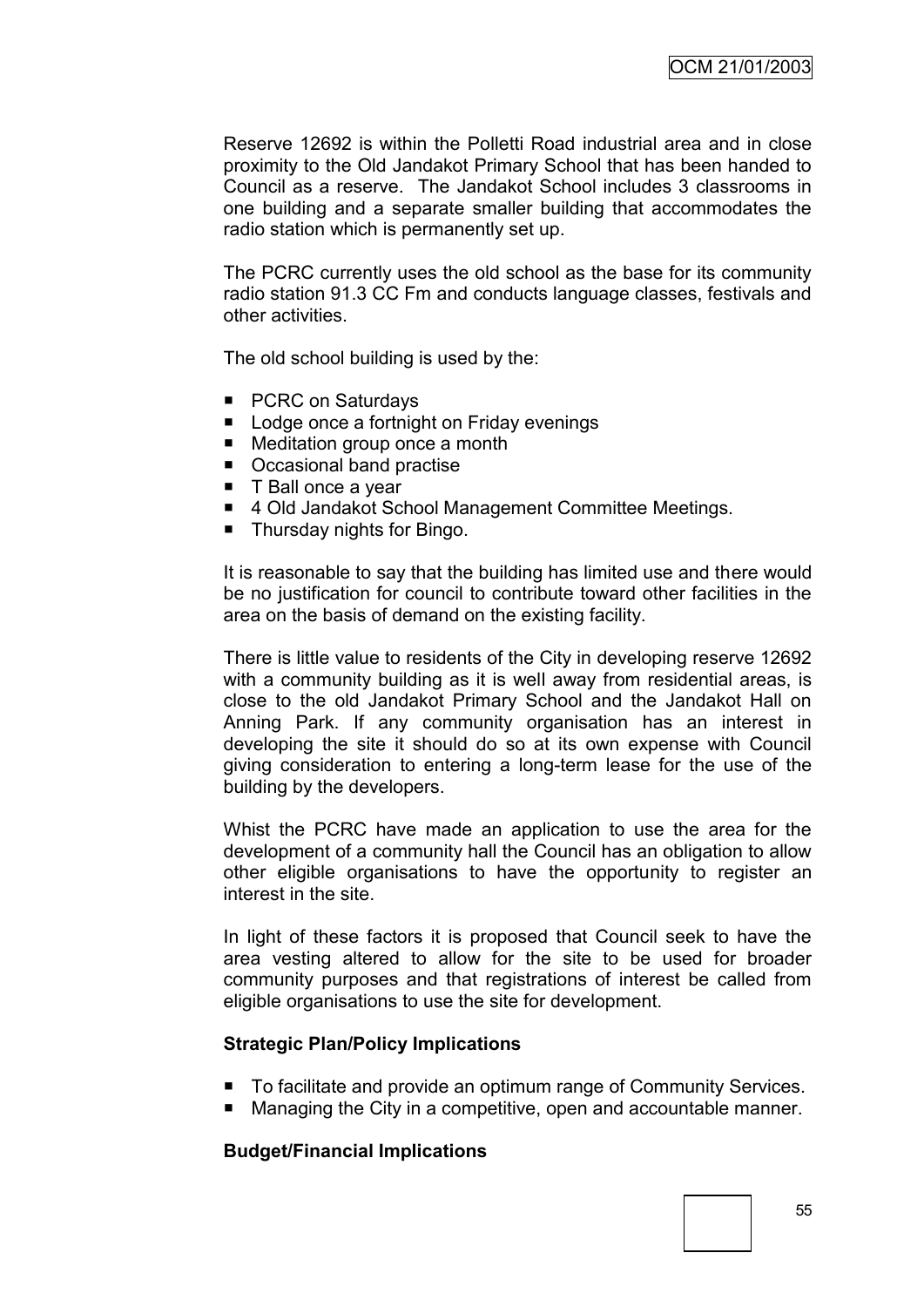Small sum required to advertise the availability of the land and inhouse resources to consider the matter, can be provided for in the existing budget.

#### **Legal Implications**

State Government approval to change Vesting of Reserves is required through the Department of Land Administration.

#### **Community Consultation**

The proposal to seek registrations of interest from other community organisations in the area can be seen to meet any reasonable expectations in terms of community consultation.

#### **Implications of Section 3.18(3) Local Government Act, 1995**

Nil.

### **17.3 (MINUTE NO 1903) (OCM 21/01/2003) - VOLUNTEER RESOURCE CENTRE (8904) (RA) (ATTACH)**

## **RECOMMENDATION**

That Council establish and contribute budgeted funds towards the ongoing operation of a Community Volunteer Centre provided that funding in future years from other sources are at least \$15,000 per annum.

#### **COUNCIL DECISION**

MOVED Clr L Humphreys SECONDED Clr V Oliver that the recommendation be adopted.

#### **CARRIED 9/0**

#### **Background**

Council at its meeting of the  $17<sup>th</sup>$  of December 2002 in consideration of the budget review resolved to defer any decisions relating to the proposed Volunteer Resource Centre (V.R.C.) pending the provision of further information to Elected Members.

#### **Submission**

N/A

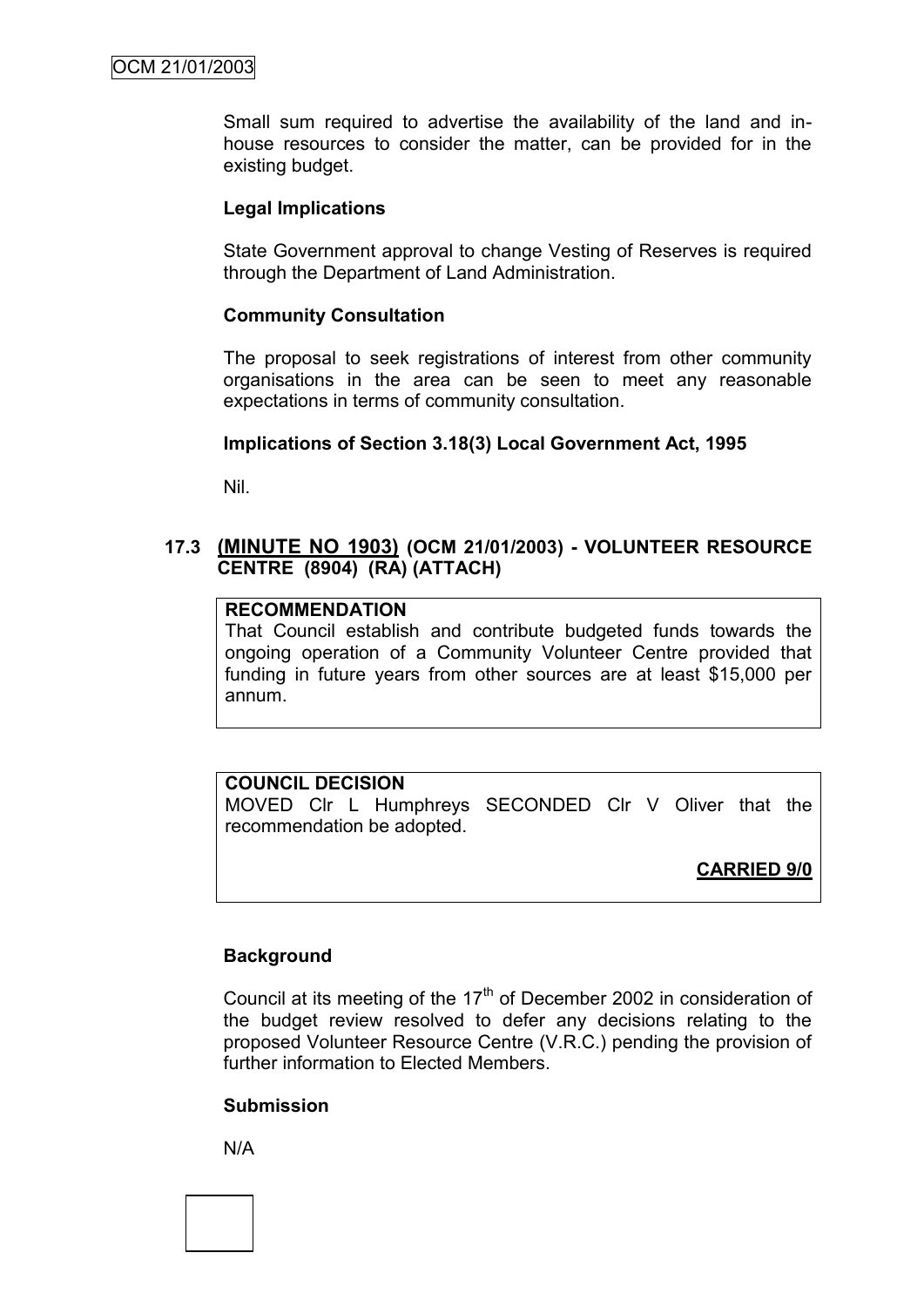#### **Report**

According to a report released by the Australian Bureau of Statistics entitled "Voluntary Work Australia 2000", nearly one in three West Australians contributed 70.8 million hours of unpaid work for the community. At \$18 per hour this equates to almost \$1.274 billion. Western Australia has a slightly higher volunteering rate than the national average.

In 2001, the International Year of the Volunteer (IYV) many issues to do with volunteers were highlighted, in particular the changing nature of volunteers and the enormous impact that Baby Boomers will have. These Baby Boomers are more assertive, better educated and more demanding than any generation before them and how organisations adapt, change and respond to this generation will be critical.

At local government level many Councils have recognised the need to be very pro-active so that their communities are poised to take advantage of the very real contribution of the new type of volunteer. Nedlands, Perth, Subiaco and Bayswater have recently appointed Coordinators of Volunteers.

The State Government as part of their Valuing Volunteers policy made seeding grants available to help establish local Volunteer Community Resource Centres. Ongoing operational funding of an amount yet to be determined would be awarded after pilot projects were evaluated for success and effectiveness.

The City of Cockburn was one of five metropolitan local governments to be successful in being allocated seeding grants of \$30 000. The other LGA"s were Fremantle, Armadale, Melville and Swan.

Council officers interact with volunteers from various sectors on a daily basis. The community relies on volunteers to enhance services such as the Aged and Disabled Services, run recreational and sporting groups, support emergency services, community events and to help maintain our natural environment.

The Community Information and training workshops / seminars was initiated by Council officers in response to an identified need for community groups to have accessible training and information on a wide variety of issues. These issues included governance, legal roles and responsibilities, funding opportunities and submissions, promotion and marketing, retaining and supporting committee members and volunteers. The workshops have proven extremely popular with representatives from over 100 groups attending. An evaluation of the project has shown that those participating had greatly benefited and believed that they should be organised on an ongoing basis.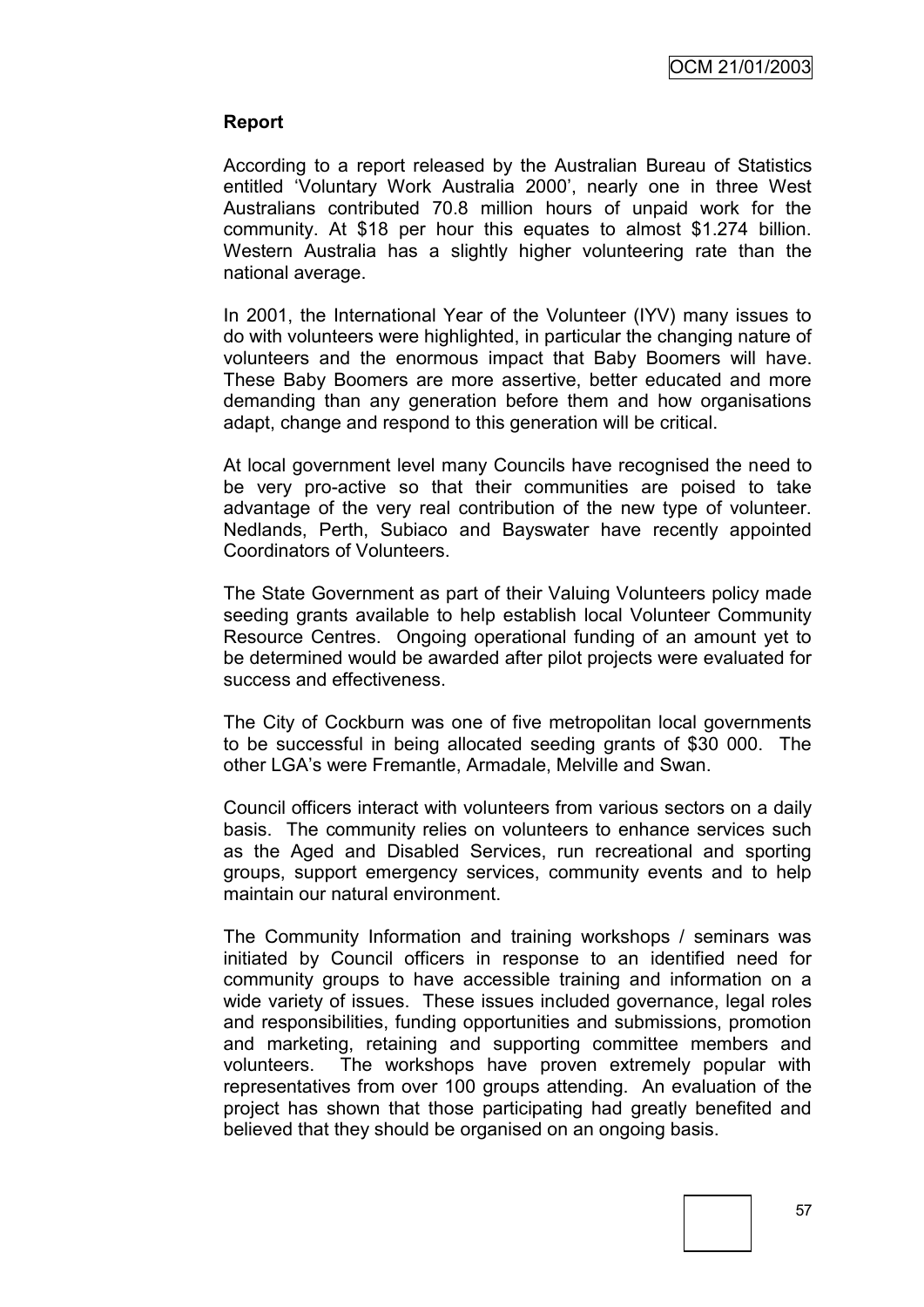Individual officers who work with community groups have also verified that needs from different groups are similar and that a 'one stop shop' would be a strategy in providing support and assistance to individuals looking to volunteer and those groups wanting the services of volunteers.

Two project plans have been developed, one is for the initial strategies that would provide outcomes for the time of the funded period and the second is for strategies for a three to five year plan for the Project.

Two project plans and the position description form are attached to the Agenda.

A list of benefits would be:-

- A "one stop" shop of community information and volunteering opportunities.
- Have a comprehensive database of volunteering opportunities, including community, sporting and environmental groups in Cockburn.
- Be able to link individuals with those opportunities.
- $\blacksquare$  Have full information and resources available for Community / Sporting groups and organisations. Eg funding opportunities and training.
- Expand the already popular information training workshops for community groups.
- Co-ordinate / Implement Volunteer Projects as identified by Community Consultations eg Volunteer Transport
- **Example 2** Currently Council has over 750 community groups and organisations on its Community Information database (Co"Info) and these will be the targets for the Volunteer Resource Centre.
- A source of cross-referencing projects and opportunities for volunteering so as to ensure minimisation of duplication of service provision.
- **Council officers will have a resource pool to draw from.**
- Council officers will be able to focus on development of new community, cultural and recreational initiatives as the VRC will be the central focus for information and support for community groups and individuals.
- **.** Council will be seen as taking an active role in supporting its community to develop its own activities.
- **There is potential for the VRC to be a major partnership between** Council, state government, local business, non-government organisations, community and sporting groups.
- Council will receive the kudos for being the pivotal role in establishing the VRC

## **Strategic Plan/Policy Implications**

Facilitating a range of services responsive to the community needs.

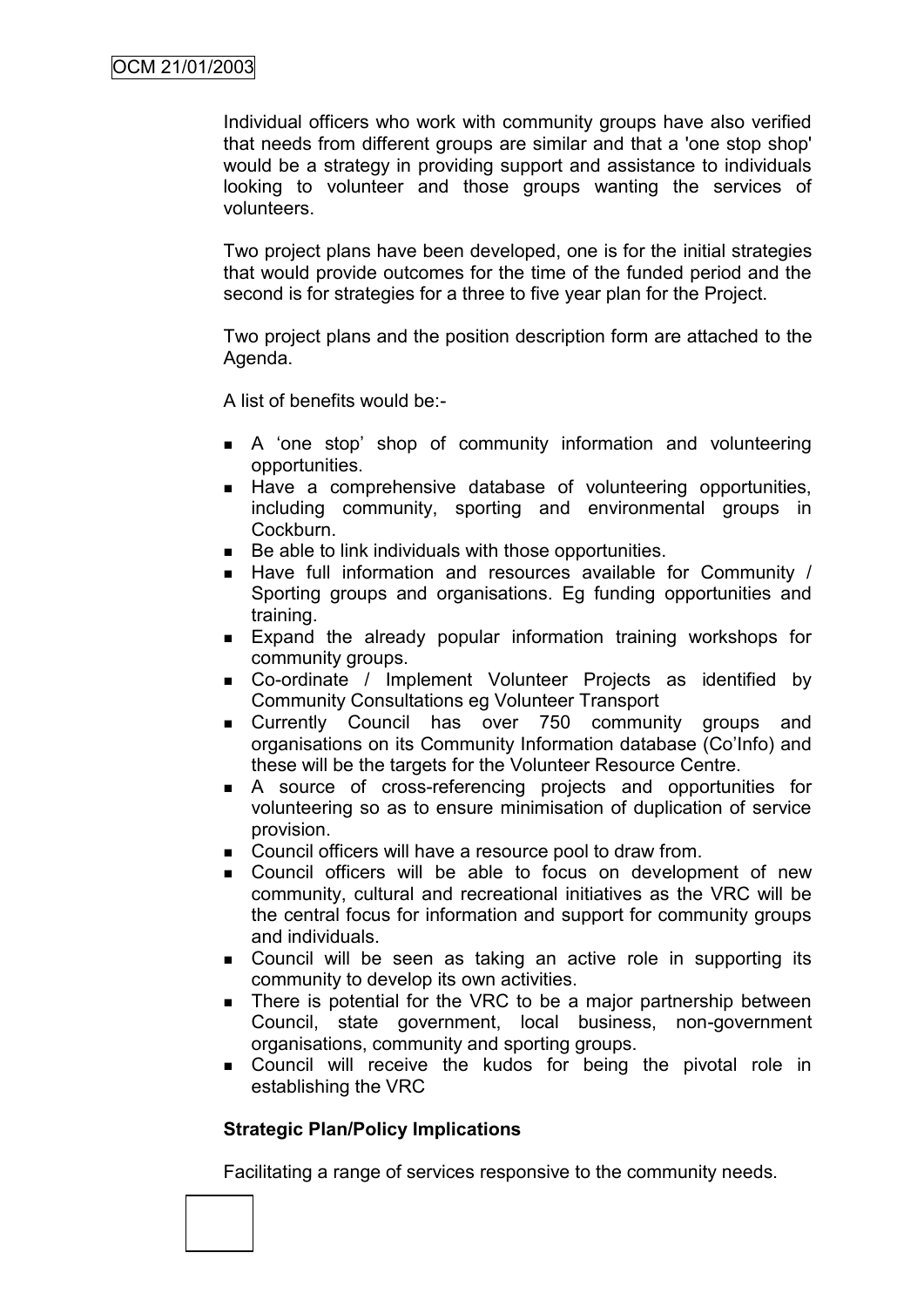## **Budget/Financial Implications**

Project period February 2003-June 30 2003

| <b>EXPENDITURE</b>                     |        |
|----------------------------------------|--------|
| Co-ordinator Wages 30hours per week x  | 10,838 |
| \$22.58 x 34 weeks                     |        |
| <b>Communication Costs</b>             | 1,000  |
| <b>Mileage Costs</b>                   | 500    |
| <b>Advertising and Promotion</b>       | 2,000  |
| <b>Office Costs / Printing</b>         | 1,500  |
| <b>Training Courses for Volunteers</b> | 2,000  |
| <b>TOTAL</b>                           | 17,838 |

| <b>INCOME</b>                  |        |
|--------------------------------|--------|
| <b>Grant Funds</b>             | 30,00  |
| <b>TOTAL</b>                   | 30,000 |
| <b>Balance carried forward</b> | 12 162 |

#### **ANNUAL BUDGET 2003/4**

| <b>EXPENDITURE</b>                     |        |
|----------------------------------------|--------|
| Co-ordinator Wages 20hours per week x  | 23,485 |
| \$22.58 x 52 weeks                     |        |
| <b>Communication Costs</b>             | 1,500  |
| <b>Mileage Costs</b>                   | 1,000  |
| <b>Advertising and Promotion</b>       | 4,000  |
| <b>Office Costs / Printing</b>         | 3,000  |
| <b>Training Courses for Volunteers</b> | 6,000  |
| <b>TOTAL</b>                           | 38,985 |

| <b>INCOME</b>                      |         |
|------------------------------------|---------|
| <b>Grant Funds carried forward</b> | 12,162  |
| New Grant                          | 15,000  |
| Council Funds                      | 11,823  |
| <b>TOTAL</b>                       | 38, 985 |

Advice from the Department of Community Development is that on going funding for this project will be at least \$15,000 per annum. There are other funding options that may become available over time from such sources as Home and Community Care and the Commonwealth Stronger Families Stronger Communities Programme. The position will be reviewed following the 2003/4 financial year.

### **Legal Implications**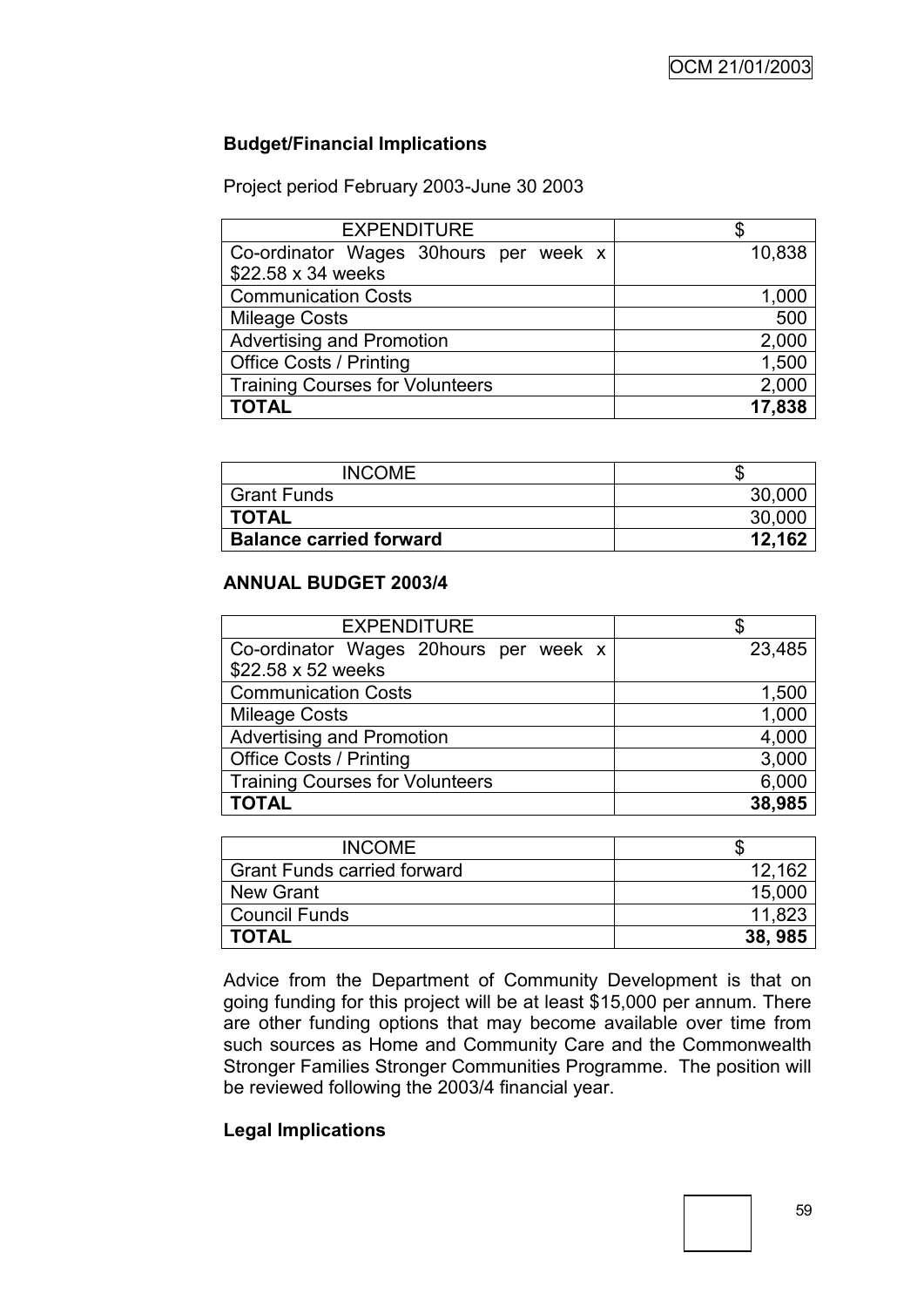Funding arrangements will be subject to the normal Grant Funding Audit and acquittal processes.

### **Community Consultation**

A recent community consultation on Social Needs and Wants in the City has identified that the volunteers and residents in Cockburn share a common ideal in wanting a central source of information and that they see Council as providing that. In particular, there is a need to identify opportunities for volunteering in Cockburn and linking those looking for volunteering opportunities in a centrally organised way. Presently this has been done in a haphazard way with a variety of officers involved utilising their own knowledge of opportunities.

## **Implications of Section 3.18(3) Local Government Act, 1995**

Nil.

## **17.4 (MINUTE NO 1904) (OCM 21/01/2003) - MANNING LAKE RESERVE DOG EXERCISE AREA (22075257) (AGM) (ATTACH)**

#### **RECOMMENDATION**

That Council not reinstate any portion of Manning Lake Reserve as a Dog Exercise Area due to the incompatibility of unrestrained dogs with the primary purpose of the Park and because of environmental concerns raised.

## **COUNCIL DECISION**

MOVED Deputy Mayor R Graham SECONDED Mayor S Lee that the matter be deferred to the February Ordinary Council Meeting.

#### **MOTION LOST 4/5**

MOVED Clr L Humphreys SECONDED Clr V Oliver that the recommendation be adopted.

## **CARRIED 6/3**

#### **Background**

At the Council Meeting conducted on 17 September, 2002, Council resolved to:-

*"defer this item with a view to amending its Local Law to enable for the reinstatement of the previous dog exercise area on a*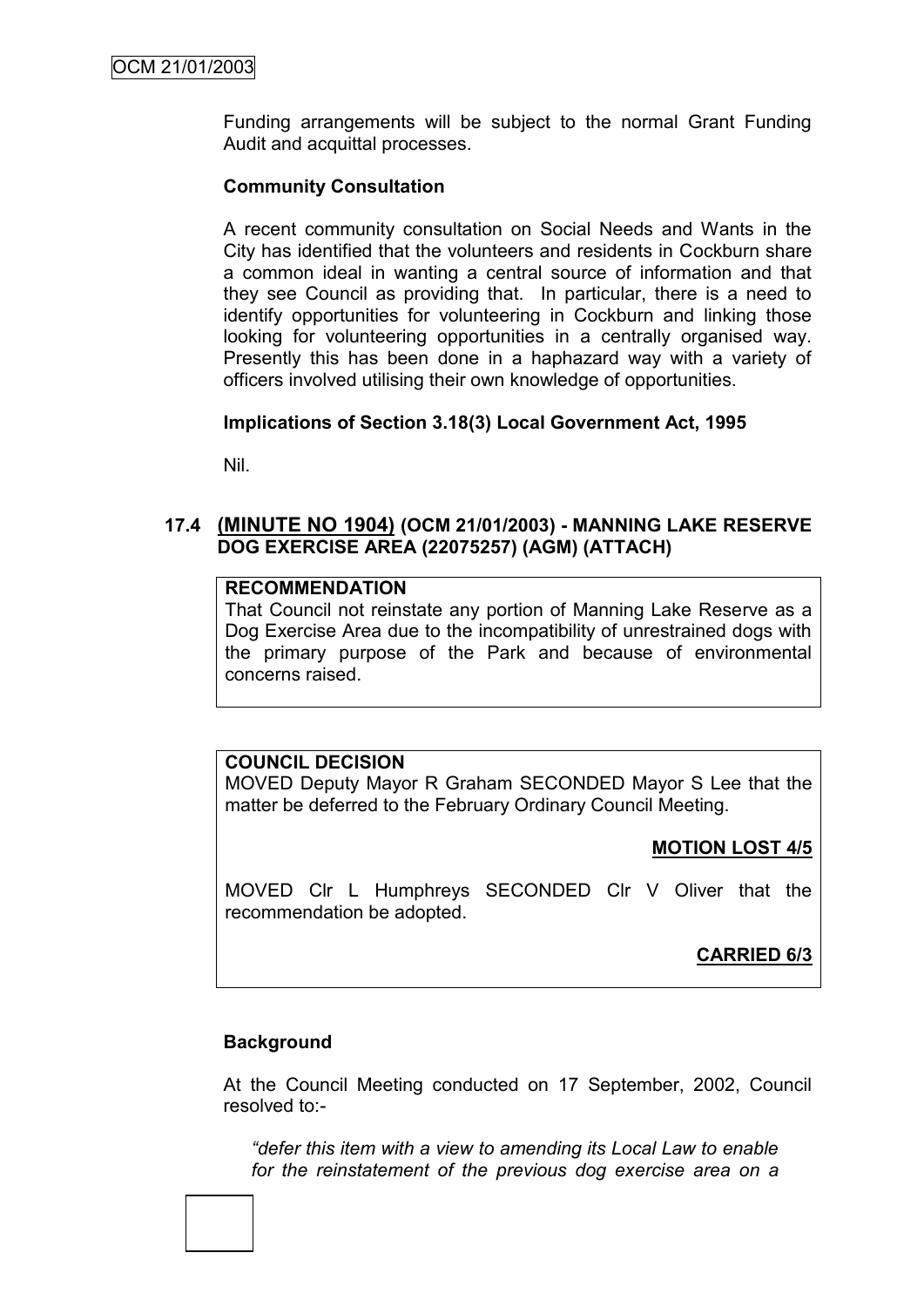*restricted basis for 3 hours (5:00am to 8:00am) each morning, with the current restriction applying at all other times and at times of the known breeding seasons of wildlife species habitating the area."*

Prior to the gazettal of the new local laws on 9 October 2000 a section of the Manning Lake Reserve was allocated as a Dog Exercise Area, which allows dogs to be run off the lead provided they are under effective control. As a result of this process all the Dog Exercise Areas were assessed as to their suitability in relation to the environment (wetlands etc) and their proximity not conflicting with activities such as family gatherings and sporting activities. Manning Lake Reserve along with a number of other parks was then considered as unsuitable for both of the above reasons.

As was prescribed by law, before the promulgation of any new local law, the public were invited for comment on the draft local law and submissions could be sent to Council during the prescribed period. There were no objections received during this period for Manning Lake Reserve to be designated as a non-dog exercise area.

The Council has over the years received a number of complaints from families regarding unsociable behaviour by dogs especially when children were at the park and they were subjected to unfriendly attention by the dogs of irresponsible dog owners.

Although a number of parks were not gazetted, several new ones were, especially in newly developed areas such as Success. In total, there are 29 Dog Exercise areas in the City of Cockburn, which allow dogs to be run off the lead.

| Spearwood      | 5            | <b>Hamilton Hill</b> | 5 |
|----------------|--------------|----------------------|---|
| Coolbellup     | 5            | <b>Bibra Lake</b>    | 4 |
| North Lake     | 3            | Coogee               | 1 |
| <b>Success</b> | $\mathbf{2}$ | <b>Munster</b>       | 1 |
| South Lake     | 1            | Yangebup             | 1 |
| Wattleup       | 1            |                      |   |

Various articles were published in the local newspapers, which resulted in many calls being received from users of the park complaining about the fact that this dog exercise area had been withdrawn.

#### **Submission**

A petition was subsequently presented to Council calling for the reestablishment of the reserve as a Dog Exercise Area. This petition was presented at a meeting between a number of the petitioners, the Mayor and the Community Services Manager, when it was agreed that the issue would be put before Council to reconsider the matter.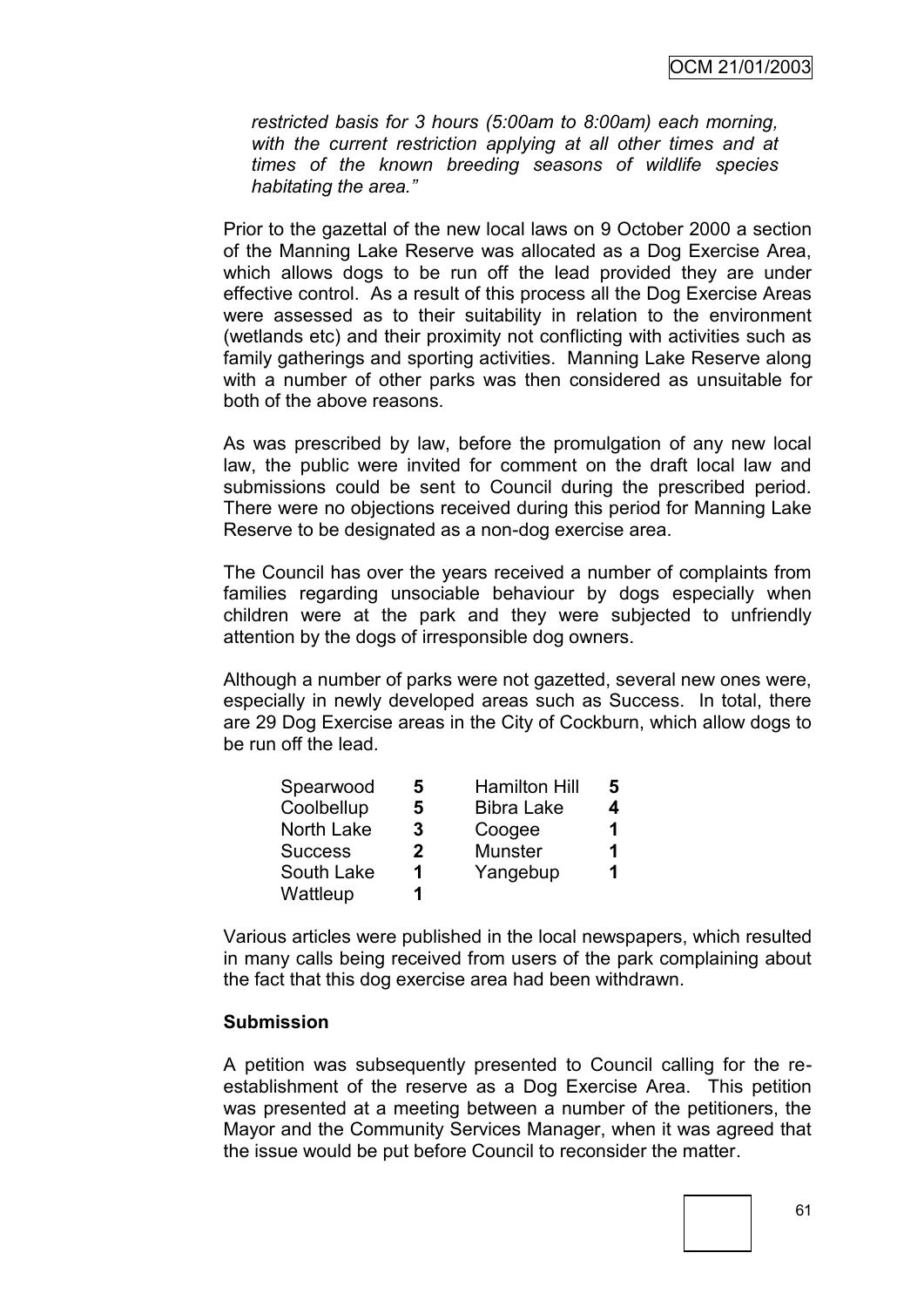The City of Cockburn then organised for a Media Release calling for interested parties to make submissions to Council with regard to the reestablishment of Manning Lake Reserve as a Dog Exercise Area.

#### **Report**

As a result of this Media Release, 64 letters were received requesting the re-establishment of the Dog Exercise Area, although many of the writers of these letters were signatories to the petition. There were 477 signatories to the petition, 48% of which were from people living outside the Council area.

Another petition against the reopening of the Dog Exercise area was received with 124 signatures, 51% of these were also signed by people living outside the Council area. Three other individual letters were also received opposing it.

As an identified interested party, an approach was made to the Department of Conservation and Land Management (CALM), advising them that if they wished to register any observations in relation to Manning Park then they should do so as soon as possible in order for them to be considered at the Council meeting. A letter was subsequently received from them, drawing Council's attention to the impact that other dog exercise areas have on similar wetlands and the killing or maiming of native fauna.

The information attached to the Agenda has been compiled by the Environmental Services section of Council and details reasons why unrestrained dogs may impact adversely on Manning Park Reserve.

The information highlights many factors which have a detrimental effect on the Wetlands and the suitability of the Wetlands as a habitat for a variety of fauna species.

While unrestrained dogs are only one of the negative impacts, it is highlighted here because of the issue under consideration. From an environmental perspective, Council has acted responsibly in degazetting Manning Park as a dog exercise area for unrestrained dogs and a re-instatement of the park for that purpose could not be supported for reasons mentioned.

Other non-related matters of concern could form the basis of a future report to Council with proposals to address those matters.

Many of the families that use Manning Lake Reserve do so for planned family gatherings such as barbeques, picnics, weddings and major public events and this type of behaviour by uncontrolled dogs has resulted in a spoilt day out.

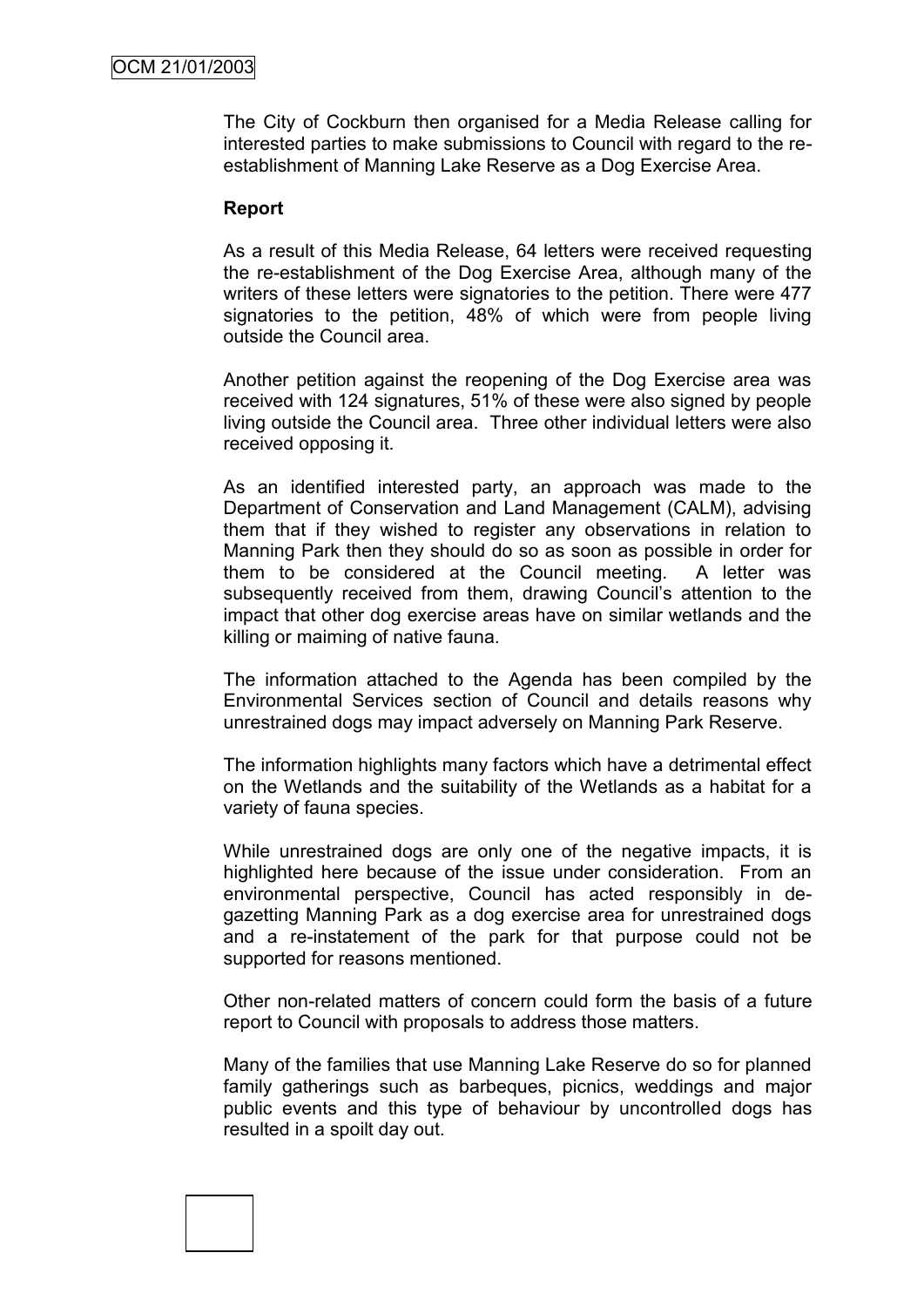The Rangers Section is not supportive of the reestablishment of the Dog Exercise Area at Manning Park, mainly because of the difficulty involved in policing the previously gazetted exercise area, which is not readily defined. Should Council agree to the request for even a small section of Manning Park to be used as a dog exercise area, the previous irresponsible behaviour by some dog owners will probably reoccur resulting in environmental problems as detailed above and the disruption to organised family meetings for barbeques, picnics and weddings etc. The process involved would also be very lengthy and would take many months to complete.

The map of the area indicates that only a small portion of the land is vested in the City of Cockburn. All others areas would require Ministry of Planning permission for use of the land as a dog exercise area. This is a complicated and lengthy process, involving many departments within the Ministry of Planning and there is no assurance that permission would eventually be granted.

As the distance around the lake narrows to approximately 29 metres and dogs are prohibited from approaching to within 10 metres of the lake, the available area left would be a long narrow strip. It is extremely difficult to section off any area which would have a clearly defined boundary essentially for dogs and it would be virtually impossible for rangers to police or get people to follow the rules as has been proved in the past. However, to effectively erect a fence to separate dogs from other Park users and the Wetlands would cost in excess of \$11,000 as per the attached quote and plan.

In view of the information received from Council"s Environmental Services Section regarding the year round breeding timetable of a variety of wildlife which reside at the Wetland and the unsightly and costly impact the erection of a proper protective barrier would have on the ambience of the Park, it is recommended that Council not re-instate any portion of Manning Park as a dog exercise area.

#### **Strategic Plan/Policy Implications**

Conserving and influencing a balance between development and the natural and human environment.

#### **Budget/Financial Implications**

Effective barrier fencing to be erected (approximately \$11,000) should a dog exercise area be re-instated.

#### **Legal Implications**

Local Law amendment process as required by the Local Government Act, 1995, should Council resolve to amend its Local Law.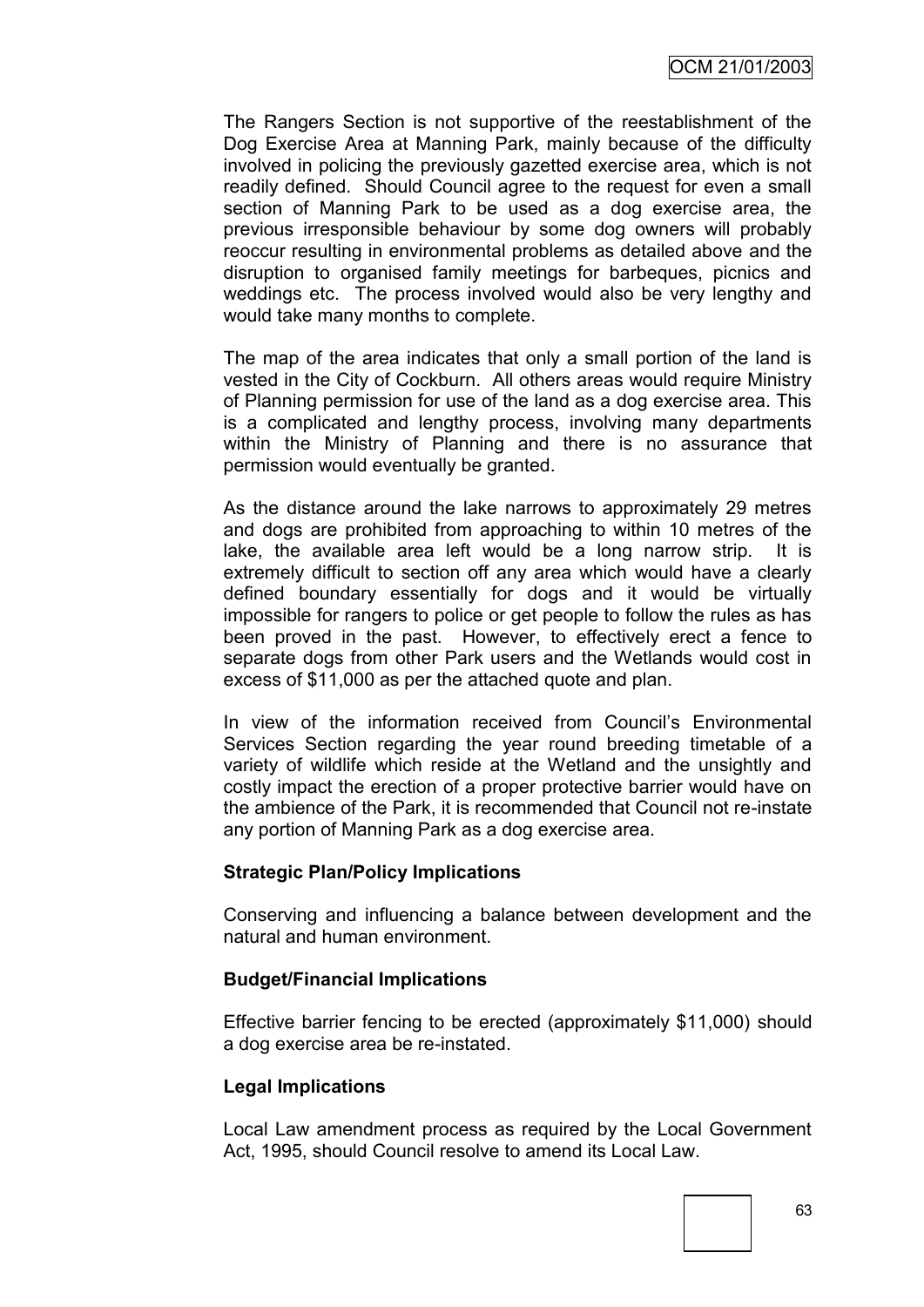## **Community Consultation**

Public submissions invited should Council resolve to amend its Local Law.

## **Implications of Section 3.18(3) Local Government Act, 1995**

Nil.

#### **18. EXECUTIVE DIVISION ISSUES**

Nil

## **19. MOTIONS OF WHICH PREVIOUS NOTICE HAS BEEN GIVEN**

Nil

#### **20. NOTICES OF MOTION GIVEN AT THE MEETING FOR CONSIDERATION AT NEXT MEETING**

Nil

#### **21. NEW BUSINESS OF AN URGENT NATURE INTRODUCED BY DECISION OF MEETING BY COUNCILLORS OR OFFICERS**

**Note**: Mayor Lee had requested that the following item be added to the Agenda.

**21.1 (MINUTE NO 1905) (OCM 21/01/2003) - ATTENDANCE AT THE URBAN DESIGN INSTITUTE OF AUSTRALIA (UDIA) NATIONAL CONGRESS - MELBOURNE - 17-20 MARCH, 2003 & ASSOCIATED RESEARCH/STUDY TOUR TO QUEENSLAND AND NEW SOUTH WALES (1027) (DMG)**

**RECOMMENDATION** That Council:

- (1) approve the attendance of the Mayor and Clr Allen as Council delegates to the UDIA National Congress to be held in Melbourne from 17 – 20 March, 2003; and
- (2) approve an extension of time to enable the Mayor and Chief Executive Officer (CEO) to participate in a Study/Research Tour of Marina Developments in New South Wales and Queensland with all associated expenses being debited to relevant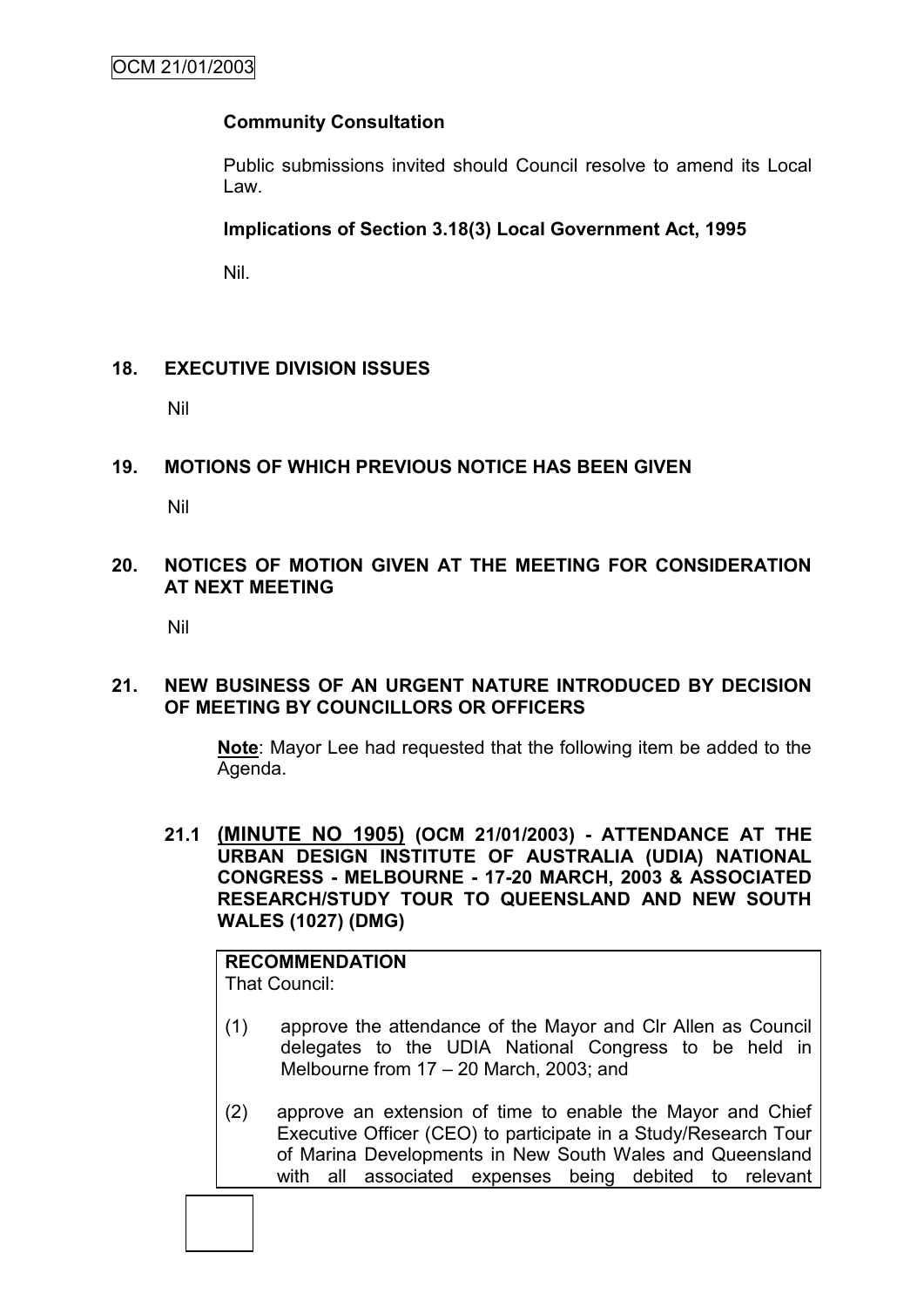Conference Accounts.

## **COUNCIL DECISION**

MOVED Mayor S Lee SECONDED Clr A Edwards the recommendation be adopted.

**CARRIED 6/3**

## **Background**

The CEO will be registering to attend the UDIA National Congress in Melbourne from 17 – 20 March, 2003. In accordance with Council Policy, Elected Members were circulated the information with any interested Members to lodge an expression of interest to attend. The Mayor and Clr Allen both nominated and now seek Council approval to attend.

#### **Submission**

To approve of the attendance at the Congress by the Mayor and Clr Allen as Council delegates and approve an extension to enable the Mayor and CEO to attend a Study/Research Tour of Marina Developments in New South Wales and Queensland.

#### **Report**

Council has, in recent years, registered delegates to attend the Annual UDIA Congress because of its relevance to the City of Cockburn"s status as a rapidly developing local authority.

Many of the latest development initiatives and global planning techniques are highlighted and focussed upon at this forum and it is considered highly desirable, if not essential, for key Council representatives to be kept appraised of these latest trends.

In addition, an opportunity has presented itself for Council to participate in a Study/Research Tour, being arranged by Australand, to tour key Marina facilities in and surrounding the Sydney and Brisbane areas. The dates for this are  $12 - 15$  March, 2003, which coincides with the start of the Congress on 17 March, 2003.

Both Australand, as the developers of the Cockburn Marina and Council representatives will benefit by being able to view first hand critical aspects of these developments in order to ensure contemporary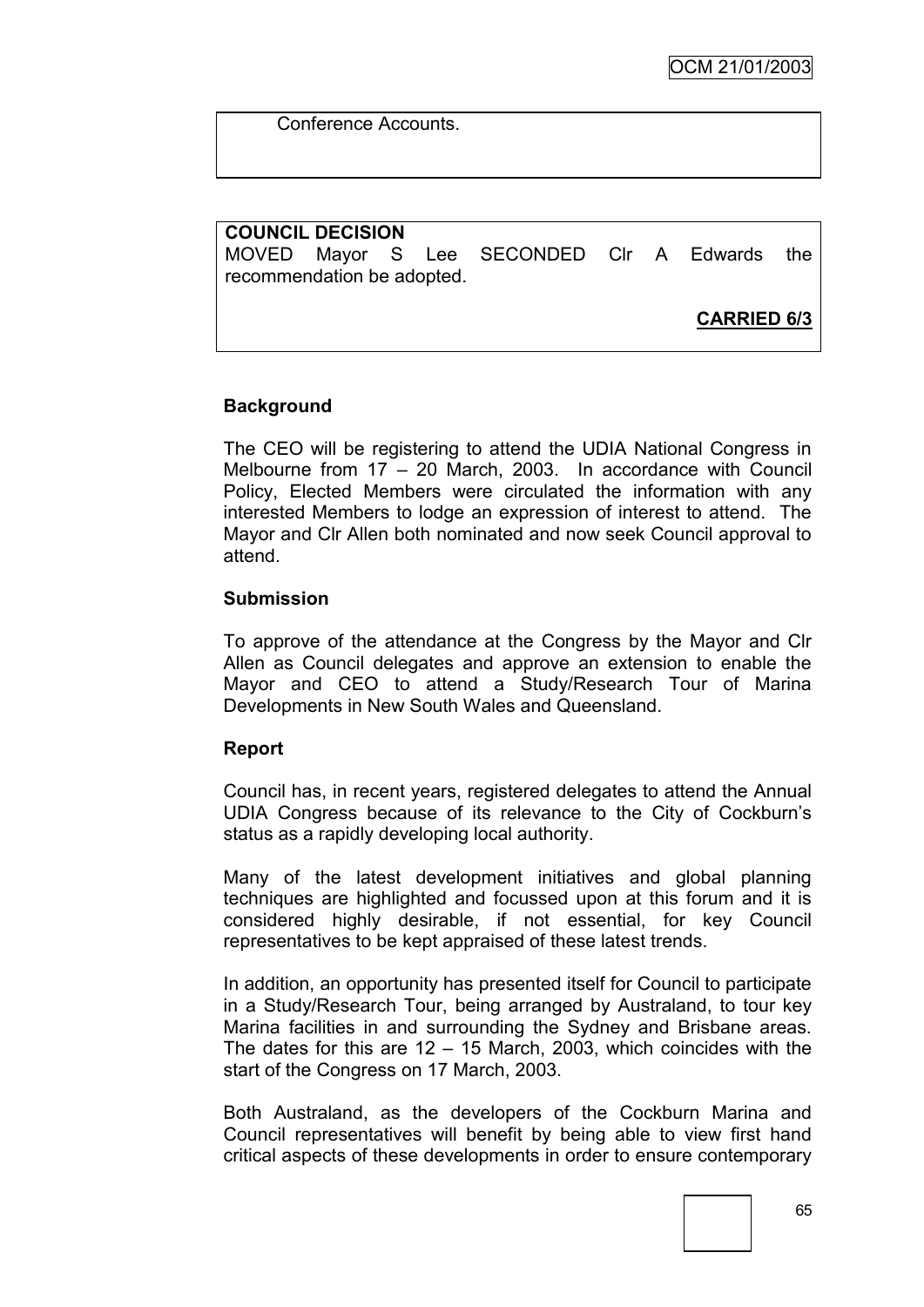planning considerations are integrated into Council"s processes associated with its Marina Development.

Accordingly, it is recommended that this opportunity be taken to enable the collection of information relevant to coastal infrastructure developments.

#### **Strategic Plan/Policy Implications**

Key Result Area *"Planning Your City"* refers.

Council Policies AES6 "*Attendance at Conferences*" and AES7 "*Approval of Research/Study Visits*" apply.

#### **Budget/Financial Implications**

Conference Expenses (estimated at \$4,000 per delegate) totalling approximately \$12,000 and Research/Study Tour costs (estimated \$1,500 per delegate) totalling \$3,000 are available within Council"s relevant Governance (Conference) Accounts.

#### **Legal Implications**

N/A

#### **Community Consultation**

N/A

#### **Implications of Section 3.18(3) Local Government Act, 1995**

Nil.

#### **22. MATTERS TO BE NOTED FOR INVESTIGATION, WITHOUT DEBATE**

Nil

#### **23. CONFIDENTIAL BUSINESS**

Nil

#### **24. RESOLUTION OF COMPLIANCE (Section 3.18(3), Local Government Act 1995)**

**24.1 (MINUTE NO 1906) (OCM 21/01/2003) -**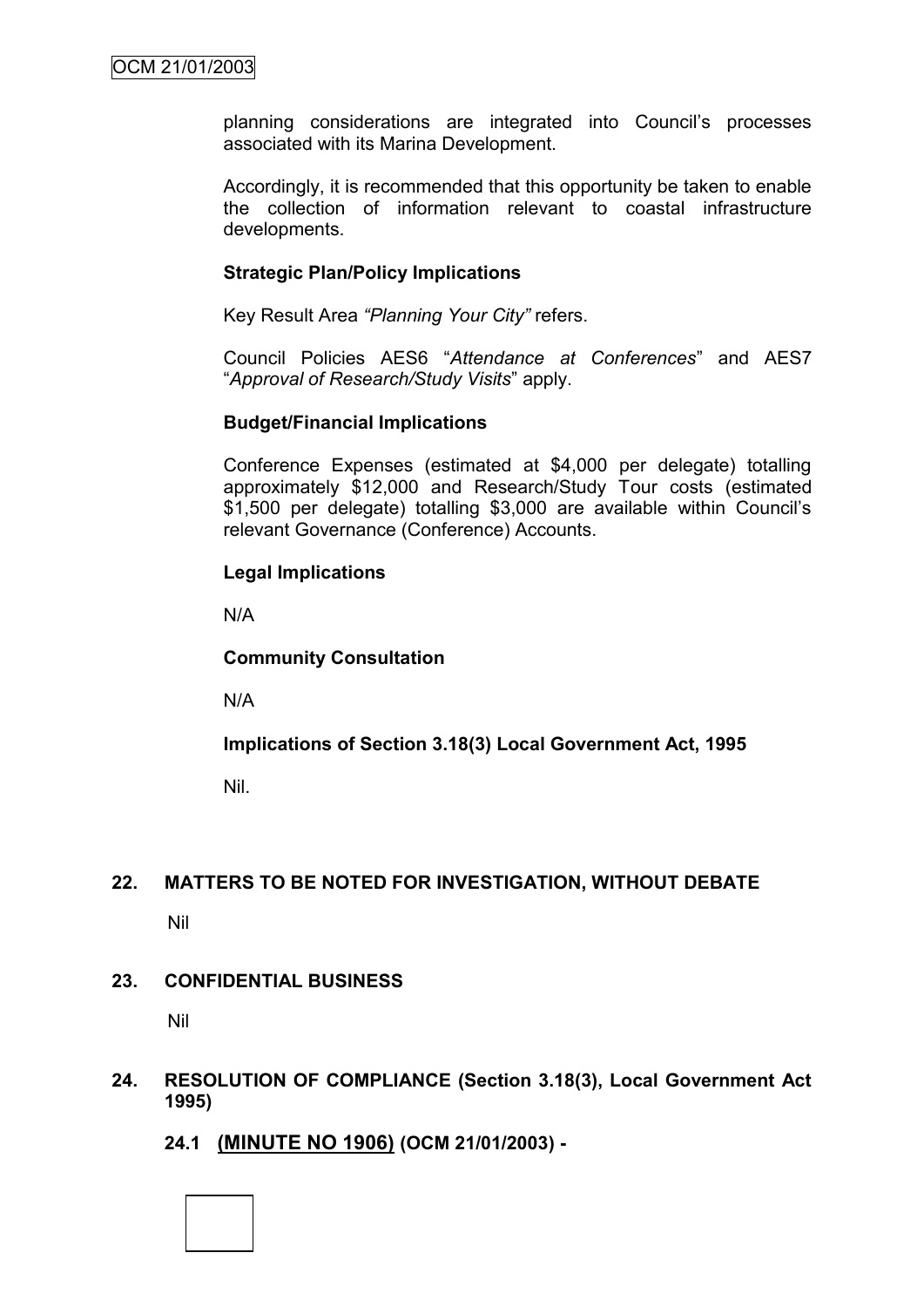#### **RECOMMENDATION**

That Council is satisfied that resolutions carried at this Meeting and applicable to items concerning Council provided services and facilities, are:-

- (a) integrated and co-ordinated, so far as practicable, with any provided by the Commonwealth, the State or any public body;
- (b) not duplicated, to an extent Council considers inappropriate, services or facilities as provided by the Commonwealth, the State or any other body or person, whether public or private; and
- (c) managed efficiently and effectively.

#### **COUNCIL DECISION**

MOVED Clr L Humphreys SECONDED Clr M Reeve-Fowkes that the recommendation be adopted.

**CARRIED 9/0**

#### **25. CLOSURE OF MEETING**

**25.1 (OCM 21/01/2003) -**

**MEETING CLOSED 8.30 PM**

## **CONFIRMATION OF MINUTES**

I, ………………………………………….. (Presiding Member) declare that these minutes have been confirmed as a true and accurate record of the meeting.

Signed: ………………………………………. Date: ……../……../……..